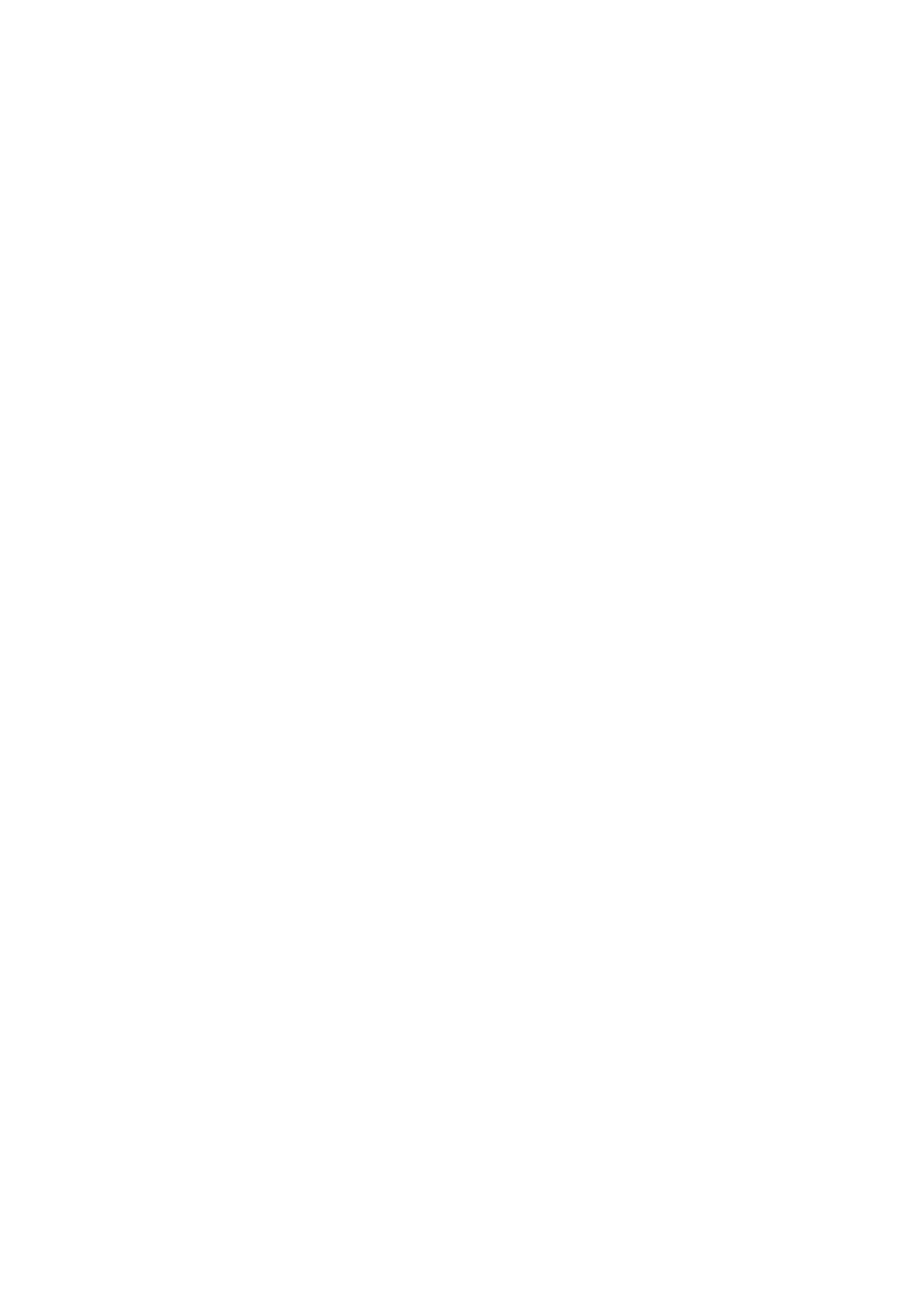**Í kapp við tímann**

*Gönguhraði eldri borgara og græntími gangbrautarljósa í Reykjavík*

Íris Rut Garðarsdóttir Karen Sif Kristjánsdóttir Valgerður Tryggvadóttir

Lokaverkefni til B.Sc.-gráðu í sjúkraþjálfun Leiðbeinandi: María Þorsteinsdóttir

Læknadeild Heilbrigðisvísindasvið Háskóla Íslands Júní 2013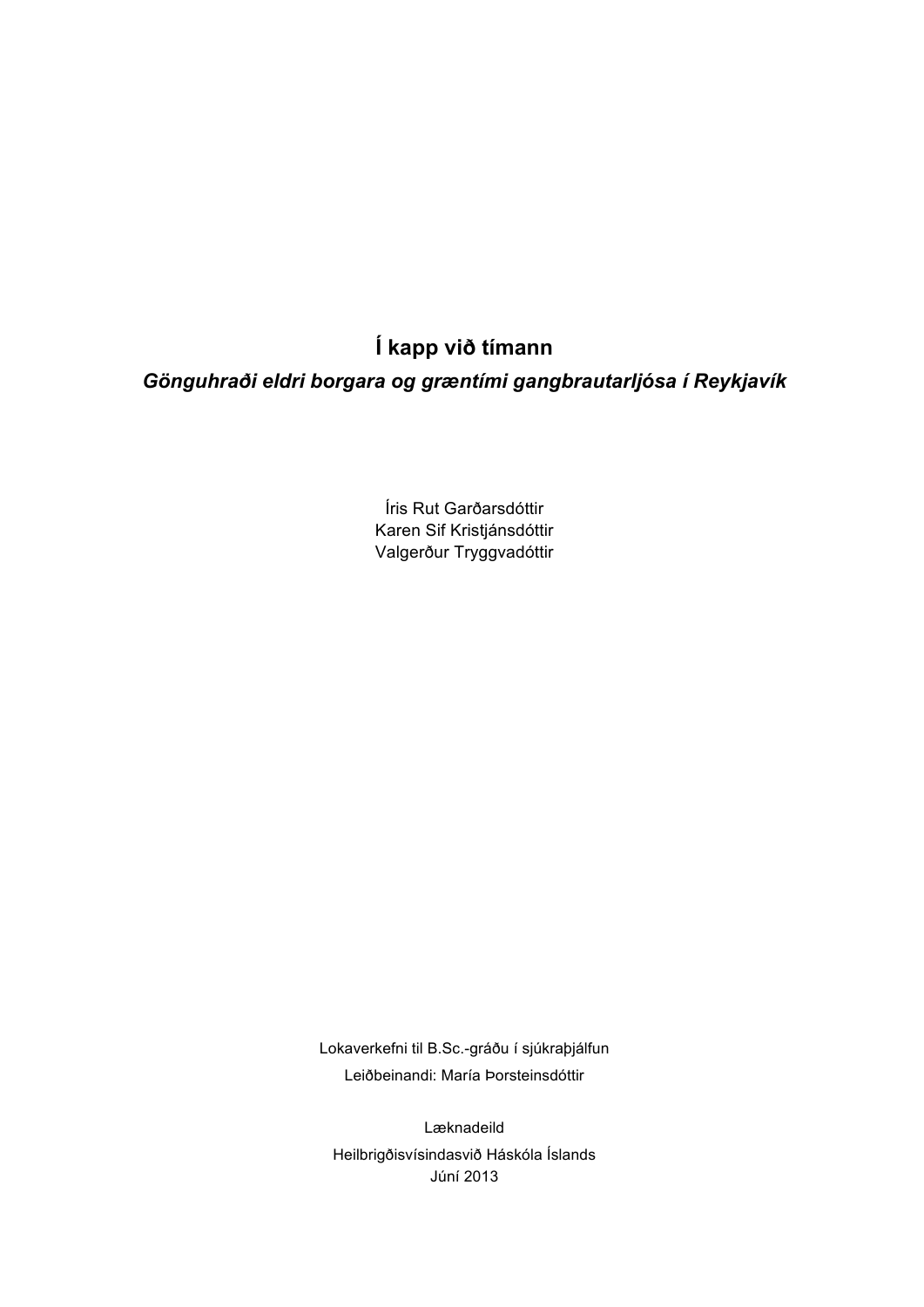Ritgerð þessi er lokaverkefni til B.Sc. gráðu í sjúkraþjálfun og er óheimilt að afrita ritgerðina á nokkurn hátt nema með leyfi rétthafa.

© Íris Rut Garðarsdóttir, Karen Sif Kristjánsdóttir og Valgerður Tryggvadóttir 2013

Prentun: Háskólaprent Reykjavík, Ísland 2013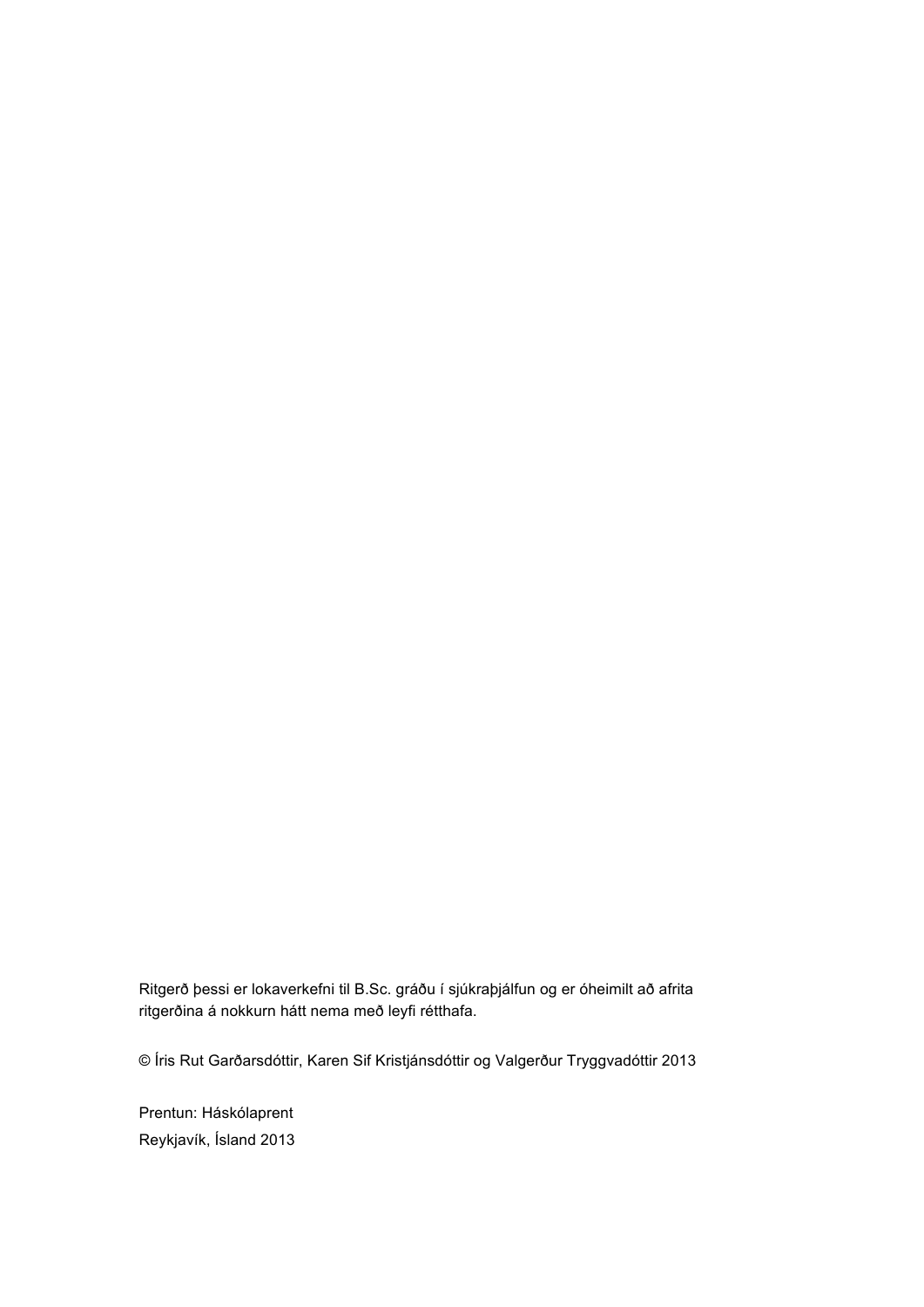## **Í kapp við tímann Gönguhraði eldri borgara og græntími gangbrautarljósa í Reykjavík**

Íris Rut Garðarsdóttir, Karen Sif Kristjánsdóttir og Valgerður Tryggvadóttir

Leiðbeinandi: María Þorsteinsdóttir

## **Ágrip**

Göngufærni er einn þáttur hreyfifærni sem skiptir miklu máli hvað varðar sjálfstæði í daglegu lífi og gönguhraði er notaður sem mælikvarði á starfræna getu fólks og jafnvel lífslíkur. Með aldrinum verða líkamlegar breytingar sem valda því að göngufærni minnkar og getur það haft neikvæð áhrif á getu einstaklinga til þátttöku og daglegra athafna.

Tilgangur þessarar rannsóknar var að kanna gönguhraða hjá eldra fólki og meta hvort að hann sé nægilegur til að komast yfir götu á græntíma umferðaljósa í Reykjavík. Einnig var tilgangurinn að athuga hvort eldri einstaklingar eigi að eigin mati í vandræðum með að fara yfir götu á gangbrautarljósum í Reykjavík og hvað þeir telji að valdi því.

Þátttakendur voru 55 einstaklingar á aldrinum 66-88 ára sem búa í fjölbýlishúsum aldraðra við Sléttuveg í Reykjavík. Skilyrði fyrir þátttöku voru að þátttakendur gætu gengið úti og treystu sér til að ganga að minnsta kosti 20 metra með eða án hjálpartækja.

Tíu metra göngupróf var notað til að mæla gönguhraða þátttakenda á þægilegum hraða og í röskri göngu og bera saman við meðalgönguhraða sem þarf til að ná yfir valdar götur í Reykjavík á græntíma. Einnig var lagður fyrir spurningalisti til að afla upplýsinga varðandi gönguvenjur og upplifun þátttakenda sem gangandi vegfarenda.

Niðurstöður sýndu að stórt hlutfall eldra fólks gengur ekki nógu hratt til þess að ná yfir götur á græntíma umferðaljósa í Reykjavík sérstaklega þegar litið er til styttri græntíma.

Skipulagi umferðarljósa í Reykjavík er ábótavant miðað við niðurstöðurnar og það þarf að taka meira tillit til þess að gangandi vegfarendur eru á öllum aldri og með misjafna göngufærni. Umferðarskipulag má ekki vera þannig að eldra fólk forðist það að fara um gangandi þar sem það takmarkar mjög þátttöku þess í daglegu lífi. Frekari rannsókna er þó þörf þar sem æskilegt væri að hafa fleiri þátttakendur og framkvæma mælingar við raunverulegar aðstæður.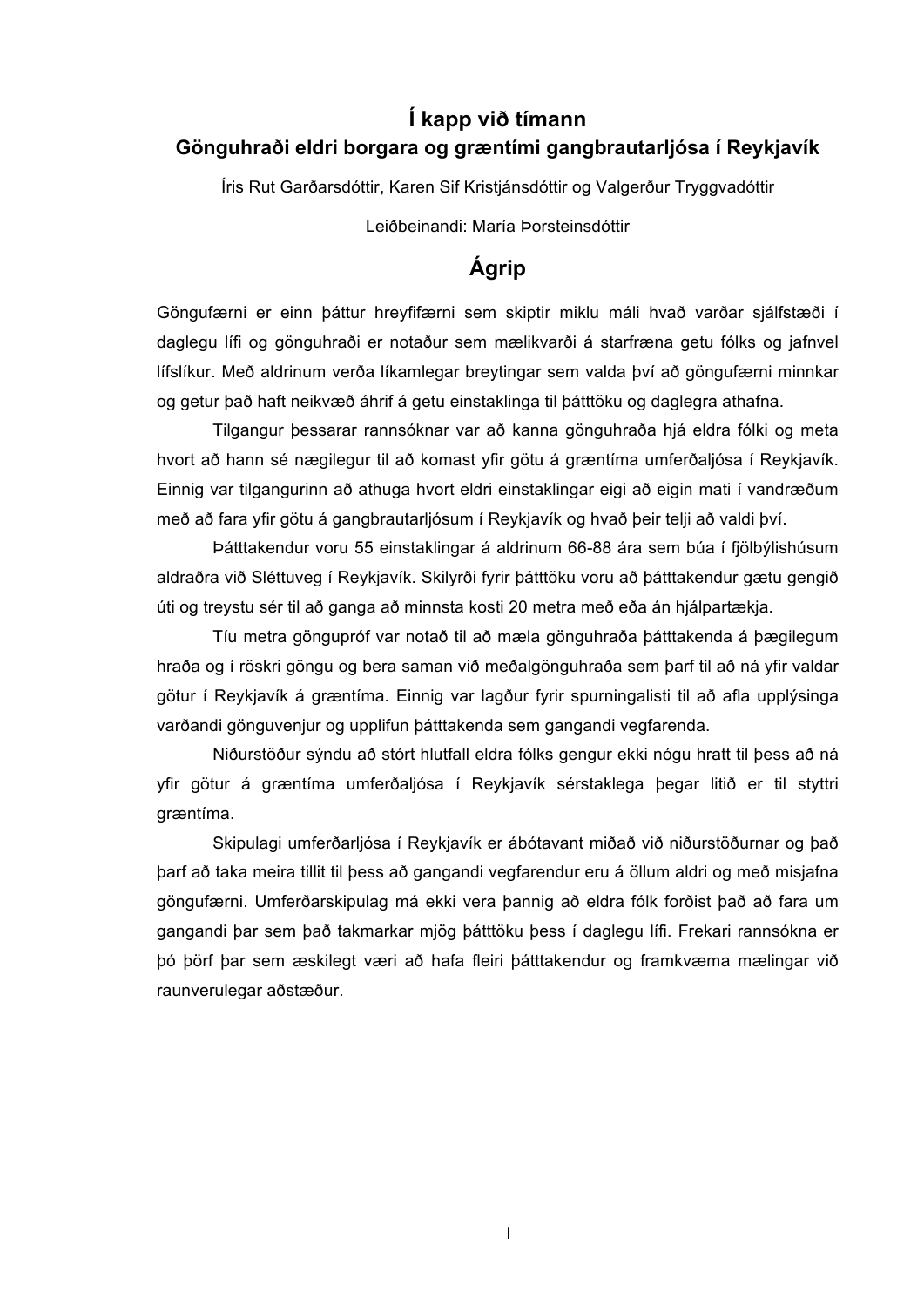## **Chasing time Gait speed of elderly people and the crossing time at pedestrian crossings in Reykjavík**

Íris Rut Garðarsdóttir, Karen Sif Kristjánsdóttir og Valgerður Tryggvadóttir

Instructor: María Þorsteinsdóttir

### **Abstract**

The ability to walk is one part of mobility that makes a difference for the independence of daily living and gait speed is used as a measurement of person's functional ability and even survival. Physical changes that occur with age result in a decrease in the ability to walk which can have a negative effect on a person's participation and activities in daily living.

The purpose of this study was to measure the gait speed of older adults and assess if it is fast enough to cross streets in Reykjavík in the time given and also to assess if older adults experience difficulties crossing those roads and what they feel causes those difficulties.

55 people, aged 66-88, living in special apartments for elderly people at Sléttuvegur in Reykjavik participated in this research. The inclusion criteria maintained that the participants had to be able to walk independently outside and could walk at least 20 meters with or without walking aids.

We used a 10 meter walking test to measure the participants gait speed, both at comfortable and fast speed, and compared that to the mean speed needed to pass specific streets in Reykjavík in the time given. We also used a questionnaire to gather information about people's walking habits and their experience as pedestrians.

According to the results a high rate of elderly people don't walk fast enough to traverse the streets in Reykjavík in the given time, especially in connection to their speed of walking and the shorter time period that is given to complete the task.

The organization of traffic lights in Reykjavík is inadequate according to the results and more consideration is needed, because of the significant differences related to age in the ability to walk. Traffic networks should not be structured in a way that makes the elderly avoid walking in the community since it limits their participation in daily living. Further research is required where it would be desirable to have a greater number of participants and to do the measurements in realistic conditions.

II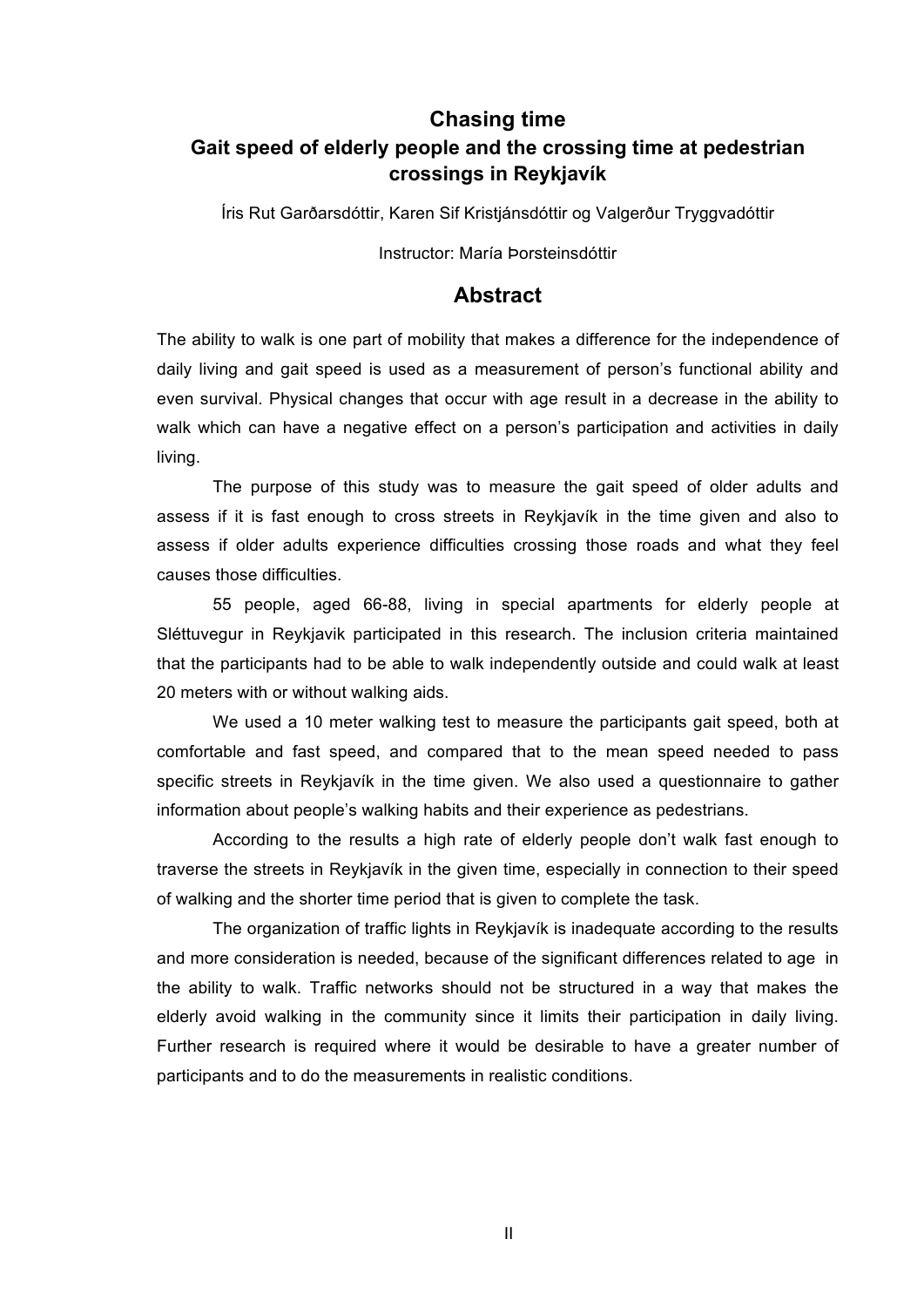### **Þakkir**

Okkar bestu þakkir fá eftirtaldir aðilar sem komu að framkvæmd lokaverkefnis okkar til B.Sc. gráðu frá Námsbraut í sjúkraþjálfun við Háskóla Íslands:

**María Þorsteinsdóttir** dósent fyrir umsjón, aðstoð við vinnslu og yfirlestur verkefnisins.

**Dr. Þórarinn Sveinsson** dósent fyrir ráðleggingar varðandi tölfræðiúrvinnslu.

**Tryggvi B. Stefánsson** fyrir aðstoð og yfirlestur verkefnisins.

**Fjölskyldur** okkar fyrir stuðning og hvatningu.

**Gestur húsvörður** og **þátttakendur** við Sléttuveg fyrir gott samstarf.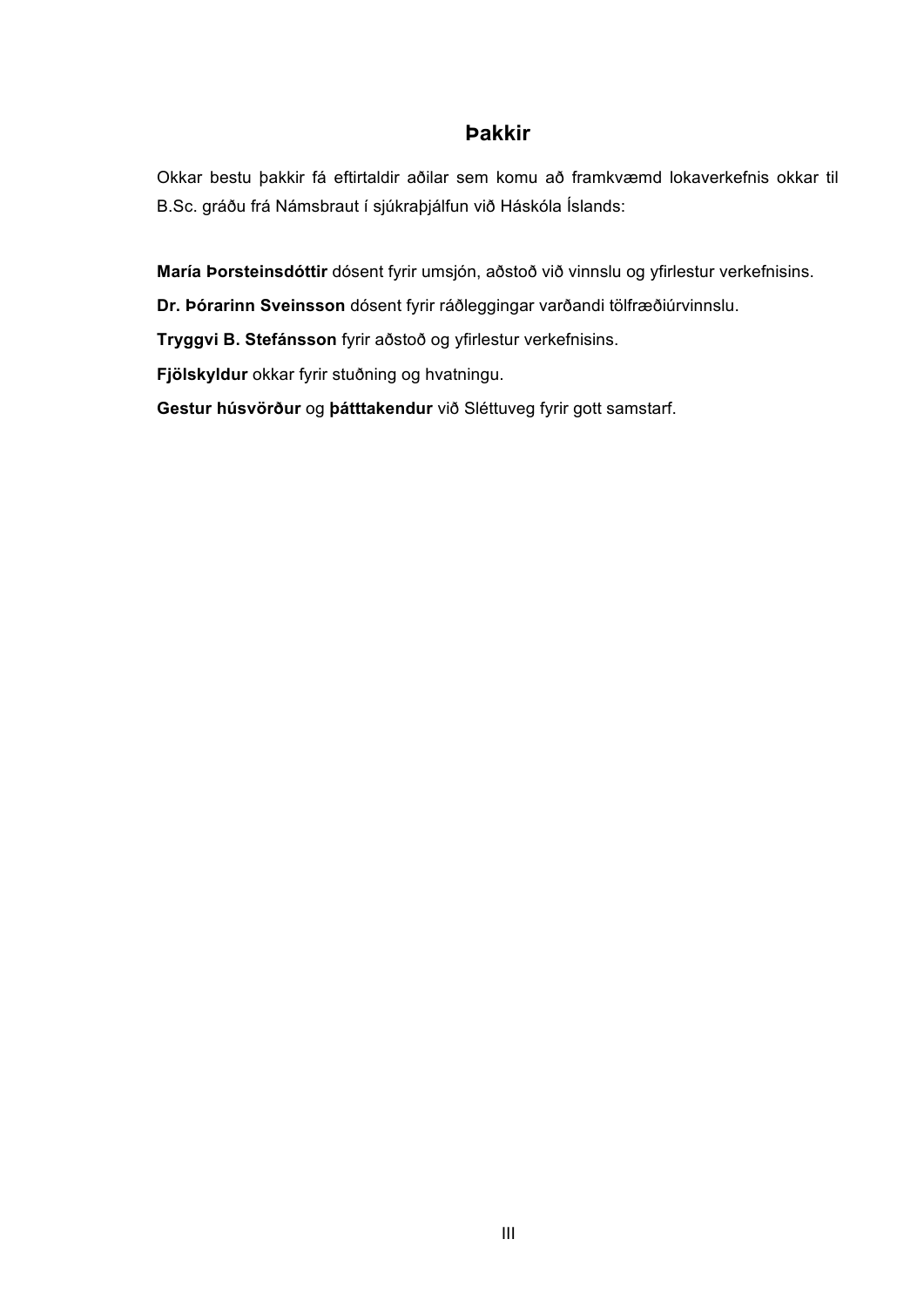# Efnisyfirlit

| 1                                                                                  |  |
|------------------------------------------------------------------------------------|--|
| $\overline{c}$                                                                     |  |
| 2.1                                                                                |  |
| 2.2                                                                                |  |
| Viðmið fyrir græntíma og tegundir gangbrautarljósa á höfuðborgarsvæðinu 6<br>2.2.1 |  |
| 2.2.2                                                                              |  |
| 2.2.3                                                                              |  |
| 2.3                                                                                |  |
| 2.4                                                                                |  |
| 3 <sup>1</sup>                                                                     |  |
| 3.1                                                                                |  |
| 3.2                                                                                |  |
| 4                                                                                  |  |
| 4.1                                                                                |  |
| 4.2                                                                                |  |
|                                                                                    |  |
| 4.4                                                                                |  |
| 4.4.1                                                                              |  |
| 4.4.2                                                                              |  |
| 4.4.3                                                                              |  |
| 4.5                                                                                |  |
| 4.6                                                                                |  |
| 5                                                                                  |  |
| 5.1                                                                                |  |
| 5.1.1                                                                              |  |
| 5.1.2                                                                              |  |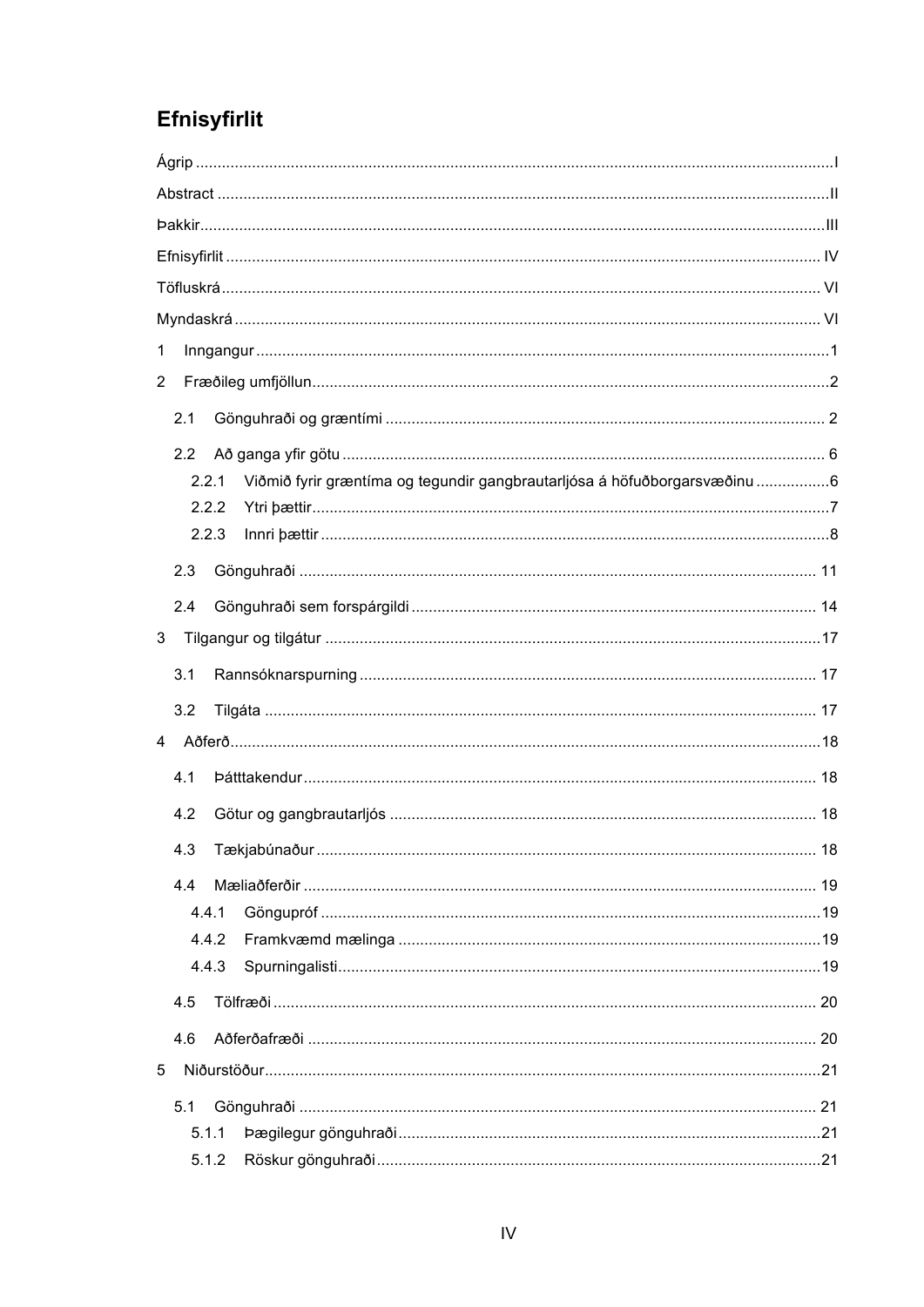|                | 5.2   |                                                                                     |  |
|----------------|-------|-------------------------------------------------------------------------------------|--|
|                | 5.2.1 |                                                                                     |  |
|                | 5.2.2 |                                                                                     |  |
|                | 5.2.3 |                                                                                     |  |
|                | 5.3   |                                                                                     |  |
|                | 5.3.1 |                                                                                     |  |
|                | 5.3.2 |                                                                                     |  |
| 6              |       |                                                                                     |  |
|                | 6.1   |                                                                                     |  |
|                | 6.2   |                                                                                     |  |
|                | 6.3   | Reglur um stöðluð viðmiðunargildi græntíma á Íslandi og sambærilegar rannsóknir  28 |  |
|                | 6.4   |                                                                                     |  |
|                | 6.5   |                                                                                     |  |
|                | 6.6   |                                                                                     |  |
|                | 6.7   |                                                                                     |  |
|                | 6.8   |                                                                                     |  |
| $\overline{7}$ |       |                                                                                     |  |
| 8              |       |                                                                                     |  |
|                |       |                                                                                     |  |
|                |       |                                                                                     |  |
|                |       |                                                                                     |  |
|                |       |                                                                                     |  |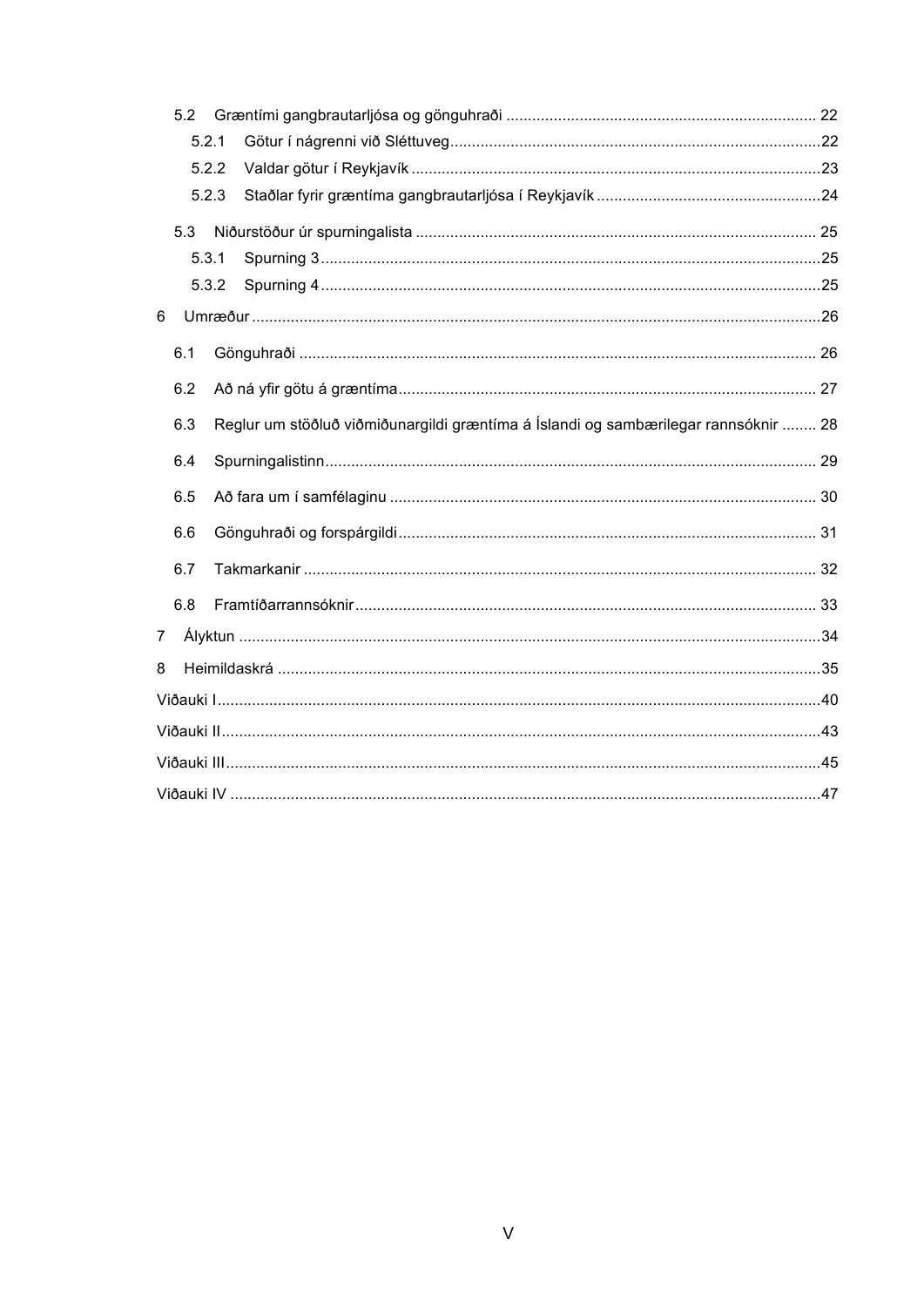# **Töfluskrá**

| Tafla 1: Vegalengd yfir götur í nágrenni Sléttuvegar, græntími gangbrautarljósa og reiknaður |  |
|----------------------------------------------------------------------------------------------|--|
|                                                                                              |  |
| Tafla 2: Vegalengd yfir valdar götur í Reykjavík, græntími gangbrautarljósa og reiknaður     |  |
|                                                                                              |  |
|                                                                                              |  |
|                                                                                              |  |

# **Myndaskrá**

| Mynd 1: Þægilegur gönguhraði þátttakenda. Punktalínur sýna hve margir eru með gönguhraða |  |
|------------------------------------------------------------------------------------------|--|
|                                                                                          |  |
| Mynd 2: Röskur gönguhraði þátttakenda. Punktalínur sýna hve margir eru með gönguhraða    |  |
|                                                                                          |  |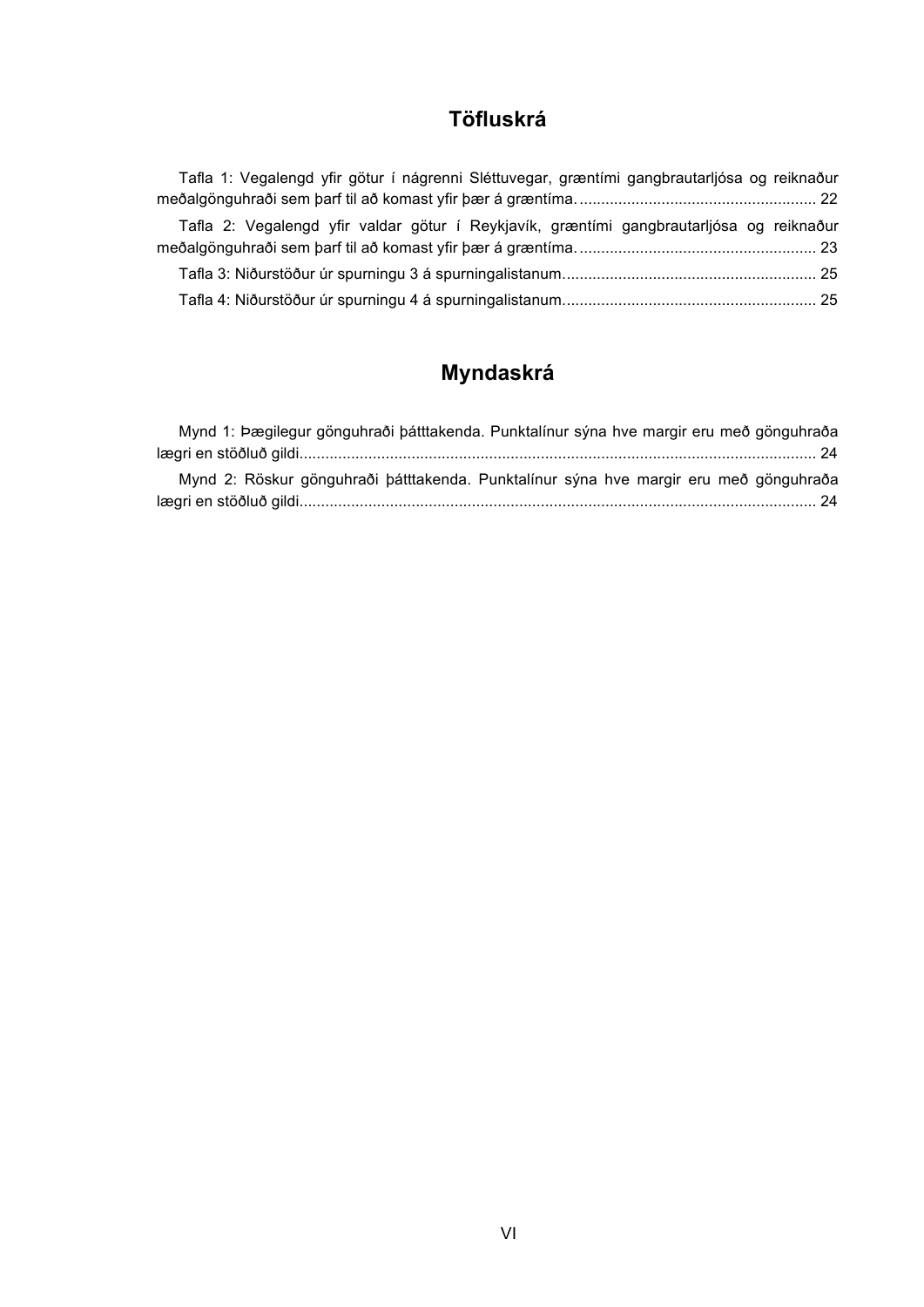#### **1 Inngangur**

Göngufærni og gönguhraði eru þættir hreyfifærni sem stuðla að sjálfstæði í daglegu lífi. Gönguhraði er mikilvægur mælikvarði á starfræna getu fólks og lífslíkur (Lusardi, 2012). Samspil ýmissa aldurstengdra þátta hefur áhrif á göngufærni og við það breytist göngumynstur, gönguhraði og geta til að laga göngu að umhverfinu (Dunbar, Holland og Maylor, 2004; Knoblauch, Pietrucha og Nitzburg, 1996).

Minnkaður gönguhraði og viðbragðstími ásamt öðrum líkamlegum, andlegum og vitrænum þáttum valda því að eldri einstaklingar eru í áhættuhópi hvað varðar slys á gangandi vegfarendum. Á höfuðborgarsvæðinu urðu alls 242 slys á gangandi vegfarendum frá fyrsta janúar 2009 til loka nóvember 2012. Í 10% tilfella var ekið á gangandi vegfarendur á gangbraut en í 84% tilfella var ekið á gangandi vegfarendur á akbraut (Lögreglan á höfuðborgarsvæðinu, 2013). Árið 2011 létust tólf einstaklingar í umferðarslysum á Íslandi, þar af fjórir gangandi vegfarendur sem ekið var á og var einn þeirra einstaklingur á tíræðisaldri (Rannsóknarnefnd umferðarslysa, 2012).

Margt eldra fólk finnur fyrir kvíða þegar það gengur í umhverfi þar sem er mikil umferð og sumir segjast jafnvel forðast staði þar sem umferðarhraði er mikill (Mitchell, 2006; Romero-Ortuno, Cogan, Cunningham og Kenny, 2010). Erlendar rannsóknir í tengslum við gönguhraða gangandi vegfarenda sýna að eldri einstaklingar eiga margir erfitt með að hraða göngu sinni nægjanlega mikið til að ná yfir götu á græntíma gangbrautarljósa en græntími er sá tími sem grænt gangbrautarljós logar (Asher, Aresu, Falaschetti og Mindell, 2012; Hoxie og Rubenstein, 1994; Langlois o.fl., 1997; Romero-Ortuno o.fl., 2010). Slíkar rannsóknir í tengslum við gönguhraða eldri gangandi vegfarenda og græntíma gangbrautarljósa hafa ekki verið gerðar á Íslandi.

Hér á landi er stuðst við þýskar reglur um umferðarljós þar sem notast er við stöðluð viðmiðunargildi fyrir græntíma gangbrautarljósa. Græntími ýmissa gangbrautarljósa í Reykjavík uppfyllir ekki þessi skilyrði en umhverfis- og samgöngusvið Reykjavíkurborgar vinnur nú að endurskoðun gangbrautarljósa í Reykjavík (Stefán Agnar Finnsson, 2013).

Tilgangur þessarar rannsóknar var annars vegar að kanna gönguhraða hjá eldra fólki sem hefur færni til að ganga utandyra og meta hvort að hann sé nægilegur til að komast yfir götu á græntíma umferðaljósa í Reykjavík. Hins vegar var tilgangurinn að athuga hvort eldri einstaklingar eigi að eigin mati í vandræðum með að fara yfir götu á gangbrautarljósum í Reykjavík og hvað þeir telji að valdi því.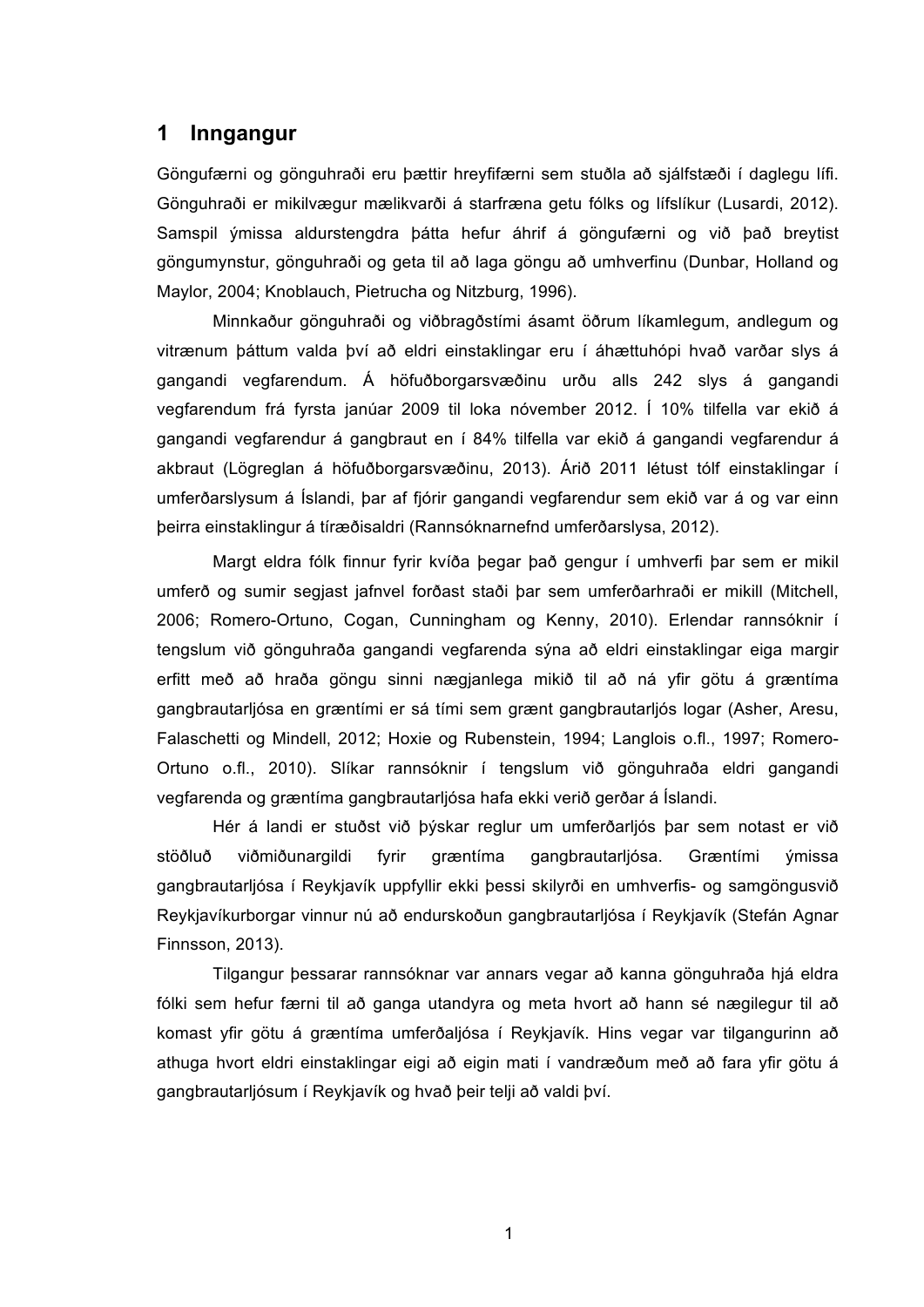## **2 Fræðileg umfjöllun**

#### **2.1 Gönguhraði og græntími**

Hreyfigeta *(mobility)* er skilgreind sem hæfni til að hreyfa sig af sjálfsdáðum frá einum stað til annars og skiptir miklu máli í tengslum við að einstaklingur geti verið sjálfstæður í daglegu lífi. Um leið og hreyfigeta skerðist minnkar því þessi hæfni og það hefur neikvæð áhrif á getu til athafna daglegs lífs (Patla og Shumway-Cook, 1999). Orsök skertrar hreyfigetu á meðal eldri einstaklinga sem búa á eigin heimili er talin vera samspil einstaklingsbundinna þátta og umhverfisþátta. Eldri einstaklingar með skerta hreyfigetu eru líklegri til að forðast aðstæður í umhverfinu sem krefjast ákveðinnar líkamlegrar færni eins og að ganga yfir fjölfarna umferðargötu á gangbrautarljósum (Shumway-Cook o.fl., 2003). Rannsóknir hafa þó sýnt fram á að hægt er að bæta hreyfigetu eldra fólks með þolþjálfun, gönguþjálfun og þjálfun á styrk, jafnvægi og liðleika svo eitthvað sé nefnt (Yeom, Keller og Fleury, 2009).

Að komast yfir götur á græntíma gangbrautarljósa er dæmi um aðstæður þar sem gerðar eru kröfur um hraða og öryggi en stór hluti eldri einstaklinga glímir við vandamál í tengslum við þessar kröfur og eiga margir í erfiðleikum sökum þess hve stutt ljósin loga (Asher o.fl., 2012; Hoxie og Rubenstein, 1994; Langlois o.fl., 1997; Romero-Ortuno o.fl., 2010). Sýnt hefur verið fram á að gönguhraði minnkar með hækkuðum aldri og er marktækt hægari á meðal eldri einstaklinga heldur en hjá þeim sem yngri eru þegar gengið er yfir götu á gangbrautarljósum (Hoxie og Rubenstein, 1994; Knoblauch o.fl. 1996).

Nokkrar erlendar rannsóknir hafa verið gerðar á þeim kröfum sem gangandi vegfarendur verða að uppfylla til að geta gengið af öryggi í samfélaginu og samræminu á milli þeirra og gönguhraða eldra fólks ásamt því að athuga upplifun þeirra sem gangandi vegfarendur í umferðinni. Niðurstöður flestra rannsókna á þessu sviði sýna að viðmiðunargildi fyrir meðalgönguhraða sem þarf til að ná yfir götur á græntíma gangbrautarljósa eru of há (Asher o.fl., 2012; Hoxie og Rubenstein, 1994; Langlois o.fl., 1997; Romero-Ortuno o.fl., 2010). Sumar hverjar sýna fram á að geta einstaklingsins til að ganga yfir götur á þeim tíma sem grænt gangbrautarljós logar minnkar með auknum aldri og að hlutfallslega fleiri konur en karlar eiga í erfiðleikum með að ganga yfir á græntíma gangbrautarljósa (Hoxie og Rubenstein, 1994; Langlois o.fl. 1997; Romero-Ortuno o.fl. 2010). Einnig samræmist ekki alltaf geta þátttakenda og upplifun þeirra í umferðinni (Amosun, Burgess, Groeneveldt og Hodgson, 2007; Hoxie og Rubenstein, 1994; Langlois o.fl. 1997). Rannsóknirnar leitast allar við að miða gönguhraða þátttakenda við græntíma gangbrautarljósa í næsta nágrenni við búsetu þeirra eða stöðluð viðmið græntíma en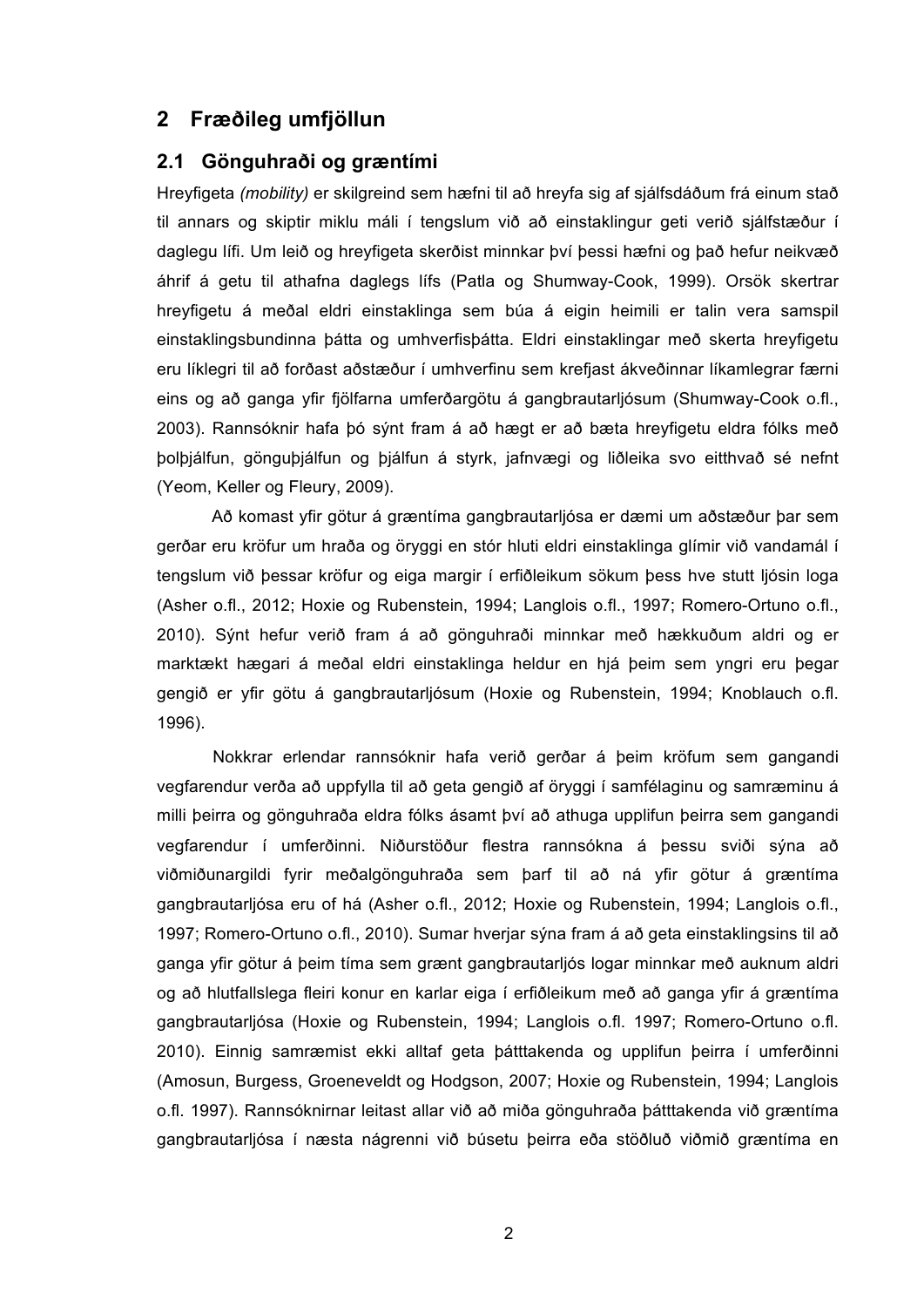mælingar á gönguhraða hafa verið framkvæmdar með misjöfnum hætti og skilyrði fyrir þátttöku hafa verið af ýmsum toga.

Aðeins ein rannsókn var framkvæmd utandyra við raunverulegar aðstæður en Hoxie og Rubenstein (1994) athuguðu getu einstaklinga til að ganga yfir umferðargötur í Los Angeles. Í ljós kom að 27% einstaklinga 65 ára og eldri voru ófærir um að ganga yfir götu á græntíma gangbrautarljósa. Af þessum hópi voru 23% sem náðu ekki að ganga yfir götu í tæka tíð og voru að minnsta kosti einni akrein frá því að ná að ganga yfir götuna og 74% sem álitu sig vera í hættu þegar þeir gengu yfir götuna. Aðrir þátttakendur sögðust jafnvel forðast að ganga yfir gatnamótin vegna hræðslu. Græntími gangbrautarljósa á gatnamótum gerðu ráð fyrir að gangandi vegfarendur gengu á bilinu 0,81-1,29 m/s til að komast yfir á græntíma. Úrtak rannsóknarinnar var slembiúrtak og samanstóð af 1.229 einstaklingum sem var skipt í tvo hópa eftir aldri, 65 ára og eldri og yngri en 65 ára. Gönguhraði eldri hópsins mældist marktækt hægari en þess yngri. Engin skilyrði voru sett fyrir þátttöku í rannsókninni en þeir einstaklingar sem náðu ekki að ganga yfir gatnamótin á græntíma gangbrautarljósanna svöruðu spurningalista sem kannaði mögulegar ástæður fyrir því að þeir náðu ekki yfir götuna. Mælingar á gönguhraða fóru fram á fjölförnum gatnamótum sem eru í nágrenni við ýmis fjölbýli, þjónustu og aðrar stofnanir þar sem hlutfall eldri einstaklinga er hátt. Þar sem rannsóknin fór fram utandyra á fjölförnum gatnamótum gefur hún réttmæta mynd af umhverfisáhrifum og öðrum þáttum sem kunna að hafa áhrif á gönguhraða og göngulag gangandi vegfarenda á þessum tilteknu gatnamótum. Aftur á móti endurspegla niðurstöður göngumælinganna ekki öll gatnamót í Los Angeles því þau eru jafn misjöfn og þau eru mörg. Aðeins 53% einstaklinga svöruðu spurningum rannsakenda og því gæti enn stærra hlutfall einstaklinga álitið sig í hættu í umferðinni.

Í öðrum rannsóknum hafa mælingar á gönguhraða farið fram innandyra en það verður að teljast líklegt að fólk eigi jafnvel enn erfiðara með að ná yfir götu heldur en niðurstöður þessara rannsókna sýna ef tekið er tillit til umhverfisáhrifa. Eftirtaldar rannsóknir voru gerðar innandyra og athuguðu einungis þægilegan gönguhraða þátttakenda en þó með mismunandi hætti. Romero-Ortuno og félagar (2010) könnuðu gönguhraða eldri gangandi vegfarenda og öryggi þeirra í umferðinni í Dublin. Þægilegur gönguhraði þátttakenda var mældur og borinn saman við mismunandi viðmiðunargildi á græntíma gangbrautarljósa á bilinu 0,75-0,95 m/s. Niðurstöður rannsóknarinnar sýndu fram á að fólk eldra en 80 ára myndi ekki ná yfir hefðbundna umferðargötu með gangbrautarljósum á græntíma og þeir sem eru 89 ára og eldri séu ólíklegir til að komast yfir stystu stöðluðu götu á gangbrautarljósum. Mælingar fóru fram innandyra og þeir notuðust við svokallaða GAITRite mottu sem var fimm metra löng og með þrýstinemum sem meta göngulag og reikna út gönguhraða. Alls tóku 355 einstaklingar þátt í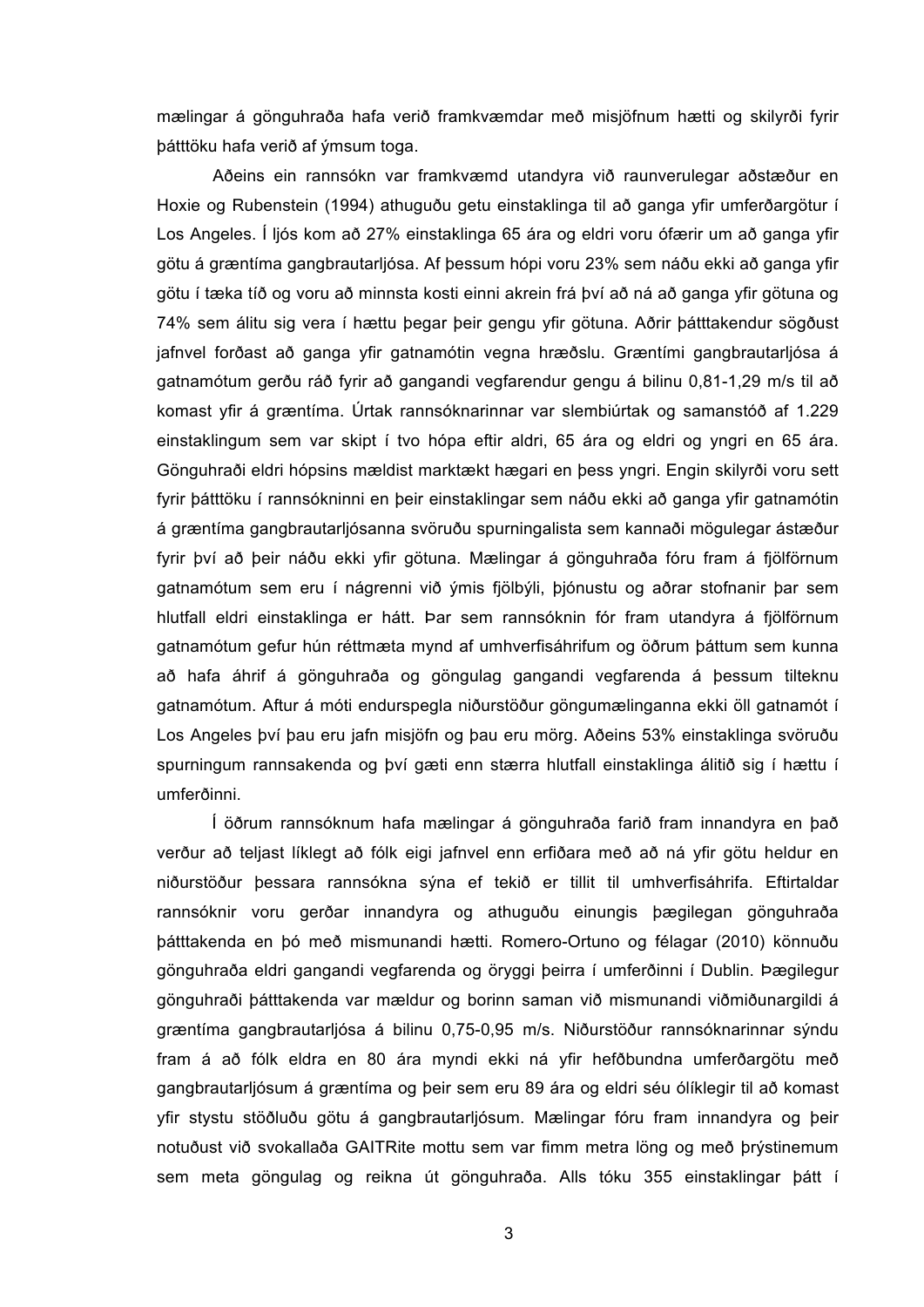rannsókninni og þar af voru 67% konur. Skilyrði fyrir þátttöku voru að þátttakendur væru 60 ára og eldri, byggju sjálfstætt á eigin heimili, gætu gengið með eða án hjálpartækja og veitt upplýst samþykki fyrir rannsókninni. Úrtak rannsóknarinnar var ekki slembiúrtak og endurspeglar því ekki heildarþýði í Dublin.

Asher og félagar (2012) gerðu umfangsmikla þversniðsrannsókn þar sem gönguhraði 3.145 einstaklinga á aldrinum 65 ára og eldri frá Bretlandi var borinn saman við 1,2 m/s gönguhraða, en það er sá gönguhraði sem þarf til að ná yfir götu á græntíma gangbrautarljósa í Bretlandi. Niðurstöður rannsóknarinnar leiddu í ljós að 93% kvenna og 84% karla, 65 ára og eldri gátu ekki gengið 2,5 metra af öryggi eða þægilegur gönguhraði þeirra var of hægur til þess að ná yfir hefðbundna umferðargötu með gangbrautarljósum. Framkvæmd mælinga á gönguhraða fór fram innandyra þar sem gönguhraði þátttakenda var mældur á meðan þeir gengu tvisvar sinnum 2,5 metra á þægilegum gönguhraða. Þessar niðurstöður varpa ljósi á hve stórt vandamálið er í raun og veru, en ólíkt öðrum rannsóknum sem hafa verið gerðar voru þátttakendur aldraðir einstaklingar sem búa á eigin heimili með eða án sjúkdóma eða færniskerðingar. Ekki var tekið tillit til þess hvort að þátttakendur gengu að jafnaði úti í sínu nánasta umhverfi eða ekki. Úrtak þessarar rannsóknar telst því lýsandi fyrir þýði á umræddu aldursbili. Úrtak annarra rannsókna er oftar en ekki heilbrigðir sjálfboðaliðar á aldrinum 65 ára og eldri og auk þess að útiloka þá sem hafa líkamlega kvilla getur það einnig skekkt niðurstöður rannsóknanna að hugsanlega gefa þeir einstaklingar sem eiga erfitt með gang ekki kost á sér.

Ósamræmi virðist vera á milli mælds gönguhraða og upplifunar fólks á eigin getu í umferðinni en í rannsókn Langlois og félagar (1997) á 1.249 öldruðum einstaklingum frá New Haven í Bandaríkjunum, leiddu niðurstöður í ljós að 11% þátttakenda sagðist eiga erfitt með að ganga yfir götu á græntíma gangbrautarljósa. Þátttakendur rannsóknarinnar voru einstaklingar á aldrinum 72 ára og eldri sem bjuggu sjálfstætt á eigin heimili eða í íbúðum fyrir aldraða. Þrátt fyrir það var þægilegur gönguhraði eingöngu 1% þátttakenda nægilegur til að þeir gætu náð yfir götu á græntíma gangbrautarljósa þegar viðmiðunargildi þeirra er 1,2 m/s. Gönguhraði þátttakenda var einnig metinn út frá græntímaviðmiðum í New Haven sem eru sérstaklega hönnuð fyrir hverfi þar sem fjöldi aldraðra býr. Í þeim hverfum er gert ráð fyrir gönguhraða 0,93 m/s, en alls voru 93% þátttakendur í rannsókninni sem gengu hægar en þau viðmiðunargildi. Upplýsingar um gönguvenjur, heilsu og öryggi í umferðinni fengust með spurningum sem rannsakendur lögðu fyrir þátttakendur í gengum símaviðtal. Framkvæmd göngumælinga fór fram innandyra þar sem þátttakendur gengu tvisvar yfir 2,4 metra vegalengd á þægilegum gönguhraða og notast var við hraðari mælinguna. Niðurstöður sýndu að hlutfall einstaklinga sem segjast eiga erfitt með að ganga yfir götu hækkar með auknum aldri og er hlutfallslega hærra hjá konum. Einnig kom fram að einstaklingar með minnstan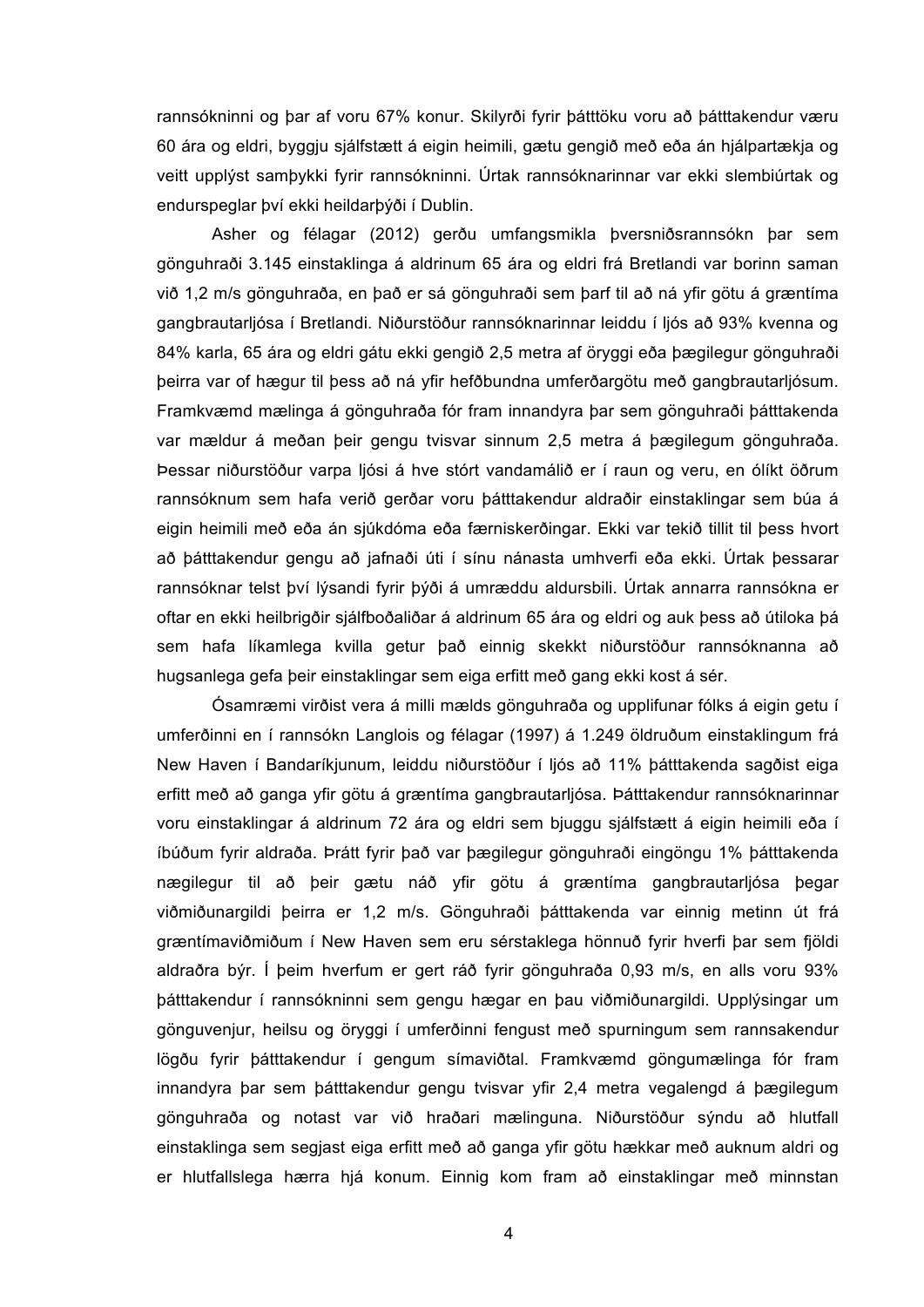gönguhraða voru þrisvar sinnum líklegri til að segjast eiga erfitt með að ganga yfir götu en þeir sem gengu hraðar. Ástæður fyrir misræmi á milli göngugetu og huglægra tilfinninga gagnvart göngu yfir gangbrautarljós á meðal þátttakenda gæti stafað af lengd gönguprófsins. Þátttakendur gengu aðeins 2,4 metra sem endurspeglar ekki göngu yfir lengri vegalengd. Einnig gengu þátttakendur á þægilegum gönguhraða og gætu því hugsanlega hraðað göngu sinni við raunhæfar aðstæður í umferðinni ef þörf væri á því.

Amosun og félagar (2007) voru einir um að mæla hámarksgönguhraða þátttakenda í þversniðsrannsókn sinni sem gerð var í Höfðaborg í Suður Afríku. Einn þátttakandi gekk hægar en 0,86 m/s sem er sá meðalgönguhraði sem þarf yfir 40 götur í Höfðaborg sem allar eru í nágrenni við heimili þátttakenda. Þegar göngumælingar voru bornar saman við viðmiðunargildið 1,2 m/s voru alls 34% þátttakenda sem gengu ekki nægilega hratt á hámarkshraða sínum. Þátttakendur rannsóknarinnar voru 47 sjálfboðaliðar á aldrinum 65-93 ára sem búa í fjórum íbúðakjörnum í nágrenni við ýmsa þjónustu. Alls tóku 37 konur þátt í rannsókninni og tíu karlmenn. Þátttakendur þurftu að geta gengið án aðstoðar og voru útilokaðir úr rannsókninni ef þeir voru í hjólastól, með taugasjúkdóma eða mikla sjónskerðingu. Við upphaf mælinga svöruðu þátttakendur spurningum í sambandi við gönguvenjur, viðhorf til græntíma gangbrautarljósa og umferðaröryggis. Framkvæmd göngumælinga fór fram innandyra á tilraunastofu og fengu þátttakendur hvatningu frá rannsakendum meðan mælingar fóru fram. Þátttakendur gengu þrisvar sinnum eins hratt og þeir treystu sér til yfir 12 metra vegalengd og mældist meðalgönguhraði þeirra 1,36 ± 0,31 m/s. Göngumælingar voru síðan endurteknar en í seinni umferð mælinga var gönguhraði þátttakenda mældur þrisvar sinnum á meðan þátttakendur gengu með tveggja kílóa bjöllu í annarri hendi sem líkja má við þyngd innkaupapoka. Ekki mældist marktækur munur á milli göngumælingar með eða án tveggja kílóa bjöllu. Í rannsókninni kom fram að líðan þátttakenda var ekki í samræmi við niðurstöður göngumælinganna þar sem margir sögðust finna fyrir kvíða, ótta eða óöryggi við að ganga yfir götu, jafnvel þótt gönguhraðinn hafi virst vera nægjanlegur. Meira en helmingur þeirra einstaklinga sem gekk hraðar en 1,2 m/s sagðist finna fyrir kvíða og fjórðungi þeirra fannst græntími gangbrautarljósa vera of stuttur. Þar sem rannsóknin fór fram á tilraunastofu endurspeglar hún ekki raunhæfar aðstæður við gangbrautarljós en varpar ljósi á nauðsyn þess að skoða tengsl á milli huglægra tilfinninga þátttakenda gagnvart umferðaröryggi og göngugetu þeirra.

Fyrirkomulag umferðaljósa er skipulagt af umferðarverkfræðingum þar sem miðað er við niðurstöður ýmissa rannsókna. Það virðist því vera að umferðarverkfræðingar og rannsakendur taki ekki nægt tillit til mismunandi göngugetu einstaklinga og samspils hennar við umhverfisþætti við skipulag umferðarljósa (Carmeli, Coleman, Omar og Brown-Cross, 2000) en sýnt hefur verið fram á að umhverfisþættir séu mikilsráðandi hvað varðar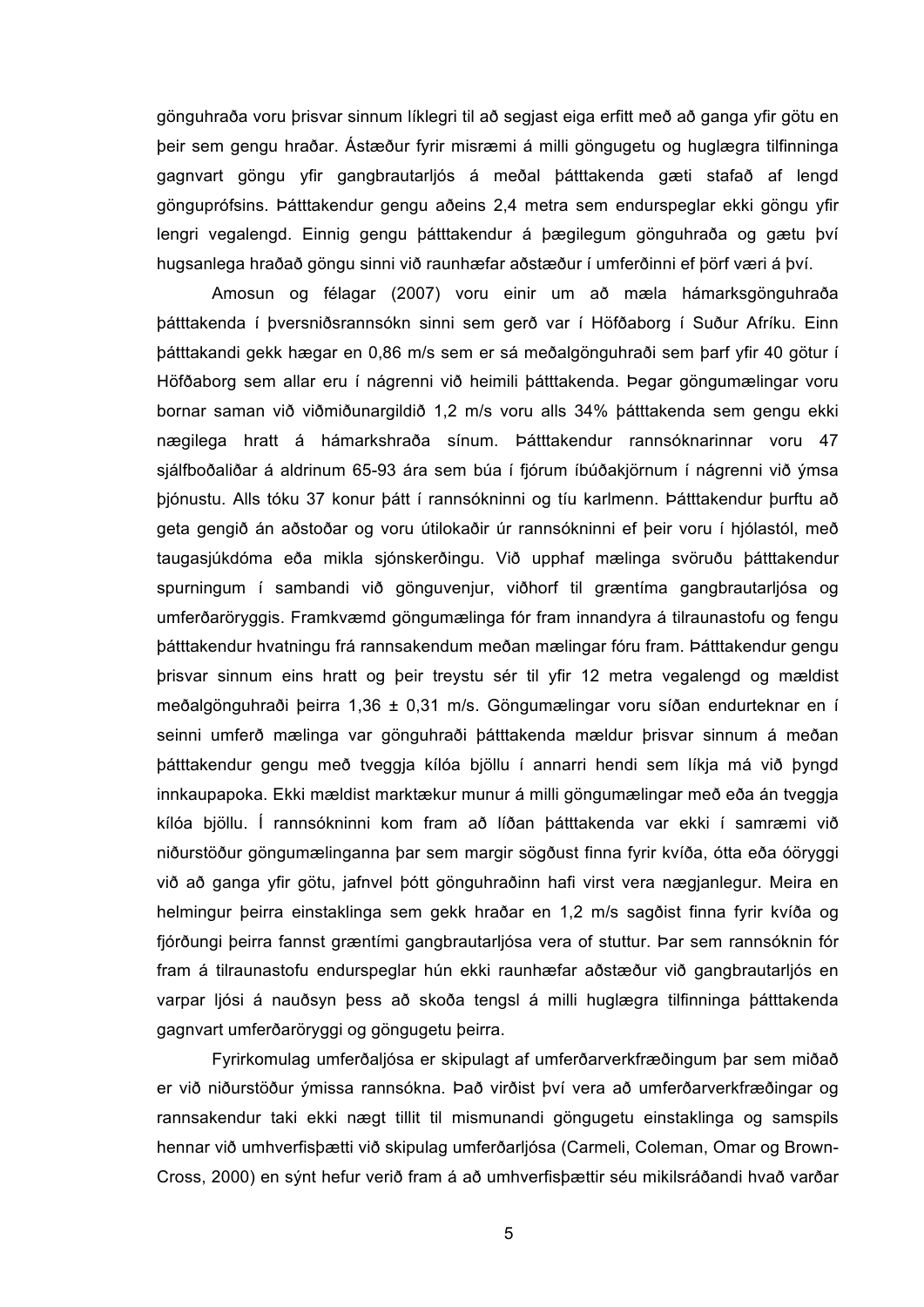gönguhraða gangandi vegfarenda yfir gatnamót (Knoblauch o.fl., 1996). Einnig virðist sem kvíði og óöryggi í tengslum við göngu yfir gangbrautarljós sé algengt vandamál. Margir einstaklingar segjast eiga í erfiðleikum með að ganga yfir götu þó svo að líkamleg geta sé til staðar og aðrir álita sig jafnvel í hættu þegar þeir ganga yfir götu (Hoxie og Rubenstein, 1994).

### **2.2 Að ganga yfir götu**

Að ganga yfir götu er margþætt verkefni sem reynir á vitræna, andlega og líkamlega getu einstaklingsins ásamt því hvernig hann skynjar umhverfið. Mismunandi kröfur eru gerðar til einstaklingsins við mismunandi tegundir gangbrautarljósa og umhverfi þeirra en bæði ytri og innri þættir hafa áhrif á getu hans til lausnar verkefnisins.

#### **2.2.1 Viðmið fyrir græntíma og tegundir gangbrautarljósa á höfuðborgarsvæðinu**

Við hönnun umferðarljósa á Íslandi er stuðst við þýskar reglur um umferðarljós. Samkvæmt þeim skal græntími gangbrautarljósa miðast við að einstaklingar gangi á gönguhraðanum 1,2 m/s. Mögulegt er að miða við gönguhraðann 1,0 m/s en aðeins þar sem meirihluti gangandi vegfarenda eru aldraðir og/eða hreyfihamlaðir. Hámarksgönguhraðinn er 1,5 m/s en hann skal aðeins miða við í undantekningartilvikum. Tvær tegundir gangbrautarljósa, kallaðar pelican og puffin, eru í notkun á höfuðborgarsvæðinu en hafin er vinna við að skipta út pelican gangbrautarljósunum fyrir puffin ljósin. Pelican ljósin er gömul gerð gangbrautarljósa og eru hönnuð þannig að þau gera í mesta lagi ráð fyrir níu sekúndna græntíma (Stefán Agnar Finnsson, 2013). Skipulag þeirra er þannig að ljósmerkin eru staðsett hinum megin við götuna til móts við gangandi vegfarandann. Við gangbrautarljósin er takki sem virkjar græntíma þeirra og eftir ákveðna tímalengd blikkar græna gangbrautarljósið fyrir gangandi vegfarendur um leið og gula ljósið blikkar fyrir akandi umferð. Það er til merkis um að gangandi vegfarendur sem eru komnir út á götuna geti klárað að ganga yfir hana en aðrir eigi ekki að hefja göngu. Ökutækjum er leyfilegt að fara af stað á gula ljósinu ef enginn gangandi vegfarandi er að ganga yfir götuna. Puffin gangbrautarljósin eru frábrugðin pelican ljósunum að því leyti að ljósmerkin eru staðsett við hlið gangandi vegfarandans. Það auðveldar honum að fylgjast með umferðinni um leið og hann fylgist með gangbrautarljósunum og því ætti að vera auðveldara fyrir sjónskerta að sjá ljósin. Auk takkans eru nemar við gangbrautarljósin sem skynja annars vegar gangandi vegfarendur sem bíða þess að ganga yfir götuna og hins vegar einstaklinga sem eru á gangi yfir götuna. Þannig má aflýsa græna gangbrautarljósinu ef einstaklingur hættir við að ganga yfir götuna og gengur burt frá ljósunum og græntími gangbrautarljósanna endist á meðan einstaklingurinn gengur yfir götuna (Department for Transport, 2005).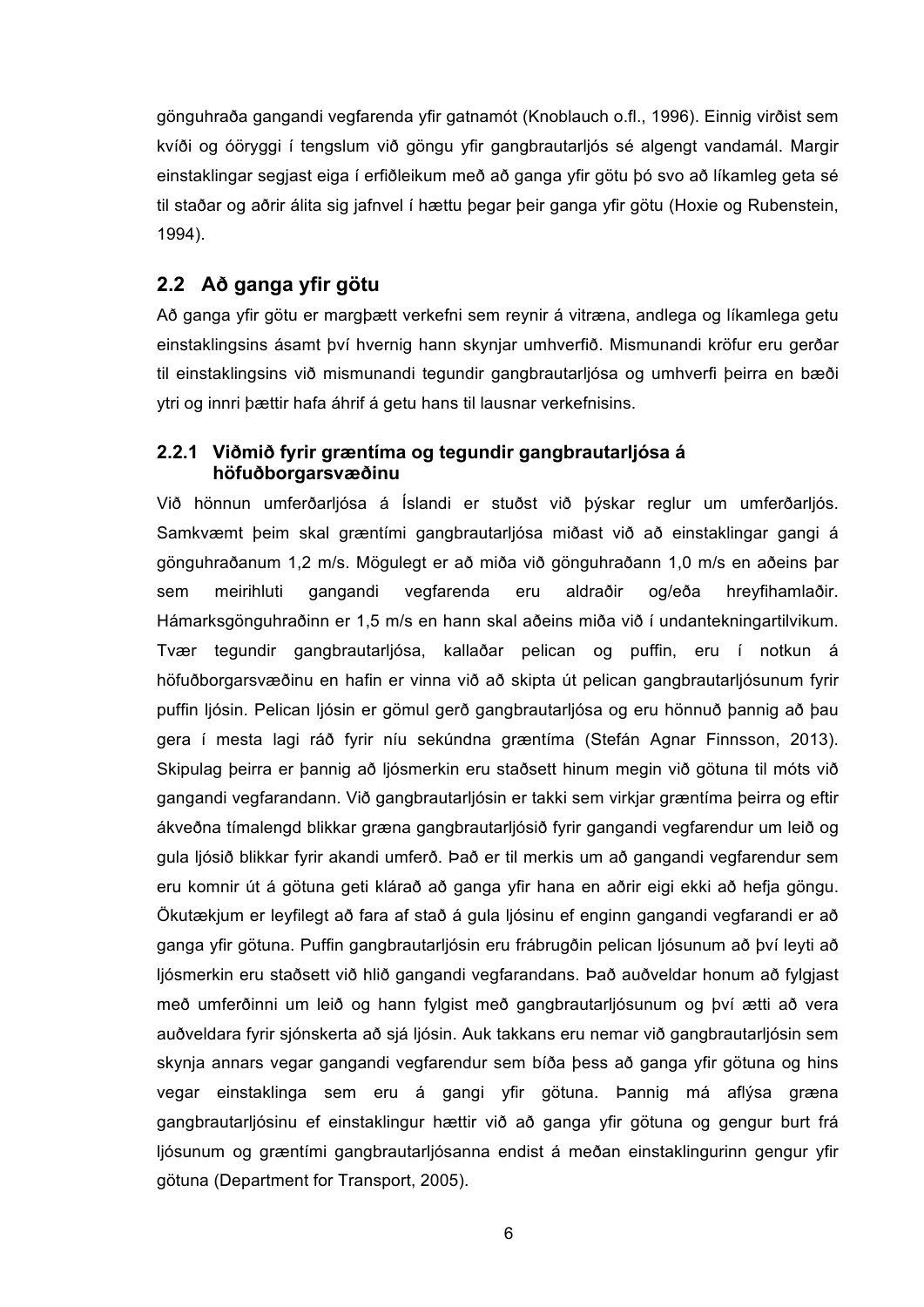#### **2.2.2 Ytri þættir**

Patla og Shumway-Cook (1999) fjalla um hugtakið að fara um í samfélaginu *(community ambulation)* í grein sinni. Þar koma fram nýjar hugmyndir um það hvernig megi skilgreina hugtakið með tilliti til mikilvægra umhverfisþátta. Umhverfisþættirnir skiptast í ákveðnar víddir *(dimensions)* og ákvarða erfiðleikastig hreyfingar í tíma og rúmi en forsendur fyrir þessari hugmyndafræði eru að saman eru það umhverfisþættir og einstaklingurinn sjálfur sem ákvarða hreyfiskerðingar hjá eldra fólki. Umhverfisþættir setja kröfur á skyn- og hreyfiþætti einstaklingsins og hæfni hans til að aðlaga sig að umhverfinu. Ef einstaklingurinn á erfitt með að aðlagast umhverfisþáttum getur hann forðast aðstæðurnar til að vera öruggur en fari hann í of krefjandi umhverfi getur hann aukið hættu á byltum (Patla og Shumway-Cook, 1999). Samkvæmt þessari hugmyndafræði hafa eftirtaldir ytri þættir áhrif á hæfni einstaklingsins við að fara um í samfélaginu. Þeir eru gengin vegalengd, tímatakmarkanir eins og að ganga yfir á gangbrautarljósum, birtu- og veðurskilyrði, tegund undirlags, aukaþyngd eins og innkaupapokar sem krefst aukinnar áreynslu við göngu og getur hægt á gönguhraða. Kröfur um athygli, umferðarþungi og tilfærsla einstaklingsins frá einum stað á annan í umhverfinu, til dæmis við að fara úr einni stöðu í aðra eða við að hefja og stöðva göngu skipta einnig máli (Patla og Shumway-Cook, 1999).

Hindranir í umhverfinu sem geta valdið vandkvæðum fyrir gangandi vegfarendur eru meðal annars mikil og hröð umferð, þröngar og ójafnar gangstéttar, halli og þrep. Þessar hindranir reynast erfiðari þeim einstaklingum sem hafa einhverskonar líkamlegar og/eða vitrænar skerðingar. Einnig getur þeim einstaklingum reynst erfiðara að ganga í miklum mannfjölda og stíga upp á og niður af gangstéttum og öðrum þrepum (Mitchell, 2006). Aðrir umhverfisþættir sem geta haft truflandi áhrif á gönguhraða og viðbrögð eldra fólks við breytingum á gangbrautarljósum eru ýmis hljóð- og sjónáreiti og opin svæði þar sem erfitt getur verið að átta sig á skipulagi. Einnig veðurfar, mismunandi birtuskilyrði, hitastig, raki og vindar. Þessi atriði geta hægt á gönguhraða sem og breytingar á undirlagi eins og hálka og bleyta. Sólarljós getur til að mynda gert einstaklingnum erfiðara fyrir að sjá og greina merkin frá gangbrautarljósunum (Carmeli o.fl., 2000).

Ýmsar rannsóknir hafa kannað upplifun eldra fólks á því hvaða umhverfisþættir það eru sem hafa áhrif á öryggi þeirra í umferðinni. Í rannsókn Fildes, Lee, Kenny og Foddy (1994) var meðal annars kannað viðhorf u.þ.b. 1.600 ökumanna og gangandi vegfarenda gagnvart öryggi eldra fólks í umferðinni í Ástralíu. Einnig voru athugaðar venjur þeirra í umferðinni og skilningur á fyrrnefndu öryggi. Þátttakenda var aflað í verslunarmiðstöðum í Canberra og Sydney til að svara spurningalista varðandi þessi atriði. Yngri hópurinn var á aldursbilinu 18-43 ára og meðalaldur 27,5 ár en eldri hópurinn var á aldursbilinu 57-85 ára og meðalaldur 68 ár. Þar af voru 806 karlar og 825 konur.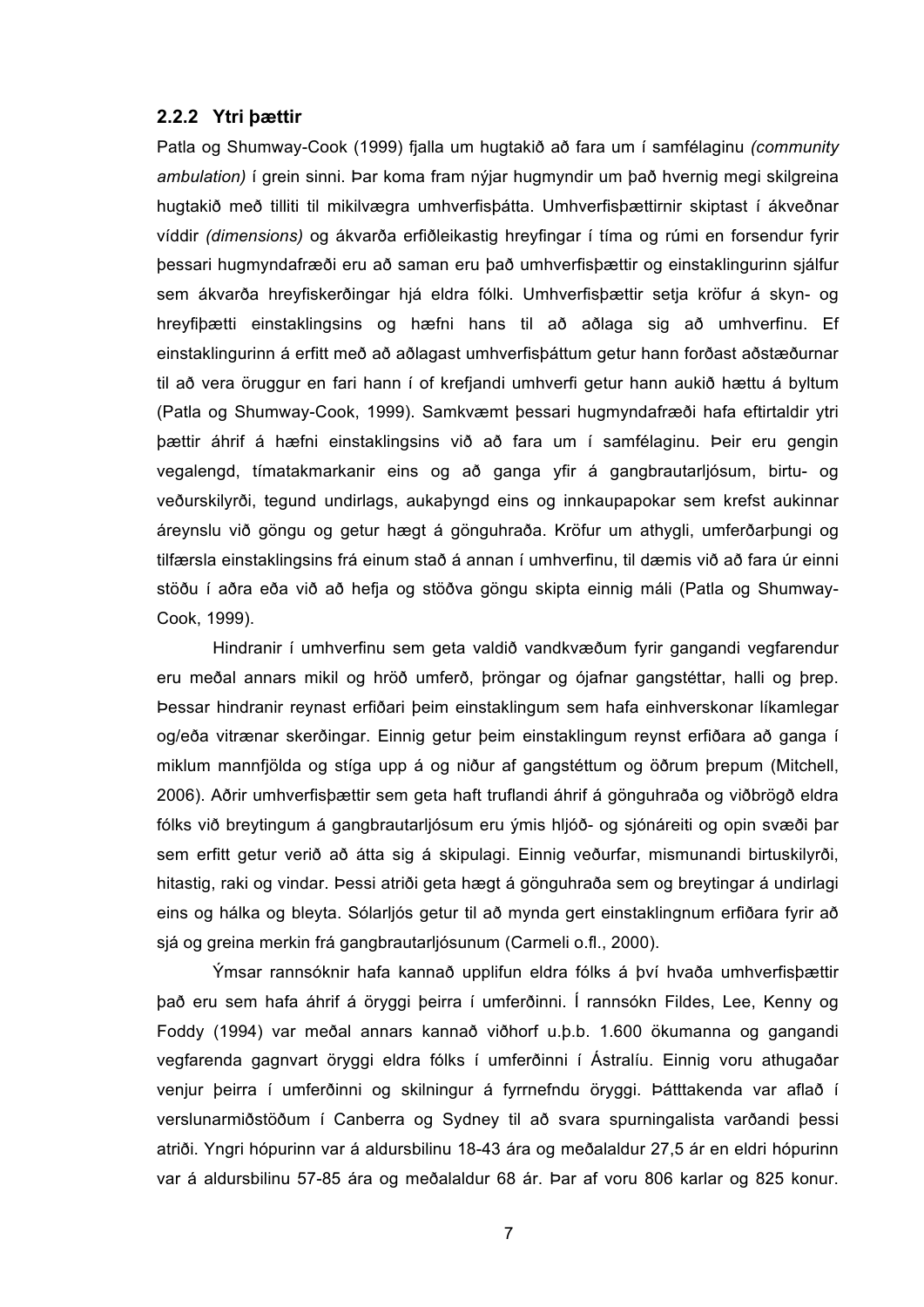Eldri gangandi vegfarendur sögðust upplifa erfiðleika við göngu á gangstéttum þar sem trjágróður vex inn á stéttina og við að stíga upp á gangstéttarbrúnir sem ekki voru aflíðandi. Einnig þar sem ójöfnur eru í undirlaginu og umhverfið illa upplýst. Þeir fundu til óöryggis við að mæta öðrum vegfarendum ýmist á hjólabrettum, línuskautum eða hjólum. Erfiðleikar við að ganga yfir umferðagötu fólust í of stuttum græntíma gangbrautarljósa, mikilli umferð, ökutækjum sem ekki hægðu á sér og skorti á umferðareyjum fyrir gangandi vegfarendur. Í áður nefndri rannsókn Langlois og félaga (1997) kom í ljós að af þeim hópi eldri einstaklinga sem sagðist eiga erfitt með að ganga yfir götur voru 81% sem sögðust þurfa lengri tíma til að ganga yfir götuna, 63% lýstu erfiðleikum vegna ökutækja sem beygja til hægri á gatnamótum, 78% sögðust þurfa aðstoð við að ganga yfir og 9% nefndu aðra erfiðleika eða óþægindi.

#### **2.2.3 Innri þættir**

Carmeli og félagar (2000) gerðu rannsókn þar sem umhverfisáhrif á aldraða gangandi vegfarendur voru athuguð og einnig hvort að öryggi þeirra í umferðinni sé stefnt í voða með því að taka ekki nægt tillit til skertrar líkamlegrar getu þeirra þegar umferðarljós eru skipulögð. Niðurstöður rannsóknarinnar benda til þess að göngugeta aldraðra sé betri við öruggari aðstæður innandyra heldur en utandyra. Gönguhraði þeirra var marktækt hægari utandyra en innandyra og þeir gátu ekki aukið gönguhraða sinn jafn mikið úti og inni sem bendir til þess að umhverfið hafi áhrif á færni þeirra. Úrtak rannsóknarinnar samanstóð af 22 öldruðum einstaklingum þar sem meðalaldur þátttakenda var 82,7 ár. Skilyrði fyrir þátttöku voru að þátttakendur væru aldraðir einstaklingar sem búa sjálfstætt á eigin heimili, færir um að framkvæma athafnir daglegs lífs og án sjúkdóma eða stoðkerfisvandamála sem kunna að hafa áhrif á göngugetu svo sem tauga- og hjartasjúkdómar, gigt, heilaslag og önnur líkamleg vandamál. Þátttakendur þurftu einnig að standast sjónpróf þar sam þeir urðu að geta komið auga á ljósmerki í 6,6 metra fjarlægð. Mælingar á gönguhraða voru framkvæmdar fjórum sinnum, tvisvar sinnum innandyra og tvisvar sinnum utandyra. Notast var við 6,6 metra göngupróf þar sem þátttakendur gengu fyrst á þægilegum gönguhraða og síðan á röskum gönguhraða. Þær göngumælingar sem fóru fram innandyra voru framkvæmdar á sléttu undirlagi þar sem utankomandi áreiti voru í lágmarki. Við framkvæmd göngumælinga utandyra reyndu rannsakendur að líkja eftir raunhæfum aðstæðum gangbrautarljósa. Þátttakendur gengu yfir 6,6 metra malbikaða gangbraut með kantsteini um leið og það kviknaði á gangbrautarljósi. Aftur á móti var úrtak rannsóknarinnar lítið þægindaúrtak, þátttakendur voru heilbrigðir aldraðir og því gætu þeir sem hafa sjúkdóma eða önnur líkamleg vandamál sem koma niður á göngugetu átt enn erfiðara með að ganga utandyra yfir umferðargötu. Meðalaldur úrtaksins var fremur hár og gefur því ágæta vísbendingu um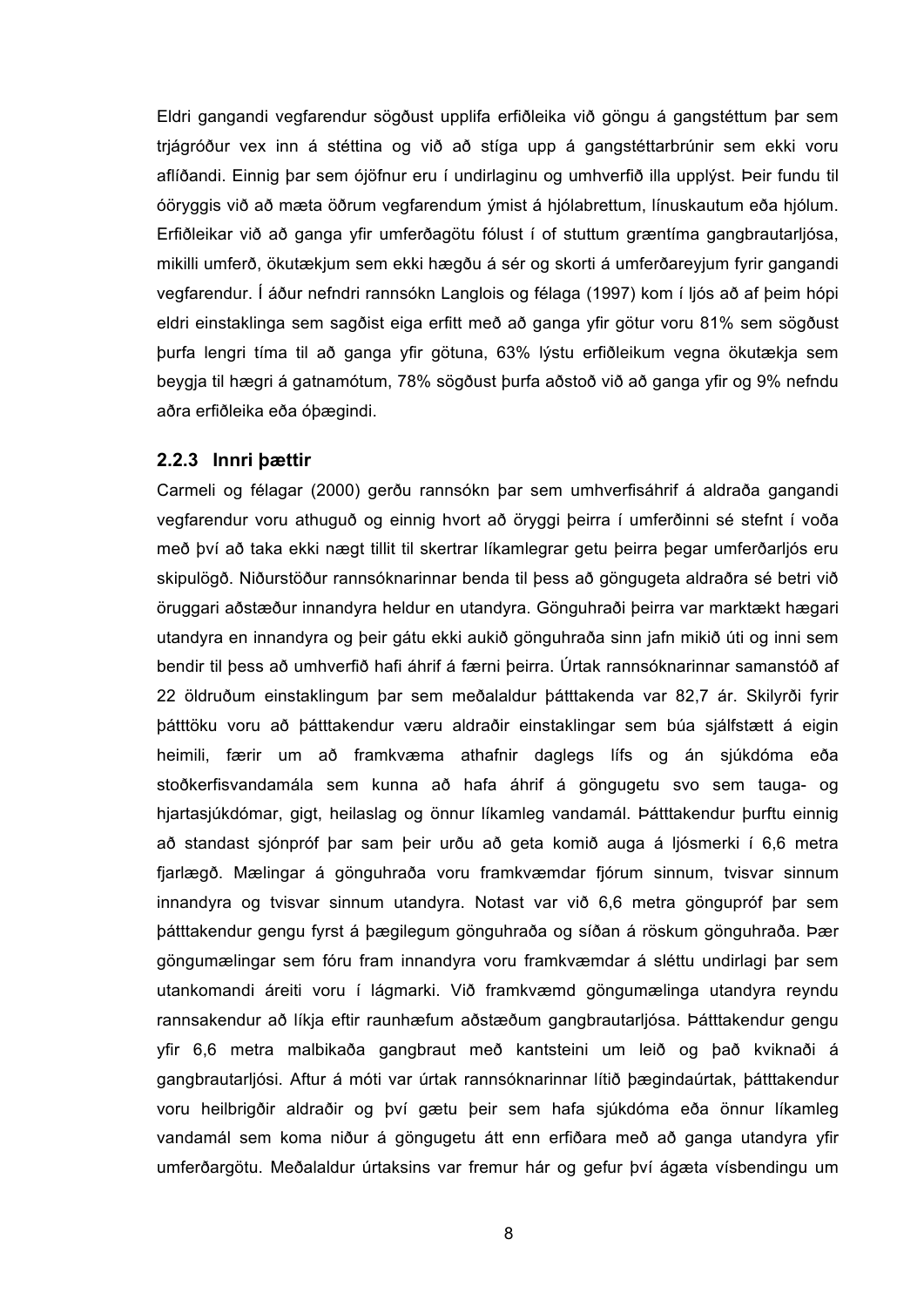göngugetu einstaklinga á því aldursbili sem búa sjálfstætt á eigin heimili, en aftur á móti er ekki hægt að alhæfa niðurstöður vegna lítils úrtaks þátttakenda. Hreyfifærni eldri einstaklinga virðist því vera verri utandyra en innandyra vegna áreitis frá umhverfinu og líklegt er að það stafi af auknum kröfum á skynjun og úrvinnslu einstaklingsins.

Dunbar og félagar (2004) sögðu frá umræðum Bailey og félaga frá árinu 1992 um tengsl verkefnisins að fara yfir umferðargötu á gangbrautarljósum og færniskerðinga í sambandi við aldur. Bailey og félagar sögðu frá þeim kröfum sem gerðar eru til einstaklingsins um skynjun og úrvinnslu þegar gengið er yfir götu á gangbrautarljósum. Gangandi vegfarandi þarf að sjá og túlka gangbrautarljósin rétt og þegar þau breytast þarf hann að bregðast við þeim. Einnig þarf einstaklingurinn að meta nærliggjandi umhverfi, hindranir þess og akandi umferð. Til að meta akandi umferð og ákvarða að óhætt sé að ganga yfir götu þarf hann að átta sig á eigin gönguhraða ásamt hraða ökutækisins, fjarlægð þess og hvenær það kemur að honum. Börn og aldraðir eru ekki talin jafn hæf og aðrir fullorðnir til að meta hraða og fjarlægðir. Til að gangandi vegfarandi geti lagt mat á fyrrnefnd atriði og gengið af öryggi yfir götu þarf hann að hafa góða jaðarsjón og sjónskerpu. Hann þarf að geta tekið eftir og fylgst með hlutum á hreyfingu, horft í kringum sig, aðlagað hreyfingar sínar að umhverfinu, birtuskilyrðum þess og skynjað fjarlægð hluta og afstöðu þeirra í umhverfinu. Aðrir þættir sem einnig hafa áhrif á hreyfigetu hans í umferðinni eru heyrn, vitræn geta, gönguhraði og jafnvægi (Dunbar o.fl., 2004).

Innri þættir sem geta haft áhrif á göngu eldri einstaklinga úti í samfélaginu og aðlögun þeirra að fyrrnefndum umhverfisþáttum eru bæði lífeðlisfræðilegir og sálrænir. Vitrænar og líkamlegar skerðingar ásamt skertri skynjun eru taldar aukast með auknum aldri einstaklingsins (Ritter, Straight og Evans, 2002). Um 70% þessara skerðinga valda erfiðleikum við hreyfingar svo sem göngu, grip og jafnvægi og gera einstaklingnum erfiðara fyrir að komast um og aðlaga sig að umhverfinu (Mitchell, 2006).

Margir samverkandi lífeðlisfræðilegir þættir eins og þol, liðleiki og styrkur í neðri útlimum ásamt afli og snerpu hafa áhrif á gönguhraða og færni eldra fólks en nánar verður fjallað um aldurstengdar breytingar á gönguhraða síðar. Þolþjálfun getur bætt úthald við göngu ásamt því að auka gönguhraða eldra fólks (Pilon, Thomas og Hendrix, 2006). Með auknum aldri verður skerðing á hreyfiferlum í neðri útlimum við göngu og skreflengd styttist (Kerrigan, Lee, Collins, Riley og Lipsitz, 2001; Ostrosky, VanSwearingen, Burdett og Gee, 1994). Skerðing á réttu í mjöðm við göngu ásamt styttri skreflengd getur haft áhrif á aðstæður þar sem snögglega þarf að auka gönguhraðann og þegar gengið er á ójöfnu undirlagi eða yfir hindranir (Kerrigan o.fl., 2001). Rannsóknir benda til að minnkaður vöðvastyrkur og afl í neðri útlimum hjá eldra fólki dragi úr virkni einstaklinga og gönguhraða þeirra úti í samfélaginu. Enn fremur benda þær til að styrkþjálfun með áherslu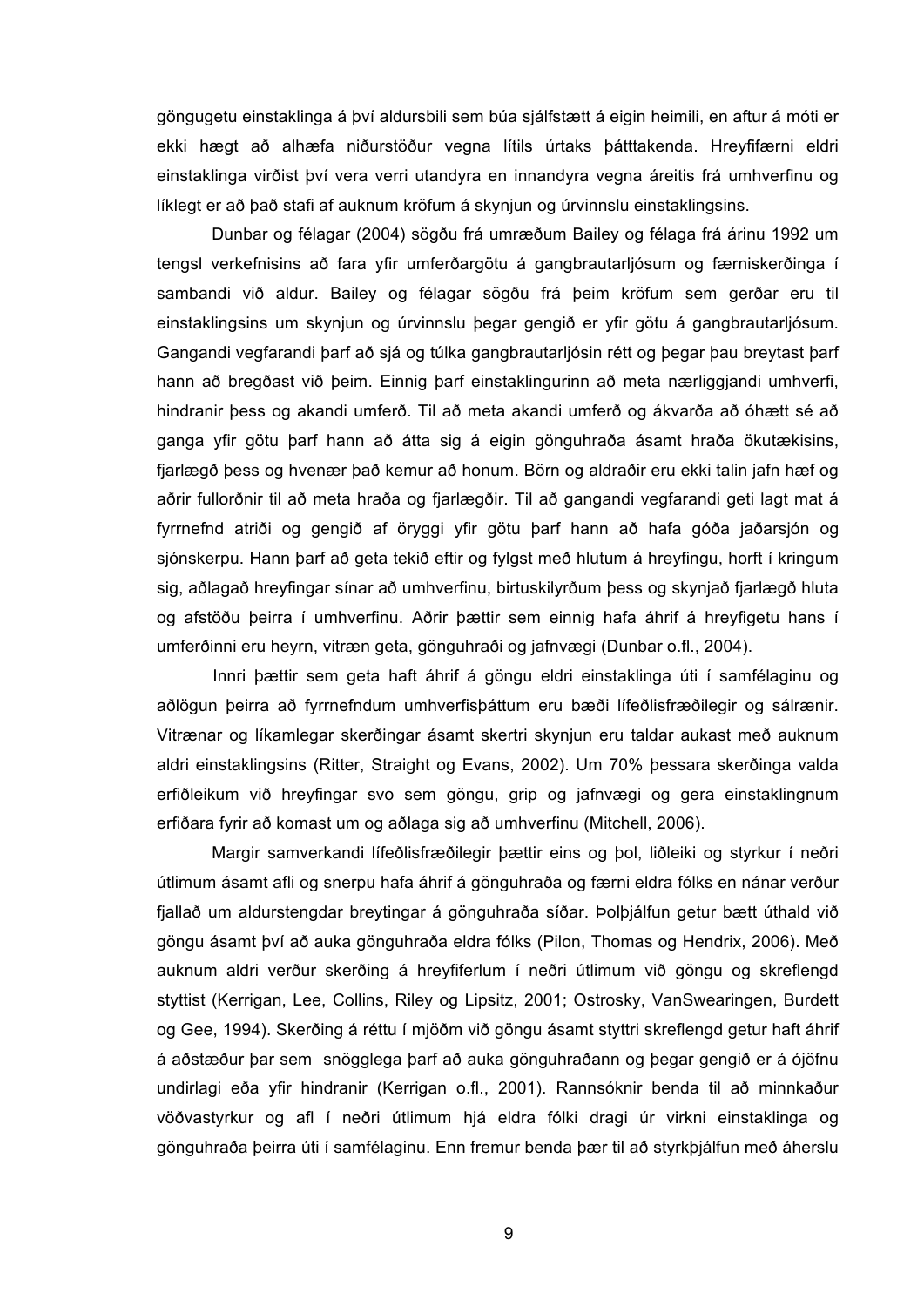á vöðvaafl neðri útlima geti haft marktæk áhrif á gönguhraða eldra fólks úti í samfélaginu og stuðlað að betri færni í daglegu lífi (Puthoff, Janz og Nielsen, 2008).

Ganga krefst athygli einstaklingsins og dregur úr getu til að sinna öðrum vitrænum verkefnum á sama tíma. Það verða breytingar á göngulagi þegar einstaklingur fæst við vitrænt verkefni samtímis og eru þær meðal annars minnkaður gönguhraði og minni skreflengd og verða áhrifin meiri hjá eldra fólki en yngra (Al-Yahya o.fl., 2011). Krafa um tvískipta athygli eykur byltuhættu eldri einstaklinga við göngu, sérstaklega hjá þeim sem hafa sögu um byltur (Siu, Chou, Mayr, van Donkelaar og Woollacott, 2009; Woollacott og Shumway-Cook, 2002). Eins og áður sagði geta ýmis hljóð- og sjónáreiti haft truflandi áhrif á gönguhraða og viðbrögð eldra fólks við breytingum á gangbrautarljósum en með auknum aldri verður sjón og heyrn lélegri. Það getur haft áhrif á göngu og jafnvægi eldra fólks, viðbrögð þeirra og skynjun á umhverfinu (Dunbar o.fl., 2004) en skerðingar á sjónskerpu, andstæðunæmi og fjarlægðarskyni eldri einstaklinga geta dregið úr getu þeirra til að viðhalda jafnvægi og koma sér hjá hættum í umhverfinu (Lord og Dayhew, 2001).

Huglægir þættir geta einnig haft áhrif á öryggi eldri gangandi vegfarenda og gönguhraða þeirra í umferðinni. Áhrifin tengjast upplifun einstaklingsins í umferðinni en eins og áður sagði eru margir eldri einstaklingar sem segjast finna fyrir kvíða, ótta eða óöryggi því græntíminn er ekki nógu langur þegar þeir ganga yfir umferðargötur með gangbrautarljósum (Amosun o.fl., 2007; Dunbar o.fl., 2004). Einstaklingar sem eru hræddir við að detta hafa marktækt hægari gönguhraða en þeir sem ekki eru hræddir við að detta og hefur hræðslan jafnan meiri áhrif á virkni utandyra heldur en innandyra (Brouwer, Musselman og Culham, 2004; Romero-Ortuno o.fl., 2010). Þetta ógnar öryggi einstaklingsins því í kjölfarið geta viðbrögð við utanaðkomandi áreiti verið skert, hæg eða óeðlileg sem leitt getur til aukinnar byltuhættu (Dunbar o.fl., 2004). Rantakokko og félagar (2009) athuguðu í rannsókn sinni hvaða einstaklings- og umhverfisþættir tengdust hræðslu við að hreyfa sig utandyra og hvort þessi hræðsla spái fyrir um þróun hreyfiskerðinga. Þátttakendur rannsóknarinnar voru 727 einstaklingar á aldrinum 75-81 árs sem bjuggu heima hjá sér. Niðurstöður benda til þess að kvíði eða hræðsla við að ganga um í umhverfi sínu sé nokkuð algengt vandamál meðal eldra fólks og hafi áhrif á hreyfigetu þeirra og virkni úti í umhverfinu. Mikilvægt er að átta sig á þeim þáttum í umhverfinu og hjá einstaklingnum sjálfum sem auka hræðslu eldra fólks við að hreyfa sig utandyra. Fylgni var á milli hræðslu við að fara um utandyra, annars vegar, og lakrar þjóðfélags- og efnahagslegrar stöðu, stoðkerfissjúkdóma, lélegs gönguhraða og lélegs ástands á götum, brekkum í nánasta umhverfi og hávaðasamrar umferðar, hins vegar.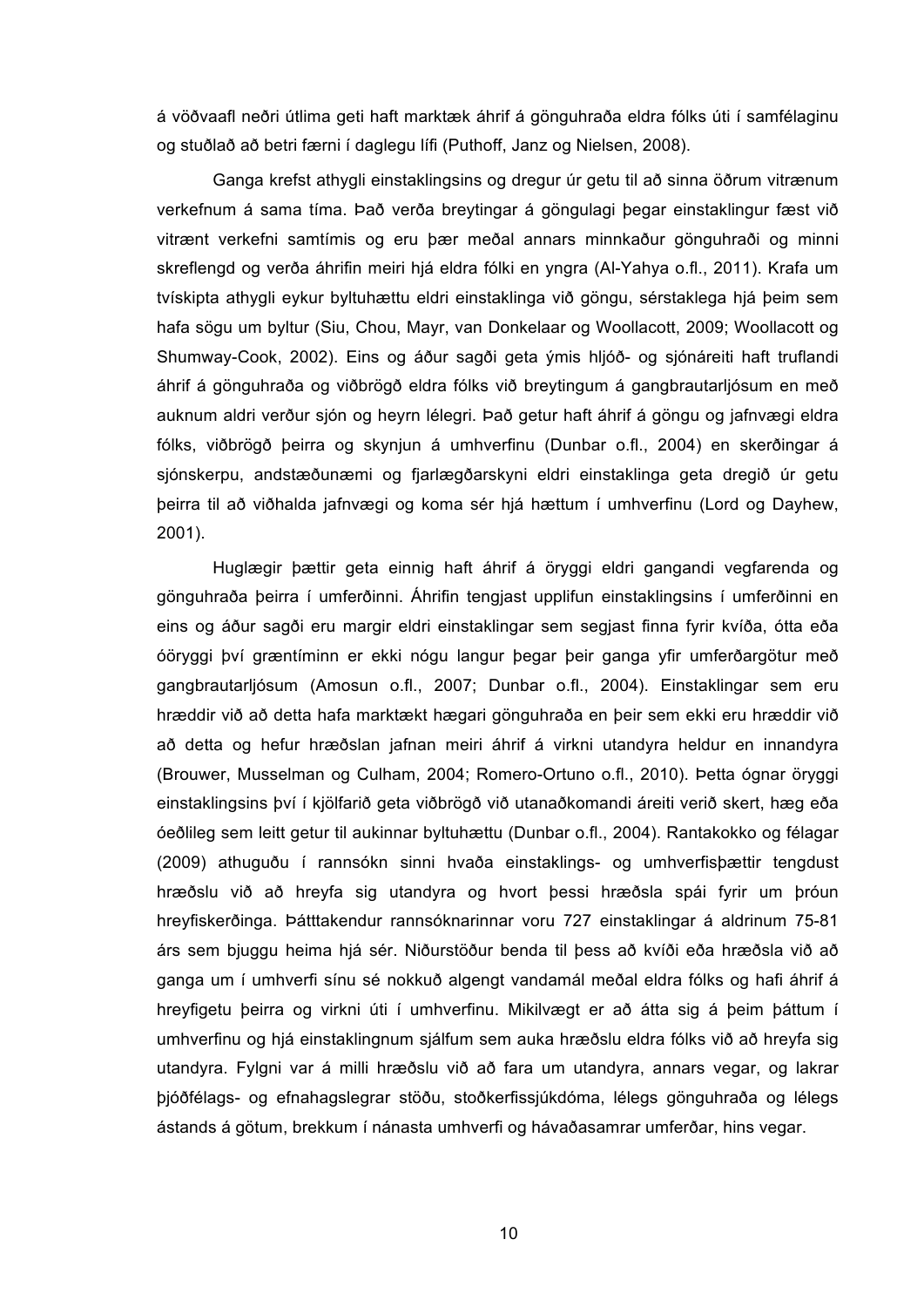Það er ljóst að áhrif á göngugetu og gönguhraða eldra fólks utandyra geta verið margvísleg og til að vera öruggur í umferðinni þarf gangandi vegfarandi að geta aðlagað sig að umhverfinu og brugðist við utanaðkomandi áreiti. Hann þarf að geta gengið á mismunandi hraða við mismunandi aðstæður og samræmt göngu og ýmis vitræn verkefni en allt reynir þetta á líkamlega, andlega og vitræna getu einstaklingsins ásamt skynjun hans og skynúrvinnslu. Það getur því reynst eldri einstaklingum erfitt verk að ganga af öryggi yfir götu á gangbrautarljósum og við krefjandi aðstæður í umferðinni gæti dregið úr göngufærni eldri einstaklinga, hætta á byltum aukist og viðbrögð við mögulegri hættu verið seinkuð. Einnig þarf að huga að þeim umhverfisþáttum sem eiga hlut í að hefta virkni einstaklinga í samfélaginu, en þeir þættir geta orðið til þess að vítahringur myndast sem ýtir undir hreyfingarleysi og skerta hreyfigetu einstaklings sem annars gæti komist leiðar sinnar í minna líkamlega krefjandi umhverfi (Shumway-Cook o.fl., 2003). Samspil hamlandi þátta í umhverfi og skertrar líkamlegrar virkni eins og erfiðleikar við ganga yfir götu hefur neikvæð áhrif á heilsu einstaklings, til að mynda vegna skorts á aðgengi að þjónustu, félagslegra samskipta og annarra þátta sem draga úr líkamlegri- og félagslegri virkni (Asher o.fl., 2012). Eldri einstaklingar sem búa við hindranir í sínu nánasta umhverfi eiga í meiri hættu á að þróa með sér skerðingu á líkamlegri virkni samanborið við þá einstaklinga sem búa í hverfum þar sem hindranir í nánasta umhverfi eru ekki til staðar (Balfour og Kaplan, 2002).

#### **2.3 Gönguhraði**

Eldra fólk gengur almennt hægar en þeir sem yngri eru auk þess sem geta þeirra til að hraða göngu og haga henni eftir aðstæðum er minni (Dunbar o.fl., 2004). Bohannon og Andrews (2011) tóku saman niðurstöður úr 41 rannsókn með samanlagðan fjölda þátttakenda 23.111 á aldrinum 20-99 ára. Þar kemur fram að þægilegur gönguhraði karla á þrítugsaldri sé 1,36 m/s en á áttræðisaldri 1,26 m/s. Hjá konum á þrítugsaldri er þægilegur gönguhraði 1,34 m/s en 1,13 m/s á áttræðisaldri. Samkvæmt Bohannon (1997) er hámarksgönguhraði karla á þrítugsaldri 2,53 m/s og 2,08 m/s á áttræðisaldri. Hjá konum er hámarksgönguhraði á þrítugsaldri 2,47 m/s en 1,75 m/s á áttræðisaldri. Samkvæmt þessu hægir nokkuð á göngu með aldri og minnkar hámarksgönguhraði meira en þægilegur. Rannsóknir sýna ekki allar nákvæmlega sömu tölur á gönguhraða fólks en eru þó flestar á einu máli um að ganga hægist almennt með aldri. Í rannsókn Himann, Cunningham, Rechnitzer og Paterson (1988), sem gerð var á 289 körlum og 149 konum á aldrinum 19-102 ára, var ekki eingöngu sýnt fram á að gönguhraði minnki með aldri heldur einnig skreflengd. Auk þess kom í ljós minnkuð skreftíðni hjá konum. Á aldursbilinu 19-62 ára minnkaði gönguhraði að meðaltali um 0,11% árlega hjá körlum og 0,2% hjá konum en á hverjum áratug 2,5% hjá körlum og 4,5% hjá konum. Eftir 62 ára aldur minnkaði hraðinn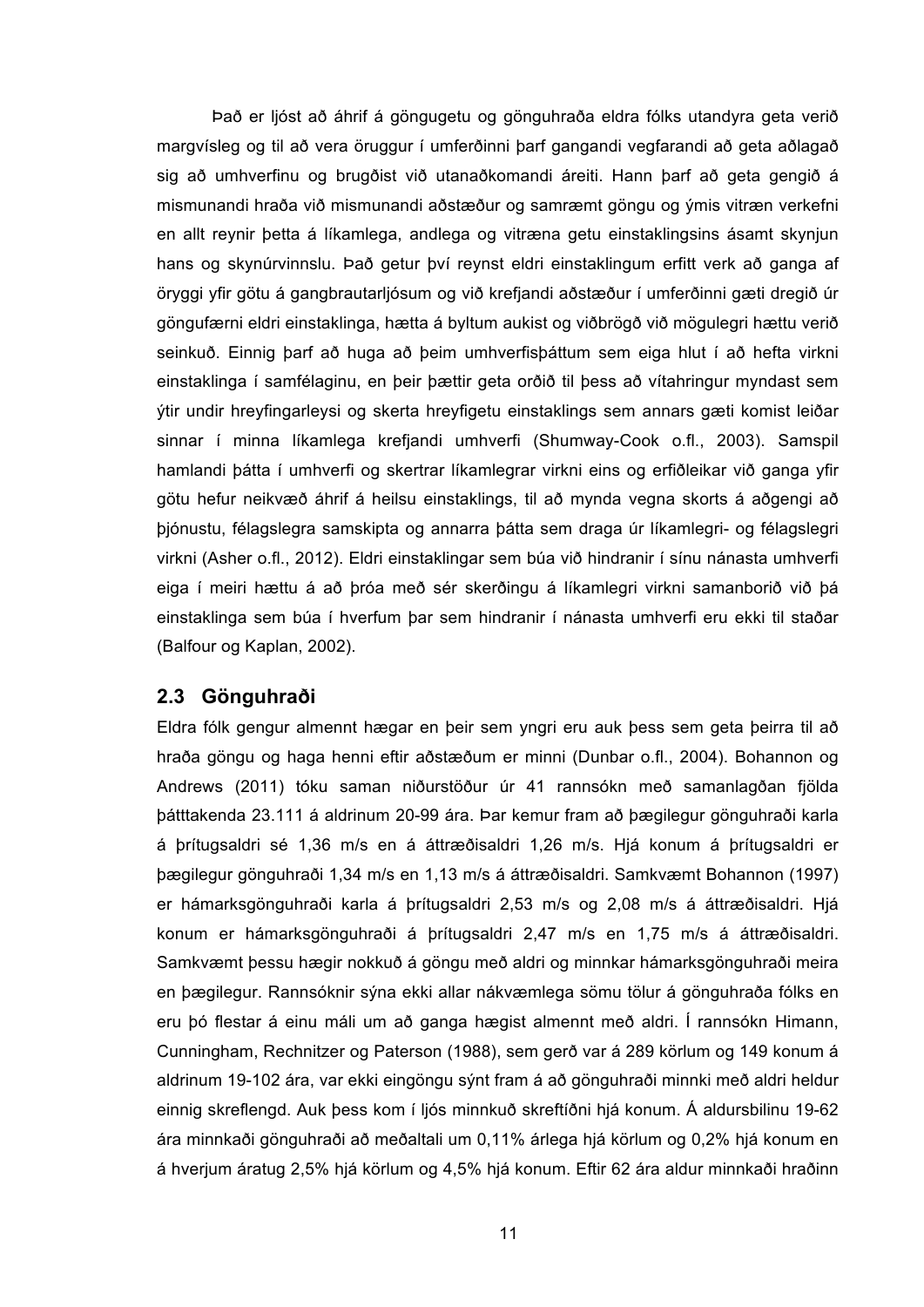um 1,6% á ári hjá körlum og 1,24% hjá konum eða 16% hjá körlum og 12% hjá konum á hverjum áratug.

Ýmsar breytingar eiga sér stað í líffærakerfum mannsins með öldrun. Stór hluti einstaklinga eldri en 70 ára finnur fyrir einhverri tegund gigtar þar sem liðbrjósk eyðist, liðirnir verða stirðir og hreyfingar skerðast og valda sársauka. Með aldrinum verður einnig vöðvarýrnun þannig að úthald og kraftur vöðva minnkar auk þess sem allur bandvefur verður stífari og hreyfiferlar skerðast. Skynjun og skynýrvinnsla breytist einnig, svo sem heyrn, sjón og stöðuskyn sem hefur áhrif á hvernig umhverfi og hreyfingar eru skynjaðar. Starfssemi hjarta, lungna og blóðrásarkerfis breytist einnig og verður afkastaminni sem hefur neikvæð áhrif á súrefnisflutning til vefja og líffæra (Boss og Seegmiller, 1981; Guccione, Wong og Avers, 2012; Skelton, Greig, Davies og Young, 1994; Williams, Higgins og Lewek, 2002). Þessar breytingar hafa áhrif á hreyfigetu einstaklingsins og geta skert hana töluvert en þær eru þó mismiklar á milli einstaklinga og geta því haft ólík áhrif. Í rannsókn Rosano og félaga (2010) var sýnt fram á tengsl breytinga í heilavef við breytingar í gönguhraða. Nákvæmar athuganir voru gerðar á byggingu og starfssemi heila 795 þátttakenda með meðalaldur 75,6 ár. Óeðlilegar breytingar voru tengdar við hægari gönguhraða óháð öðrum þáttum eins og til dæmis gigt, hjarta-og æðasjúkdómum og háum líkamsþyngdarstuðli. Breytingar í heilavef leiða til breytinga í hreyfieiningum vöðva og tauga *(motor units)* sem orsakar þá minnkaðan vöðvastyrk og hefur þar með áhrif á gönguhraða og göngumynstur. Vöðvastyrkur endurspeglar að einhverju leyti boðleiðina frá miðtaugakerfi út í vöðva sem mynda svo hina eiginlegu hreyfingu. Þar að auki verða vitrænar breytingar og um leið breytingar á getu til að átta sig á umhverfinu sjónrænt og það getur síðan minnkað gönguhraða.

Eldra fólk finnur einhvern tímann fyrir jafnvægistruflunum, hvort sem það er í kyrrstöðu eða við göngu. Jafnvægistruflanir geta því haft áhrif á göngumynstur fólks, aðlögun göngu að umhverfinu og hvernig því tekst að sameina göngu og vitræna iðju. Eldri einstaklingar eiga einnig erfiðara með að forða sér frá falli heldur en þeir sem yngri eru og byltur eru algeng orsök áverka hjá öldruðum sem geta jafnvel leitt til dauða (Dunbar o.fl., 2004). Í rannsókn Quach og félaga (2011) á 763 þátttakendum með meðalaldurinn 78,1 ár, var sýnt fram á ólínulegt u-laga samband gönguhraða og byltna hjá eldri borgurum, þannig að þeir sem gengu hægast (<0,6 m/s) og hinir sem gengu hraðast (>1,3 m/s) voru í mestri byltuhættu. Þá telst 0,15 m/s árleg hnignun í gönguhraða klínískt marktæk vísbending um að viðkomandi sé í aukinni byltuhættu. Jafnvægisstjórnun við göngu breytist með aldri og það hefur þau áhrif að eldri einstaklingar auka gönguhraða sinn ekki jafn mikið og þeir yngri. Reelick, van Iersel, Kessels og Rikkert (2009) komust að því að þeir sem eru hræddir um að detta hafa tilhneigingu til að ganga hægar en þeir sem ekki hræðast það þegar um þægilegan gönguhraða er að ræða. Gönguhraði var mældur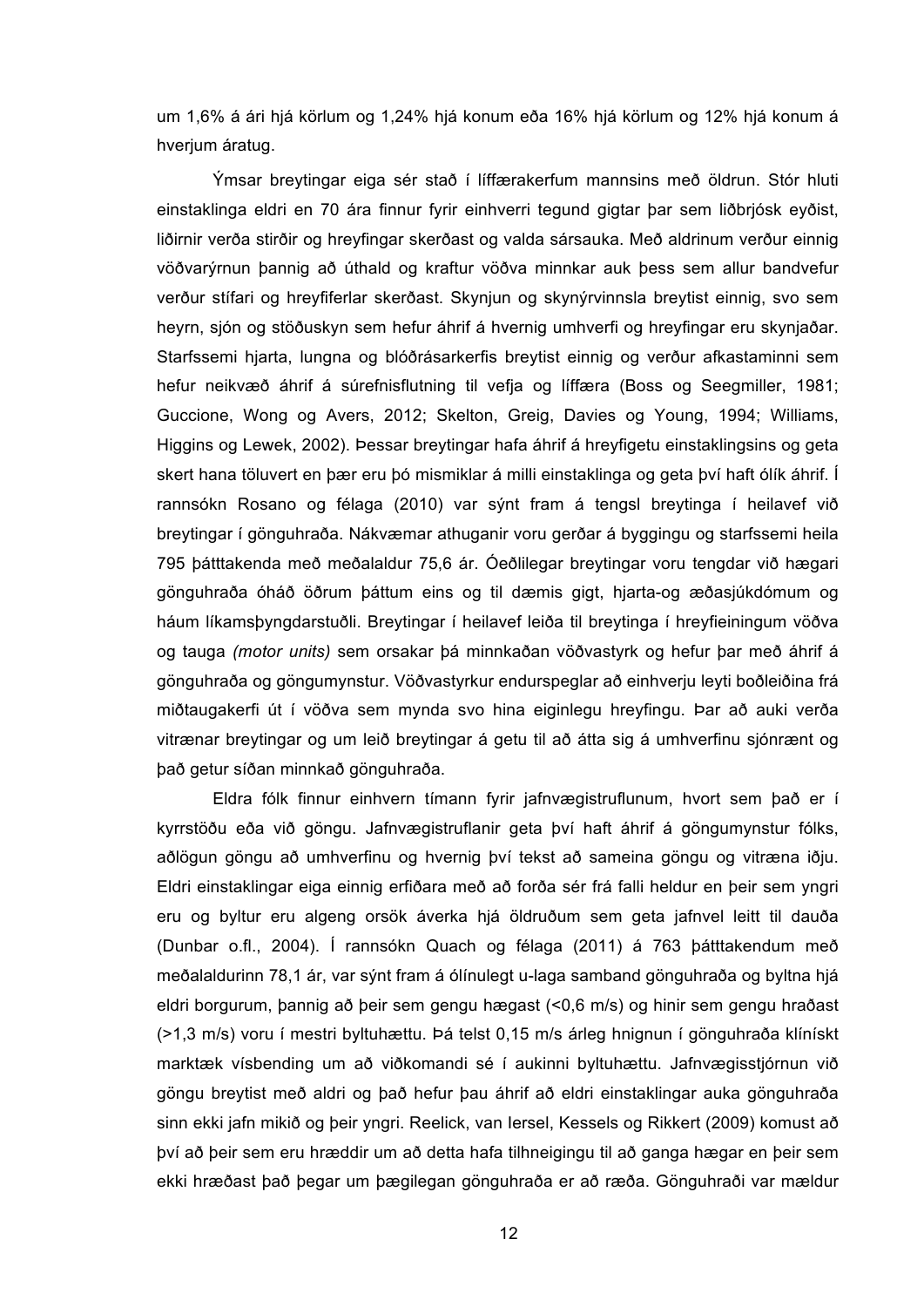hjá 94 einstaklingum með meðalaldur 80,5 ár og svöruðu þeir einnig spurningalista varðandi byltubeyg. Þetta er þó ekki endilega merki um að þeir sem eru með byltubeyg hafi verra jafnvægi en hinir heldur gæti verið um að ræða aðlögun göngu þannig að jafnvægisstjórn sé sem best. Rannsókn Shkuratova, Morris og Huxham (2004) sýndi að heilbrigðir eldri einstaklingar beita ákveðinni tækni til að hámarka jafnvægi sitt þegar það raskast við ákveðnar aðstæður, til dæmis þegar þeir hraða göngu sinni. Fjörutíu einstaklingar tóku þátt og var skipt í tvo aldurshópa þar sem meðalaldur yngri hóps var 25,3 ár og eldri hóps 71,5 ár. Mælingar voru gerðar á gönguhraða, skreflengd, skreftíðni og lengd tvístuðnings á meðan gengið var eftir ákveðnum mynstrum. Eldri þátttakendur í þessari rannsókn juku gönguhraða sinn og skreflengd ekki jafn mikið og þeir yngri. Minnkaður gönguhraði og skreflengd auk lengri tvístuðnings er sú aðferð sem eldri einstaklingar virðast kjósa til að hámarka jafnvægi sitt og öryggi í göngu.

Aldurstengdar breytingar á göngumynstri vegna skerðinga í hreyfiferlum neðri útlima eru önnur orsök þess að skreflengd styttist og gönguhraði minnkar (Kerrigan o.fl., 2001; Ostrosky o.fl., 1994). Í rannsókn Winter, Patla, Frank, og Walt (1990) voru gerðar athuganir á göngumynstri fimmtán heilbrigðra og líkamlega hraustra einstaklinga á aldrinum 62-78 ára. Þær athuganir voru bornar saman við gögn um göngumynstur einstaklinga á aldrinum 21-28 ára. Þar kom í ljós að skreflengd var marktækt minni hjá eldri hópnum, stöðufasi og tvístuðningur fóta lengri og fráspyrna kraftminni. Mögulega er lélegri fráspyrna meðvituð ákvörðun til að draga úr jafnvægistruflun en hún getur einnig orsakast af kraftminnkun í þeim vöðvum sem framkvæma iljarbeygju *(plantarflexion)* í ökkla. Minnkuð skreflengd og aukinn tvístuðningur er svo ein afleiðing minnkaðrar fráspyrnu. Afleiðing styttri skreflengdar er minnkuð ristarbeygja *(dorsiflexion)* ökkla við lendingu hæls í gólf. Það er þrennt sem mögulega gæti orsakað ofantaldar breytingar í göngumynstri hjá eldri einstaklingum miðað við þá yngri. Í fyrsta lagi getur verið að fólk stytti skref sín og auki þar með lengd tvístuðnings og minnki ristarbeygju í ökkla til að stjórna betur jafnvæginu. Í öðru lagi getur einstaklingurinn vísvitandi veikt fráspyrnuna og þannig fundið meiri stöðugleika með styttri skrefum og hægari gönguhraða. Í þriðja lagi getur minnkuð fráspyrna verið vegna minnkaðs vöðvakrafts eða einhvers konar óstöðugleika og orsakað styttri skreflengd og aukna lengd tvístuðnings sem þá veldur minnkuðum gönguhraða. Þessir þrír mögulegu orsakavaldar eru í raun allir jafn líklegir og því er ekki hægt að segja til með vissu hver af þeim er nákvæm frumorsök hægari göngu. Vísbendingar eru um að skert rétta *(extension)* í mjöðm og aukinn framhalli *(anterior tilt)* á

mjaðmagrind við göngu hjá eldra fólki stytti skreflengd og dragi úr gönguhraða þeirra. Í rannsókn Kerrigan, Todd, Croce, Lipsitz og Collins (1998) voru bornir saman tveir aldursskiptir hópar með 31 þátttakanda í hvorum hóp. Meðalaldur í yngri hóp var 28,5 ár og 72,7 ár í þeim eldri og kom í ljós nokkur munur í hreyfingum neðri útlima milli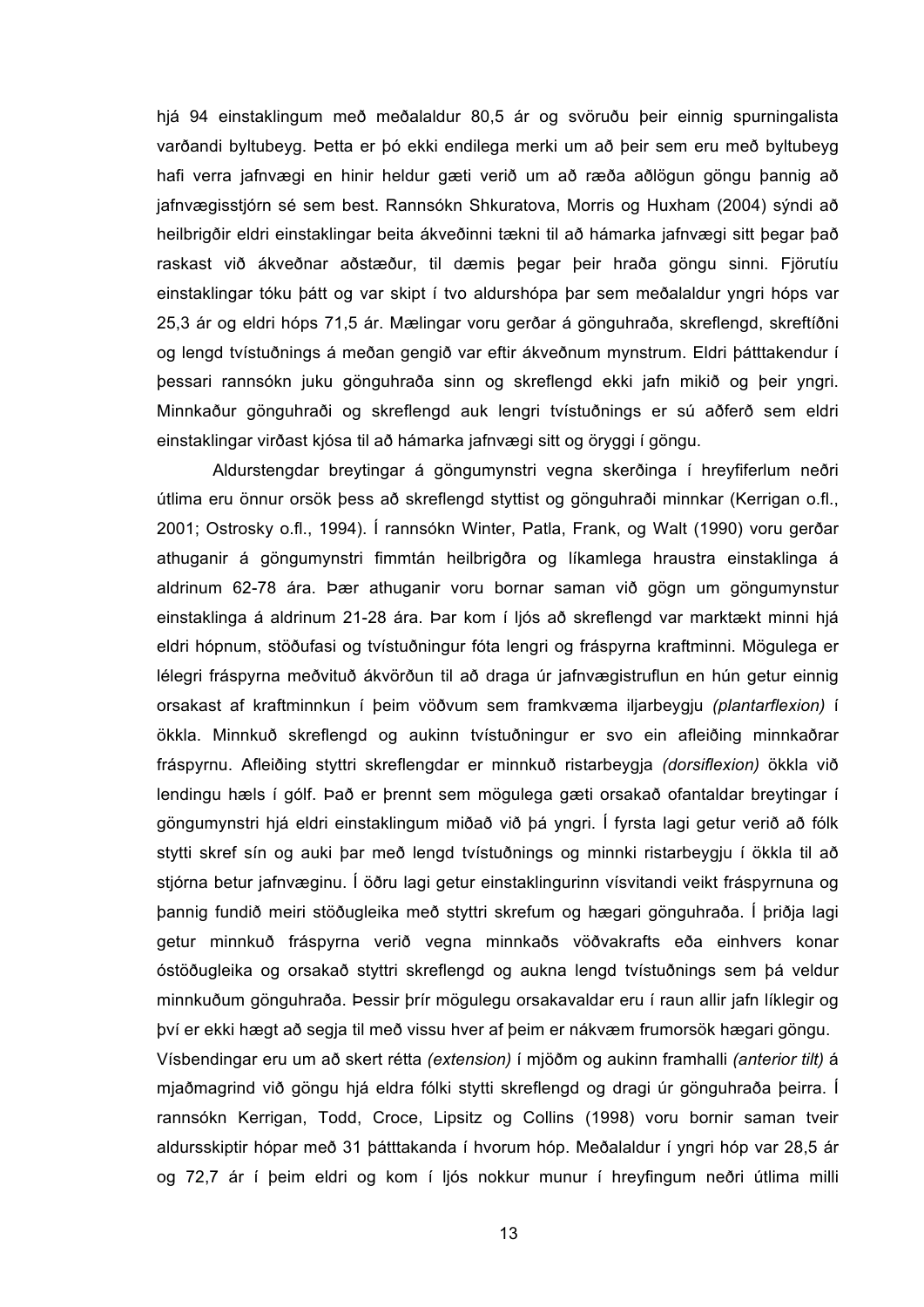aldurshópa. Hjá eldra fólkinu var minni rétta í mjöðm, aukinn framhalli á mjaðmagrind og minnkuð iljarbeygja *(plantarflexion)* í ökkla hvort sem gönguhraði var venjulegur eða hraður. Þetta getur orsakað það að tvístuðningur varir lengur og skref styttast. Þó er ekki vitað með vissu hvort eldri einstaklingar stytti skref sín til að auka stöðugleika við göngu og af því leiði styttingar í beygjuvöðvum mjaðma eða öfugt en mögulega hefur þetta áhrif hvort á annað (Kerrigan o.fl., 2001). Niðurstöður Callisaya og félaga (2011) sýndu svo að breytileiki í lengd tvístuðnings og skreflengd hefur línuleg tengsl við byltuhættu og styður það hugmyndina um að fólk breyti göngumynstri sínu til að hafa betri stjórn á jafnvægi í göngu og forðast þannig byltur eins og hægt er.

#### **2.4 Gönguhraði sem forspárgildi**

Þó að eldri einstaklingar séu á svipuðu aldursbili getur verið munur á milli þeirra hvað varðar til dæmis hættu á líkamlegum og vitrænum skerðingum, fjölda sjúkrahúsinnlagna og þörf fyrir vistun á hjúkrunar- og dvalarheimilum. Einnig er fólk í mismikilli byltuhættu og lífslíkur eru mismunandi. Þessi fjölbreytileiki er eitt helsta einkenni hóps eldri einstaklinga. Til að meta hættuna á þessum áföllum og jafnvel koma í veg fyrir þau þarf að hafa einfalt, áreiðanlegt, réttmætt, næmt, öruggt, ódýrt og fljótlegt matstæki en ekki hefur verið fundið tæki sem uppfyllir allar þessar kröfur fullkomlega. Mælingar á gönguhraða koma þó til greina sem slíkt tæki (Abellan van Kan o.fl., 2009). Ýmsar rannsóknir hafa verið gerðar á göngu og gönguhraða og hefur verið sýnt fram á að gönguhraði gefur ýmsar vísbendingar varðandi heilsufar og færni einstaklingsins þar sem það að ganga krefst fjölþættrar líkamsstarfssemi. Skerðing í einu eða fleiri líkamskerfum hefur áhrif á gönguhraða og því geta mælingar á honum hjálpað fagfólki innan heilbrigðisgeirans að skima ýmis líkamleg vandamál hjá viðkomandi einstaklingi (Lusardi, 2012).

Studenski og félagar (2011) gerðu yfirgripsmikla samantekt á níu rannsóknum varðandi gönguhraða, hvernig hægt er að nota mælingar á honum klínískt og tengsl gönguhraða við lífslíkur. Gönguhraði var tengdur við lífslíkur í öllum rannsóknunum sem voru skoðaðar í þessari samantekt og aukast lífslíkur við hvern 0,1 m/s sem gönguhraði eykst. Gera má ráð fyrir meðallífslíkum, miðað við kyn og aldur, ef gönguhraðinn er 0,8 m/s. Ef gönguhraði fer yfir 0,8 m/s verða lífslíkur yfir meðallagi og nái hraðinn 1,2 m/s eða meira má búast við framúrskarandi lífslíkum. Það er þó tekið fram að frekari rannsóknir þurfi þessu til staðfestingar.

Áður hafði verið sýnt fram á að hröðun á eðlilegum gönguhraða yfir eins árs tímabil hefur sterkt forspárgildi fyrir lífslíkur næstu átta árin á eftir með 58% lækkun á nokkurri hættu og 17,7% lækkun á algerri hættu á dauða. Bæting á venjulegum gönguhraða, jafnvel þó að hún sé tímabundin, getur verið gagnlegt klínískt merki um heilsufar og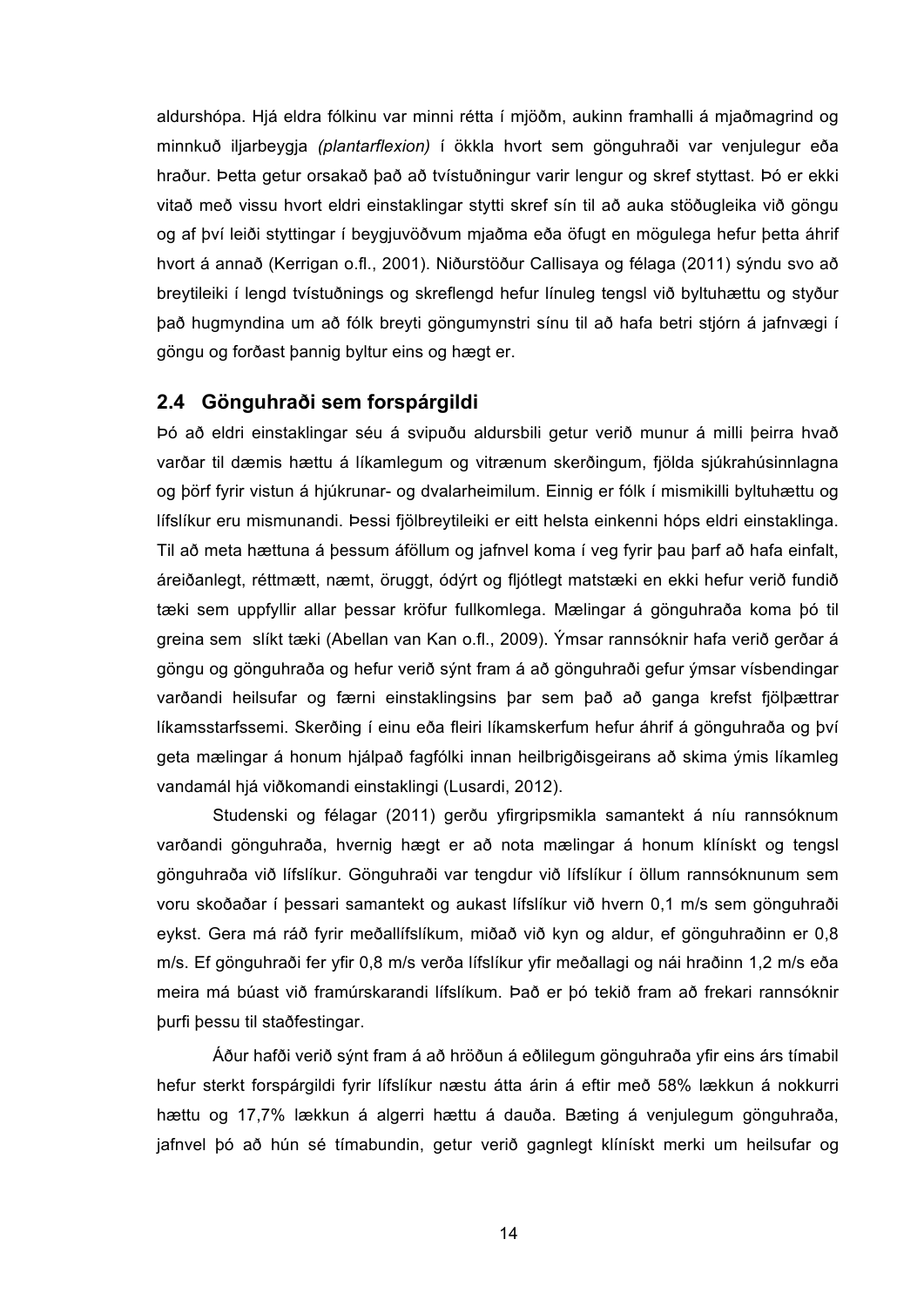lífeðlisfræðilega starfssemi og er jafnvel æskilegt takmark við inngrip (Hardy, Perera, Roumani, Chandler og Studenski, 2007).

Gönguhraði hefur ekki eingöngu forspárgildi fyrir lífslíkur heldur einnig fyrir ýmsa heilsutengda þætti og áföll *(adverse events)*, til dæmis innlagnir á sjúkrahús eða hjúkrunarheimili, byltur og meiðsli þrátt fyrir að einstaklingurinn hafi náð eðlilegu skori á öðrum færniprófum*.* Rannsókn sem Montero-Odasso og félagar gerðu (2005) á 102 einstaklingum, 75 ára og eldri, sýndi fram á þetta. Hjá þeim sem voru með hvað minnstan gönguhraða (<0,7 m/s) var hæst tíðni þessara áfalla eða 72%, á meðan tíðnin var 34% hjá þeim sem gengu meðal hratt (0,7-1,0 m/s) og 20% hjá þeim sem gengu hratt (>1,0 m/s). Þeir sem teljast með hægan gönguhraða eru 2,5 sinnum líklegri til að verða fyrir áföllum heldur en þeir sem ganga hraðar. Athuganir á gönguhraða geta því nýst sem einskonar matstæki til að meta hvort einstaklingar þurfi á sértækri öldrunarumönnun að halda (Cesari, 2011). Samkvæmt þessu má gera ráð fyrir að minnkaður gönguhraði geti spáð fyrir um frekari áföll þar sem hann endurspeglar líklega samverkun líkamlegra skerðinga áður en hver og ein þeirra fer að gera vart við sig. Skert geta til að halda eðlilegum gönguhraða getur því gefið til kynna eða staðfest hvers kyns líkamlega hrörnun (Montero-Odasso o.fl., 2005). Einstaklingar með gönguhraða undir 1 m/s eru í marktækt meiri hættu á áföllum innan eins árs heldur en þeir sem ganga hraðar. Þessi mörk eru klínískt þýðingarmikil og sýna að mat á gönguhraða getur gefið vísbendingar um líkamlegt ástand einstaklinga (Cesari o.fl., 2005). Samband byltna og gönguhraða hefur ekki verið skoðað í þaula en mögulega er um einhver tengsl líkamlegra skerðinga og göngumynsturs að ræða (Abellan van Kan o.fl., 2009).

Gönguhraði getur sagt til um möguleika einstaklinga á sjálfstæði í athöfnum daglegs lífs. Í samantekt Abellan van Kan og félaga (2009) voru dregin fram tengsl gönguhraða og getu til daglegra athafna. Hjá heilbrigðum, sjálfstæðum eldri einstaklingum hafa niðurstöður mælinga á líkamlegri getu haft forspárgildi fyrir hreyfigetu og sjálfstæði í athöfnum daglegs lífs. Montero-Odasso og félagar (2005) gerðu rannsókn á 95 heilbrigðum eldri einstaklingum til að athuga klínískt notagildi mælinga á gönguhraða sem mælikvarða á skerðingar í hreyfigetu. Þar var gönguhraði undir 0,8 m/s skilgreindur sem sjúklegur *(pathological)*. Niðurstöður þeirra sýndu að 57% þátttakenda gengu hægar en 0,8 m/s. Í ljós komu marktæk tengsl milli þessa lága gönguhraða og skertrar getu í *Timed up and go*, jafnvægisprófi þar sem staðið var á öðrum fæti og *Performance-oriented mobility assessment* færniprófi sem reynir á jafnvægi og göngufærni. Samkvæmt þessum niðurstöðum endurspeglar gönguhraði getu eldri einstaklinga og skilur á milli mismunandi stiga hreyfigetu. Mælingar á gönguhraða er því hægt að nota sem skimunarpróf á það hvort eldri einstaklingar hafi skerta hreyfigetu.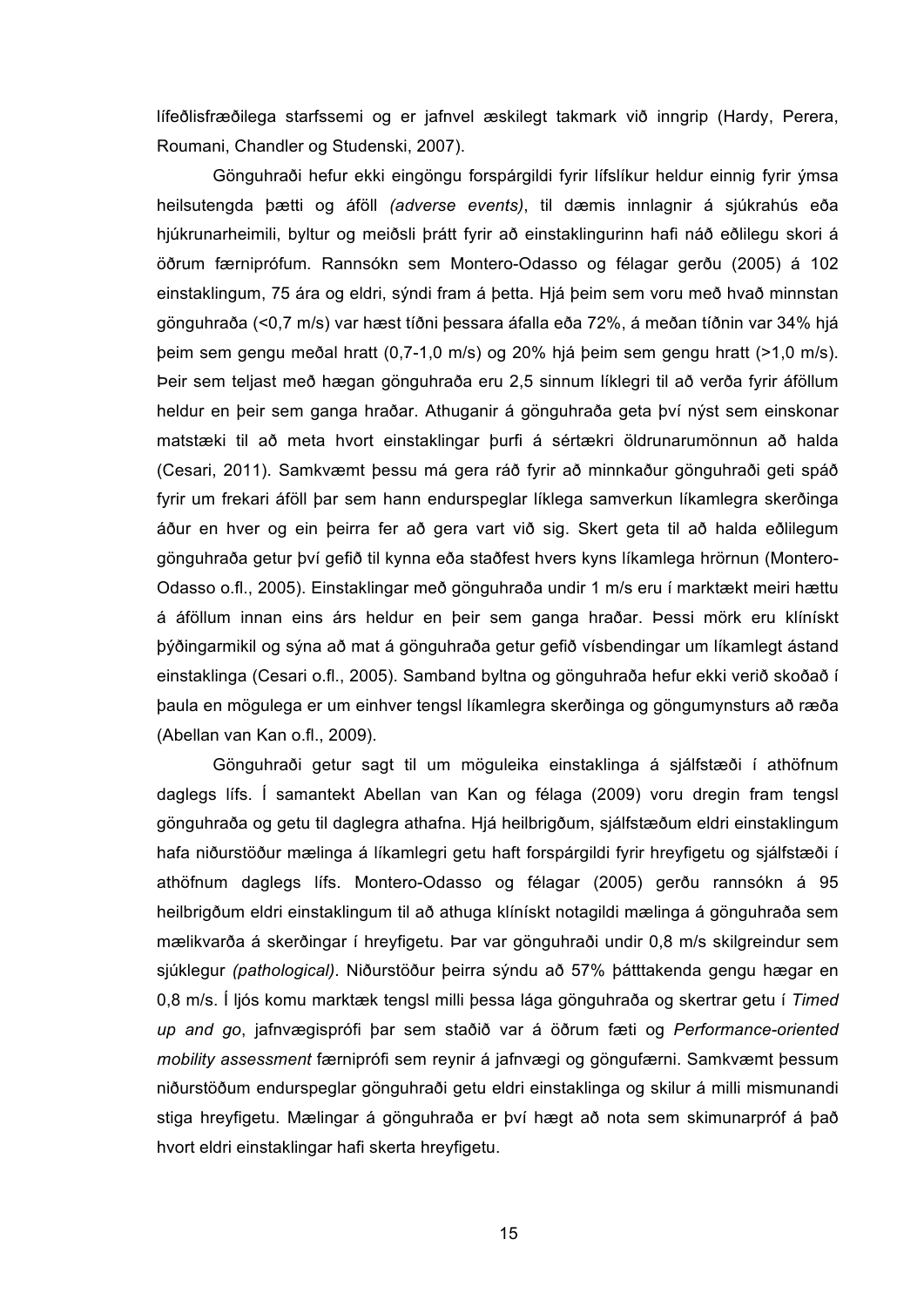Þægilegur gönguhraði hefur sterkt og samræmanlegt forspárgildi fyrir ýmsum áföllum og gönguhraði notaður einn og sér sem mælitæki er að minnsta kosti eins næmur og önnur tæki sem hafa verið notuð til að meta hættuna á áföllum. Þar sem breytingar í tauga- og stoðkerfi geta haft áhrif á gönguhraða ætti að líta á minnkaðan gönguhraða sem mögulegt merki um versnandi heilsufar (Abellan van Kan o.fl., 2009). Þar sem engin fullkomlega áreiðanleg sönnun er þó fyrir þeirri kenningu að bætingar í gönguhraða séu tengdar bætingum heilsufarslega, ætti ekki að nota gönguhraða einan og sér sem eitthvað takmark í þjálfun. Mælingar á gönguhraða eru þó gagnlegt mælitæki og geta vel haft mikilvægt klínískt hlutverk (Cesari, 2011).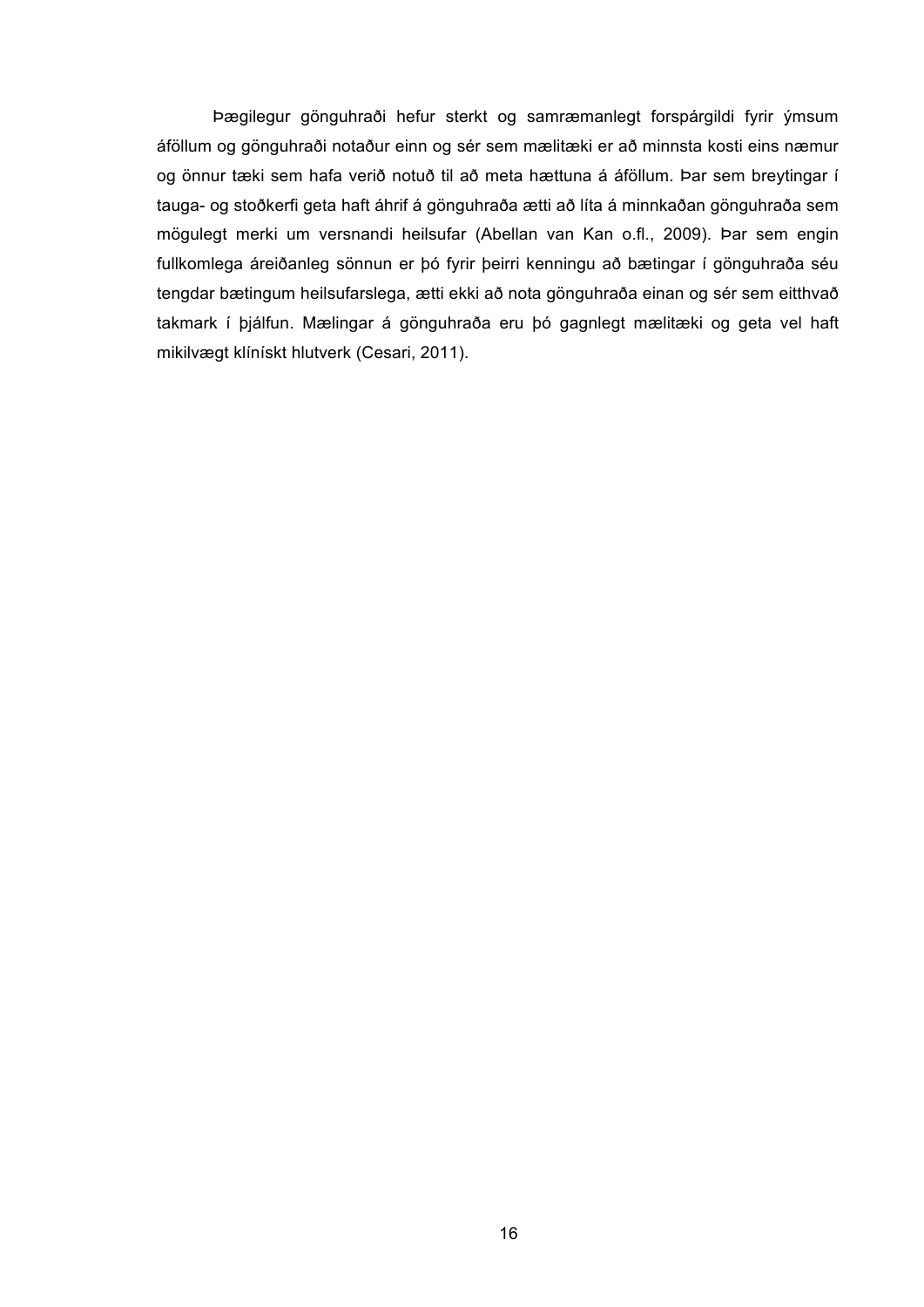## **3 Tilgangur og tilgátur**

Tilgangur þessarar rannsóknar var annars vegar að kanna gönguhraða hjá eldra fólki og meta hvort hann sé nægilegur til að komast yfir götur á græntíma umferðaljósa í Reykjavík. Hins vegar er tilgangurinn að athuga hvort eldri einstaklingar eigi að eigin mati í vandræðum með að fara yfir götur á gangbrautarljósum í Reykjavík og hvað valdi því.

## **3.1 Rannsóknarspurning**

Er græntími gangbrautarljósa í Reykjavík hæfilegur fyrir gönguhraða eldra fólks?

## **3.2 Tilgáta**

Græntími gangbrautarljósa við algengar umferðargötur í Reykjavík er ekki hæfilegur fyrir eldra fólk til að ganga yfir á sínum valda gönguhraða.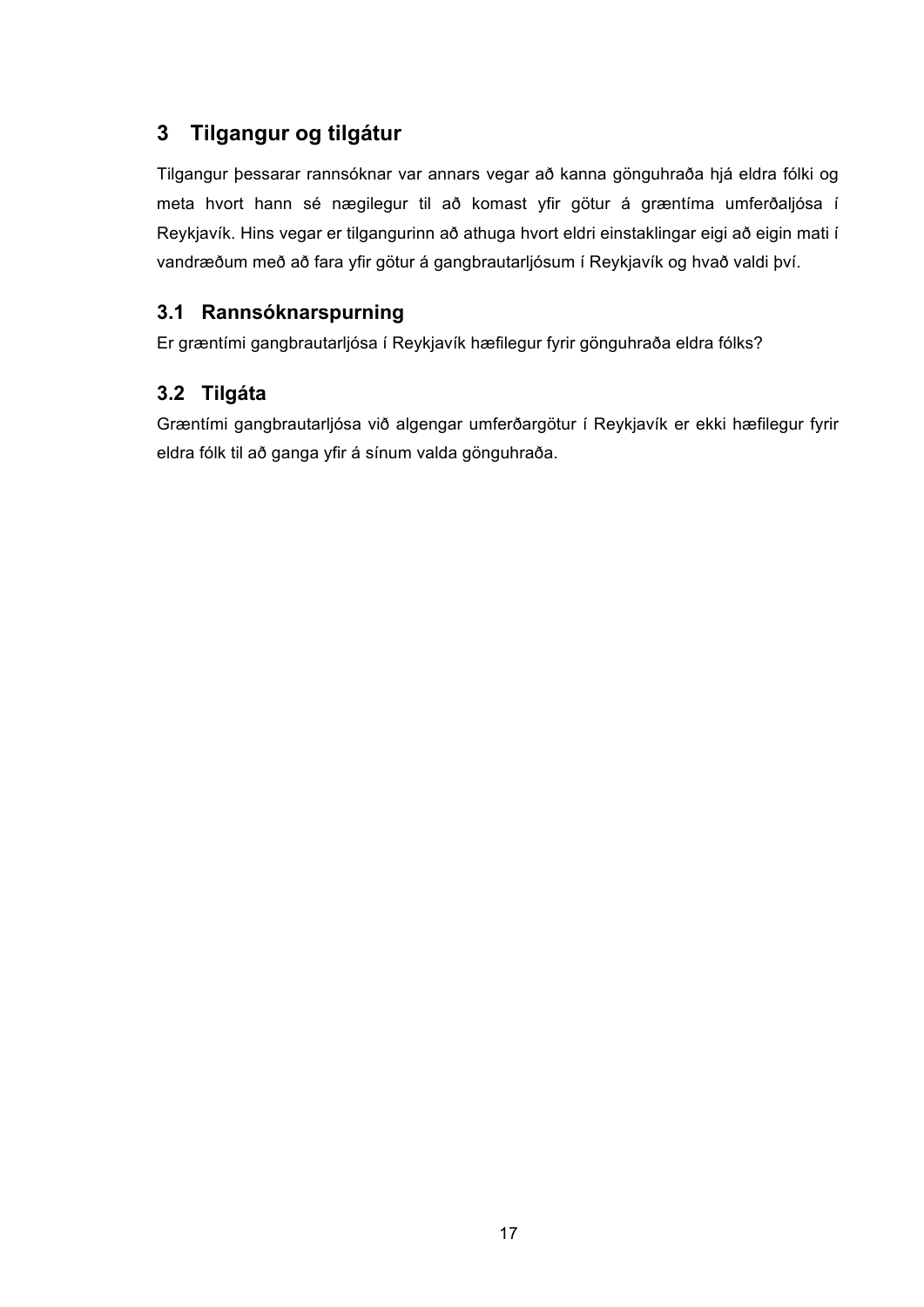## **4 Aðferð**

### **4.1 Þátttakendur**

Þátttakendur í þessari rannsókn voru einstaklingar 65 ára og eldri sem búa við Sléttuveg í Reykjavík en fjölbýlishúsin þar eru ætluð eldri borgurum. Þátttakendur voru 55 talsins á aldrinum 66 – 88 ára og meðalaldur var 77,9 ±5,6 ár. Þar af voru 34 konur (61,8%), meðalaldur 78,4 ±5,4 ár og 21 karl (38,2%), meðalaldur 77,2 ±6,1 ár. Leyfi til að afla þátttakenda fékkst hjá húsvörðum fjölbýla við Sléttuveg og hengdar voru upp auglýsingar þar sem óskað var eftir sjálfboðaliðum. Íbúum voru auk þess send kynningarbréf með upplýsingum um rannsóknina (viðauki 1). Að lokum var boðið upp á kynningu á rannsókninni í samkomusal húsanna. Skilyrði fyrir þátttöku voru að þátttakendur væru nægilega frískir til að komast um, gætu gengið úti og treystu sér til að ganga að minnsta kosti 20 metra með eða án hjálpartækja. Þeir þurftu einnig að hafa fullan skilning á tilgangi og framkvæmd rannsóknarinnar. Þegar þátttakendur mættu til mælinga var þeim afhent skjal með upplýstu samþykki (viðauki 2) sem þeir skrifuðu undir og að því loknu svöruðu þeir spurningalista (viðauki 3) áður en mælingar hófust. Rannsóknin var samþykkt af Vísindasiðanefnd (VSNb2012110016/03.07) og tilkynnt til Persónuverndar áður en framkvæmd hófst.

## **4.2 Götur og gangbrautarljós**

Upplýsingar fengust frá Reykjavíkurborg um vegalengd yfir valdar götur í Reykjavík ásamt græntíma þeirra (viðauki 4). Göturnar voru valdar af rannsakendum með tilliti til nánasta umhverfis og eru þær í nálægð við íbúðir eldri borgara, hjúkrunarheimili eða aðra almenna þjónustu. Einnig fengust upplýsingar um götur og gangbrautarljós í nágrenni við Sléttuveg sem er í nálægð við almenna þjónustu svo sem Grensás, verslunarkjarna við Háaleitisbraut, Kringluna og Heilsugæsluna Efstaleiti.

## **4.3 Tækjabúnaður**

Málband Skeiðklukka Spurningalisti hannaður af rannsakendum (viðauki 3)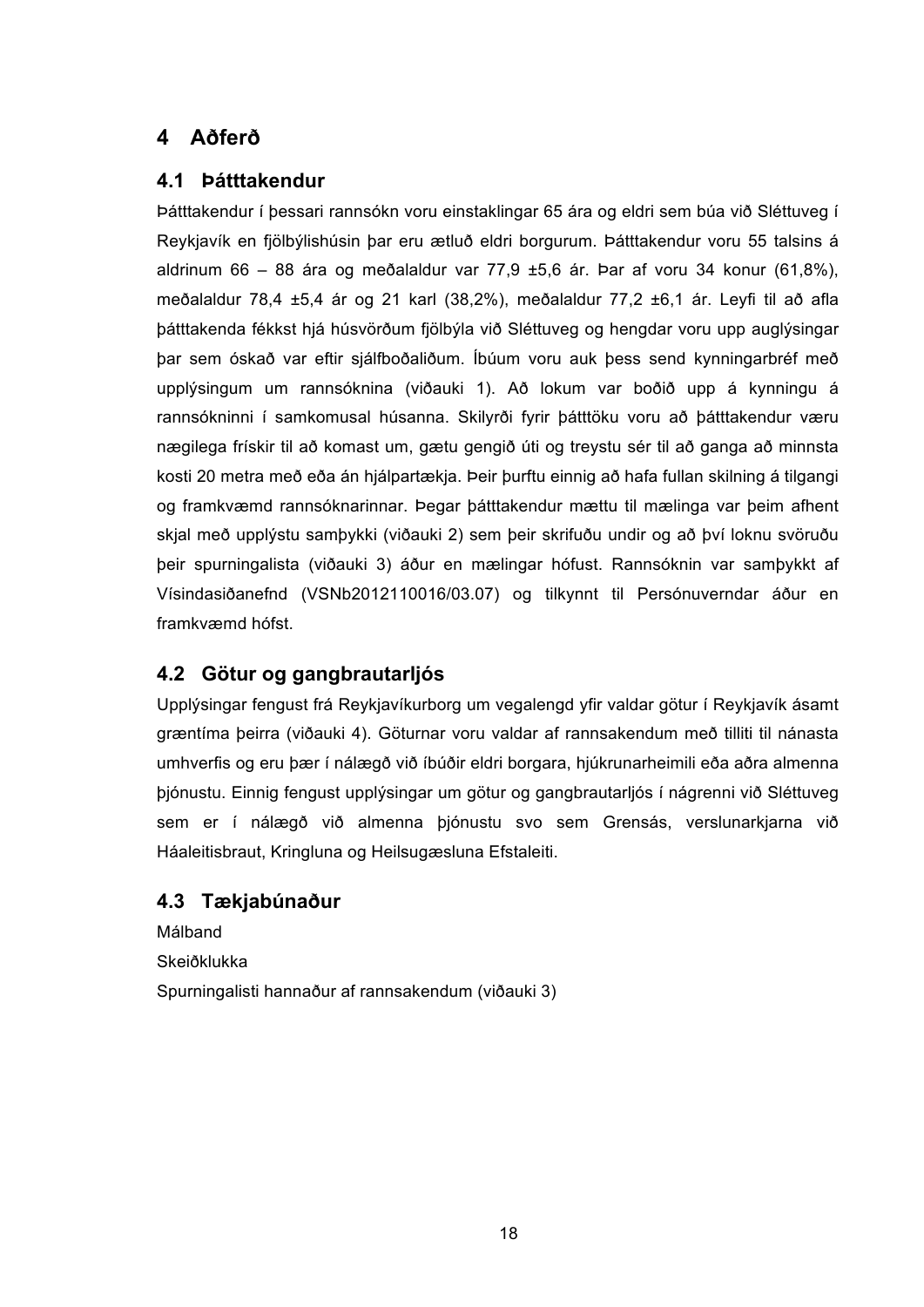### **4.4 Mæliaðferðir**

Mælingar voru gerðar á fjórum dögum á tímabilinu 15.-29. janúar 2013 í samkomusal fjölbýlishúss við Sléttuveg í Reykjavík. Um mælingar sáu Íris Rut Garðarsdóttir, Karen Sif Kristjánsdóttir og Valgerður Tryggvadóttir, nemendur við námsbraut í sjúkraþjálfun í Háskóla Íslands. Auk þeirra var viðstödd mælingar María Þorsteinsdóttir, dósent við námsbraut í sjúkraþjálfun og leiðbeinandi verkefnisins. Þátttakendur mættu einu sinni og skrifuðu undir upplýst samþykki, svöruðu stuttum spurningalista og tóku 10 metra göngupróf.

### **4.4.1 Göngupróf**

Til að mæla þægilegan og röskan gönguhraða þátttakenda var notast við 10 metra göngupróf. Gerð var 14 metra braut, þannig að gengnir voru 2 metrar áður en skeiðklukka var sett af stað á meðan þátttakandi gekk 10 metra og svo voru gengnir 2 metrar eftir að skeiðklukka var stöðvuð. Þetta var gert til að þátttakandi væri búinn að ná upp hröðun áður en tíminn væri mældur og til að koma í veg fyrir að byrjað væri að hægja niður innan 10 metra bilsins. Þannig var ætlunin að fá jafnan gönguhraða yfir 10 metra bil. Tíu metra göngupróf er gott próf til að meta gönguhraða, það er ódýrt og einfalt í framkvæmd auk þess sem áreiðanleiki og réttmæti hefur verið athugað og er talið hátt (Scivoletto o.fl., 2011; Wolf o.fl., 1999).

#### **4.4.2 Framkvæmd mælinga**

Í upphafi mælinga fengu þátttakendur eina æfingatilraun þar sem ekki var mældur tími. Þeir gengu síðan aðra ferð á þægilegum gönguhraða og þá þriðju á röskum gönguhraða og þá var tíminn mældur sem það tók að ganga 10 metra. Þátttakendum var sagt að ganga frá upphafslínunni og yfir endalínuna á sínum þægilega gönguhraða þegar mælandi segði hlutlausum tóni "af stað". Prófið var endurtekið á sama hátt fyrir röska göngu en þátttakendum var þá sagt að ganga eins rösklega og þeir treystu sér til.

#### **4.4.3 Spurningalisti**

Spurningalisti rannsóknarinnar var hannaður af rannsakendum. Hann inniheldur grunnupplýsingar um þátttakendur, kyn og aldur auk spurninga varðandi gönguvenjur og upplifun einstaklingsins sem gangandi vegfaranda (viðauki 3).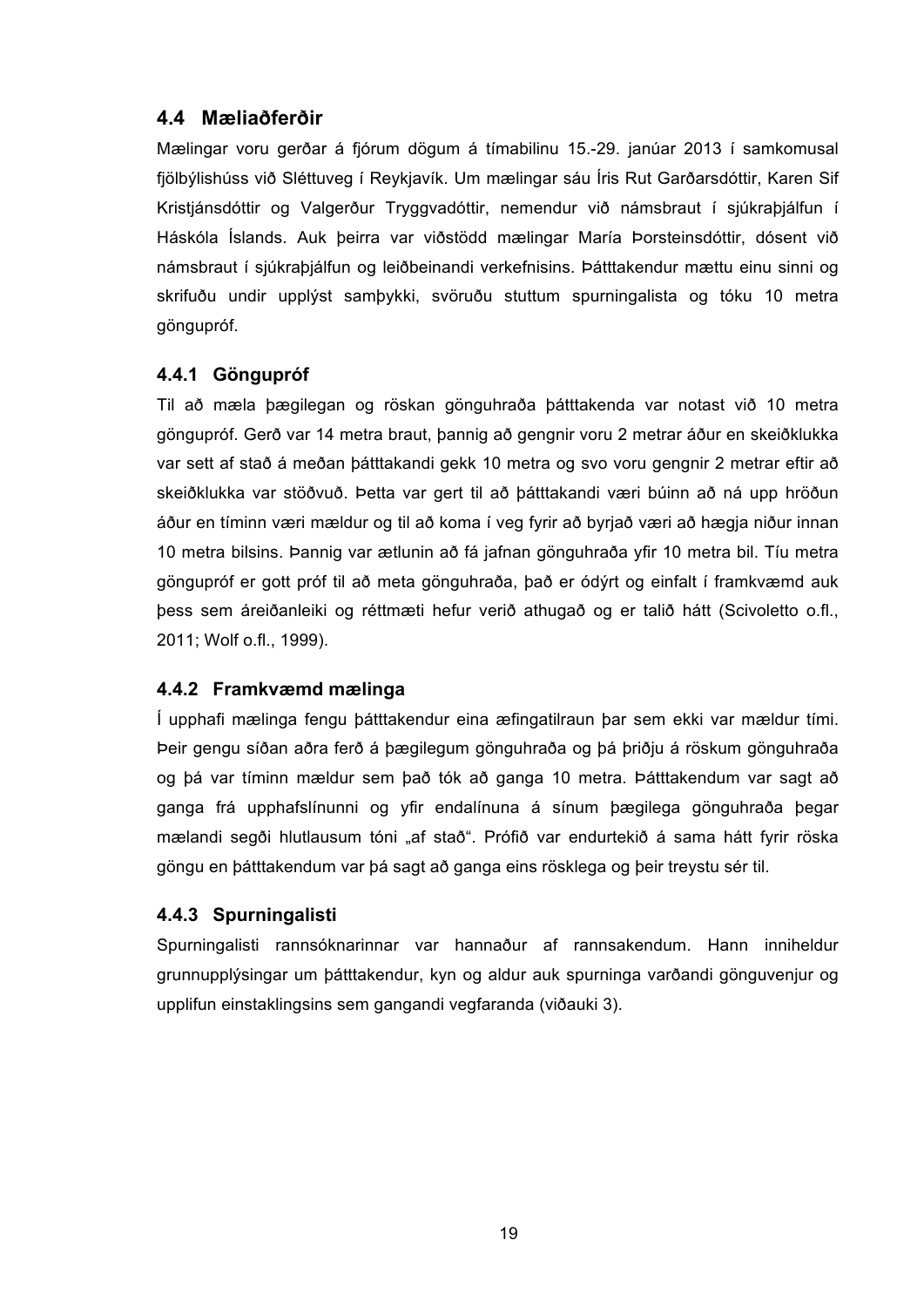## **4.5 Tölfræði**

Reiknuð voru meðaltöl og staðalfrávik fyrir þægilegan og röskan gönguhraða hópsins. Einnig var reiknað meðaltal þess lágmarksgönguhraða sem einstaklingur þarf til að komast yfir valdar götur í Reykjavík á meðan grænt gangbrautarljós logar. Lágmarks gönguhraði yfir ljós og staðlaður græntími gangbrautarljósa í Reykjavík var svo borinn saman við gönguhraða þátttakenda. Gerðar voru töflur og gröf sem innihalda upplýsingar um svör við spurningalistum. Við úrvinnslu þessara gagna var notast við Microsoft Office Excel 2010. Gert var parað t-próf til að athuga hvort það væri marktækur munur á þægilegum og röskum gönguhraða, bæði hjá úrtakinu í heild og svo innan hópa þegar skipt var eftir kyni. Óparað t-próf var notað til að kanna hvort munur væri á gönguhraða karla og kvenna en athugaður var munur bæði á þægilegum og röskum gönguhraða. Einnig var athugaður munur á bæði þægilegum og röskum gönguhraða þeirra sem annars vegar sögðust hafa lent í vandræðum á gangbrautarljósum og hins vegar þeirra sem ekki lentu í vandræðum. Notast var við 95% öryggismörk og miðuðust því marktektarmörk við 5% (p=0,05). Úrvinnsla þessara gagna var unnin í tölvuforritinu SAS Enterprise guide 4.3.

### **4.6 Aðferðafræði**

Rannsókn þessi er megindleg þar sem hún byggist á tölulegri nálgun. Tegund hennar og snið er lýsandi þversniðsrannsókn *(descriptive cross-sectional study).* Úrtakið er þægindaúrtak sem safnað var í fjölbýlishúsum fyrir eldri borgara við Sléttuveg í Reykjavík.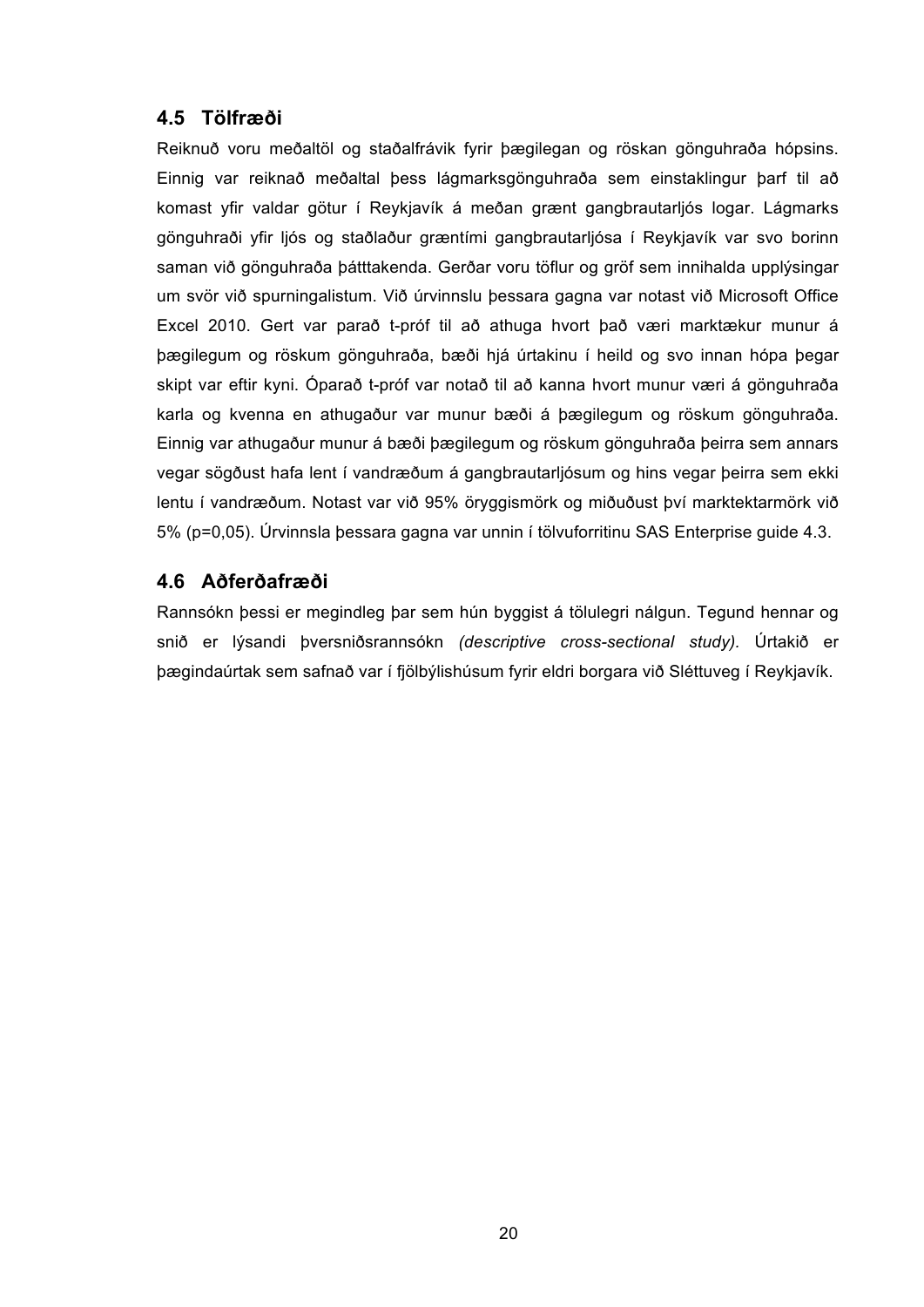## **5 Niðurstöður**

## **5.1 Gönguhraði**

Marktækur munur var á þægilegum og röskum gönguhraða úrtaksins. Marktækur munur var einnig á þægilegum og röskum gönguhraða innan hvors kyns fyrir sig (p < 0,0001).

## **5.1.1 Þægilegur gönguhraði**

Þægilegur meðalgönguhraði úrtaksins mældist 1,24 m/s ±0,23 (0,68-1,88). Meðalhraði kvenna var 1,18 ±0,19 m/s (0,68-1,51) og meðalhraði karla var 1,34 ±0,26 m/s (0,81- 1,88). Óparað t-próf sýndi að ekki var marktækur munur á þægilegum meðalgönguhraða á milli kynja ( $p = 0.0138$ ).

## **5.1.2 Röskur gönguhraði**

Röskur meðalgönguhraði úrtaksins mældist 1,55 ±0,34 m/s (0,94-2,58). Meðalhraði kvenna var 1,41 ±0,22 m/s (0,94-1,85) en meðalhraði karla var 1,77 ±0,39 m/s (1,10- 2,58). Óparað t-próf sýndi að marktækur munur var á röskum meðalgönguhraða á milli kynja (p < 0,0001).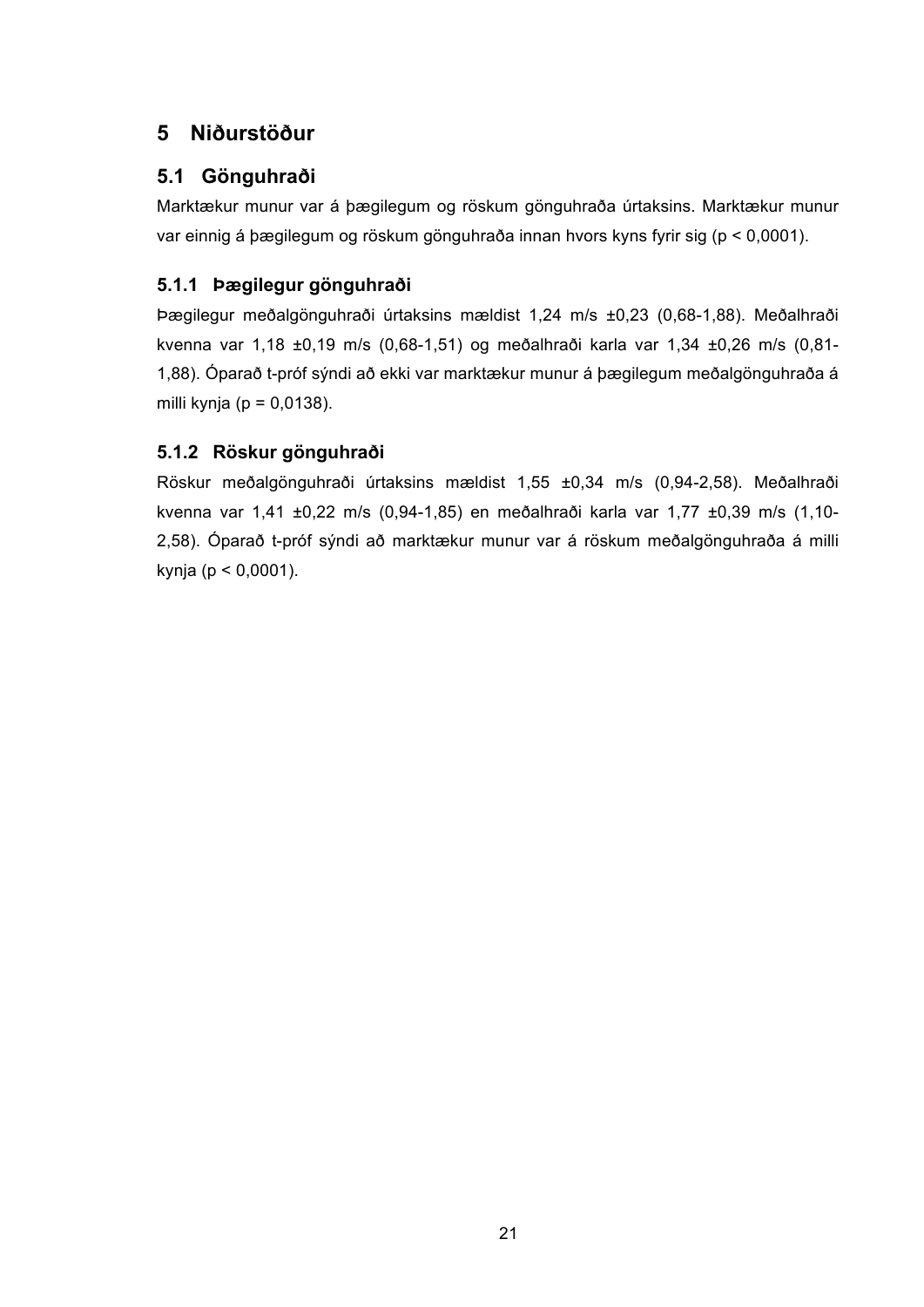### **5.2 Græntími gangbrautarljósa og gönguhraði**

#### **5.2.1 Götur í nágrenni við Sléttuveg**

Í töflu 1 er yfirlit yfir breidd og græntíma nokkurra gatna í grennd við Sléttuveg auk reiknaðs meðalgönguhraða sem krafist er til að komast yfir þær götur á gangbrautarljósum. Þar sem gangbrautarljós hafa tvo mismunandi græntíma er bæði lágmarks- og hámarkshraðinn skráður. Meðaltal af lágmarksgönguhraða sem þarf til að ná yfir götur í nágrenni við Sléttuveg er 1,22 m/s miðað við lengri græntíma þeirra en 2,14 m/s miðað við styttri græntíma. Á þægilegum gönguhraða gengu 26 þátttakendur (47,3%) hægar en 1,22 m/s og enginn þátttakandi náði 2,14 m/s. Á röskum gönguhraða gengu níu þátttakendur (16,4%) hægar en 1,22 m/s og 52 þátttakendur (94,5%) gengu hægar en 2,14 m/s.

| Gata                           | Vegalengd (m) | Græntími (s) | Meðalgönguhraði (m/s) |
|--------------------------------|---------------|--------------|-----------------------|
| Bústaðavegur/Kringlumýrarbraut | 20,2          | 25 eða 37    | 0,55 eða 0,81         |
| Listabraut við Kringlu         | 17,3          | 7            | 2,47                  |
| Listabraut við Háaleitisbraut  | 14,8          | 17           | 0,87                  |
| Háaleitisbraut við Listabraut  | 23            | 12           | 1,92                  |
| Bústaðavegur/Háaleitisbraut    | 20,3          | 8 eða 16     | 1,27 eða 2,54         |
| Háaleitisbraut/Bústaðavegur    | 22,5          | 3 eða 22     | 1,02 eða 7,50         |
| Bústaðavegur/Grensásvegur      | 14,5          | 8            | 1.81                  |
| Grensásvegur/Bústaðavegur      | 15,5          | 23           | 0,67                  |
| Grensásvegur/Álmgerði          | 7,5           | 11 eða 19    | 0,39-0,68             |

**Tafla 1: Vegalengd yfir götur í nágrenni Sléttuvegar, græntími gangbrautarljósa og reiknaður meðalgönguhraði sem þarf til að komast yfir þær á græntíma.**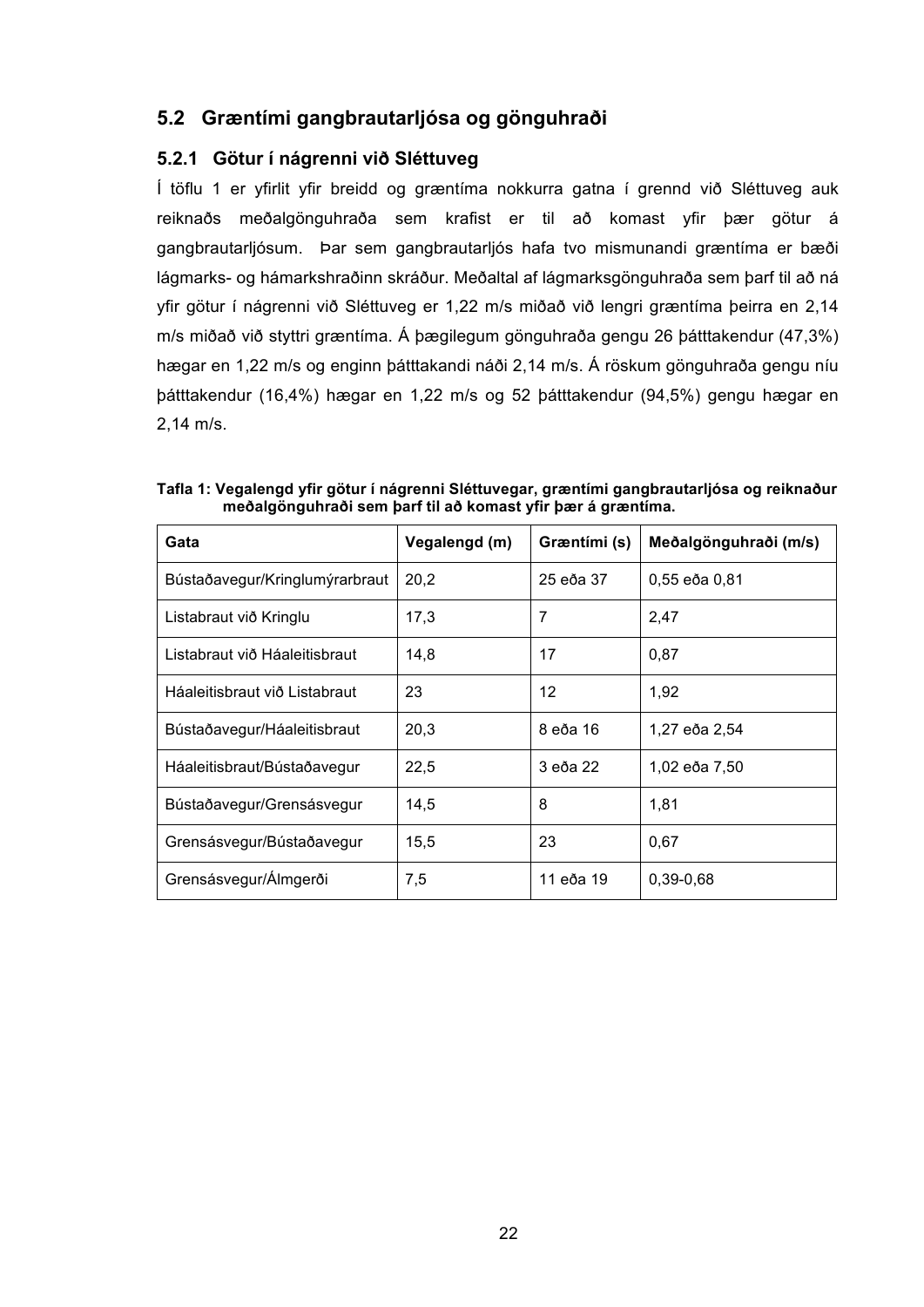### **5.2.2 Valdar götur í Reykjavík**

Í töflu 2 er yfirlit yfir breidd og græntíma nokkurra gatna á dreifðu svæði í Reykjavík. Meðaltal af lágmarksgönguhraða sem þarf til að ná yfir dreifðar götur í Reykjavík er 1,17 m/s miðað við lengri græntíma þeirra en 1,35 m/s miðað við styttri græntíma. Á þægilegum gönguhraða gengu 18 þátttakendur (32,7%) hægar en 1,17 m/s og 42 þátttakendur (76,4%) gengu hægar en 1,35 m/s. Á röskum gönguhraða gengu sjö þátttakendur (12,7%) hægar en 1,17 m/s og 14 þátttakendur (25,5%) gengu hægar en 1,35 m/s.

| Gata                                 | Vegalengd (m) | Græntími (s) | Meðalgönguhraði (m/s) |
|--------------------------------------|---------------|--------------|-----------------------|
| Snorrabraut/Bergbórugata             | 17,5          | 9            | 1,94                  |
| við<br>Hringbraut<br>Þjóðminjasafnið | 18,4          | 15           | 1,23                  |
| Hringbraut við Grund                 | 15            | 9            | 1,67                  |
| Sundlaugarvegur/Laugalækur           | 11            | 17 eða 20    | 0,55 eða 0,65         |
| Dalbraut við Sundlaugaveg            | 8,1           | 7            | 1,16                  |
| Hverfisgata við Vitatorg             | 9             | 9            | 1,00                  |
| Laugavegur við Hátún                 | 15,4          | 12           | 1,28                  |
| Sæbraut/Snorrabraut I                | 12,1          | 25 eða 30    | 0,40 eða 0,48         |
| Sæbraut/Snorrabraut II               | 14,3          | 9 eða 12     | 1,19 eða 1,59         |
| Bústaðavegur/Háaleitisbraut          | 20,3          | 8 eða 16     | 1,27 eða 2,54         |

**Tafla 2: Vegalengd yfir valdar götur í Reykjavík, græntími gangbrautarljósa og reiknaður meðalgönguhraði sem þarf til að komast yfir þær á græntíma.**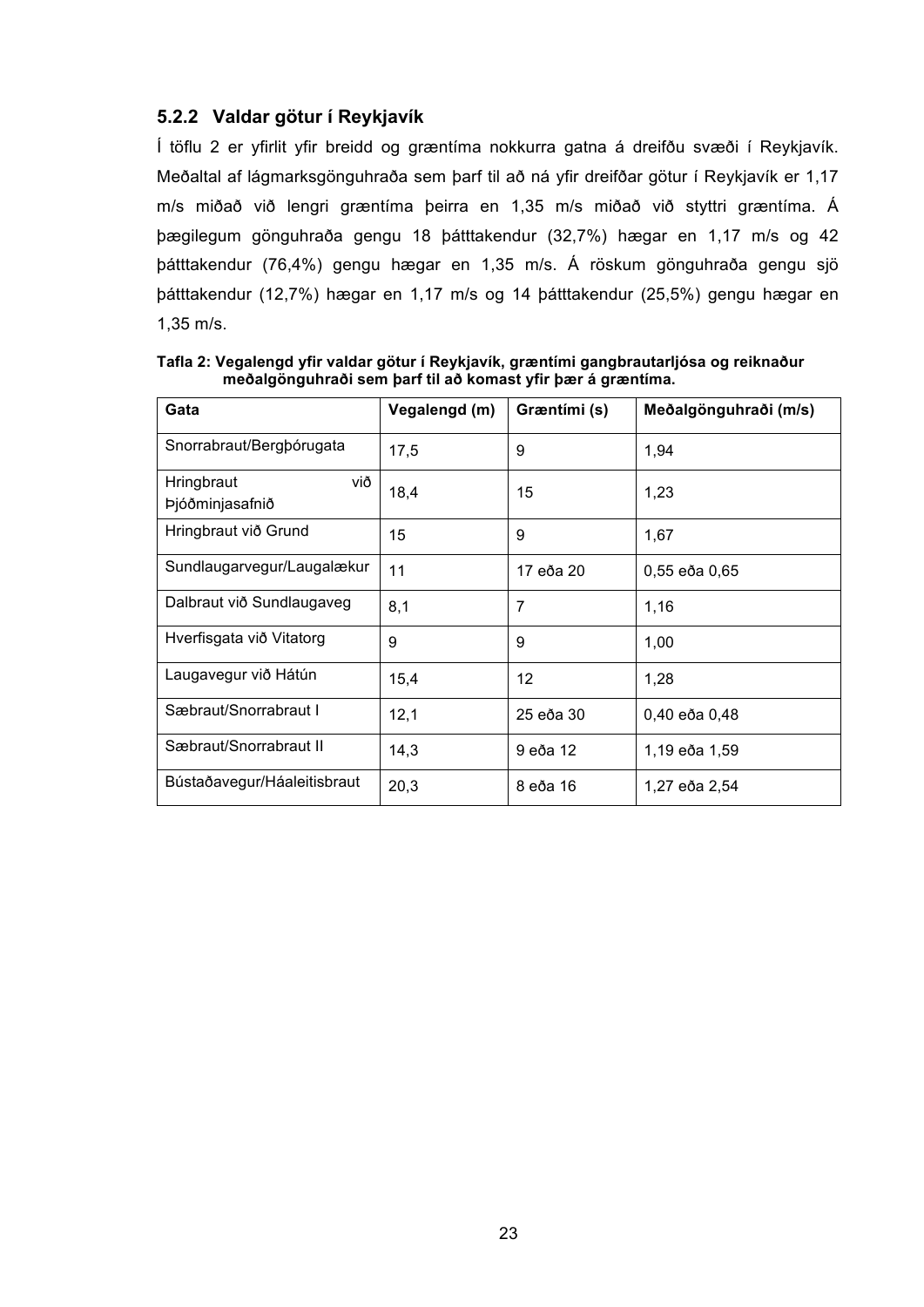#### **5.2.3 Staðlar fyrir græntíma gangbrautarljósa í Reykjavík**

Stöðluð viðmið fyrir græntíma gangbrautarljósa í Reykjavík eru gönguhraðinn 1,0-1,5 m/s þar sem yfirleitt skal notast við hraðann 1,2 m/s og forðast að nota hámarkið 1,5 m/s. Hraðann 1,0 m/s skal aðeins nota þar sem meirihluti gangandi vegfarenda eru aldraðir og/eða hreyfihamlaðir (Stefán Agnar Finnsson, 2013). Myndir 1 og 2 sýna annars vegar þægilegan gönguhraða og hins vegar röskan gönguhraða þátttakenda og þann fjölda þátttakenda sem ekki nær lágmarksgönguhraðanum sem staðlaðir græntímar gangbrautarljósa í Reykjavík krefjast.



**Mynd 1: Þægilegur gönguhraði þátttakenda. Punktalínur sýna hve margir eru með gönguhraða lægri en stöðluð gildi.**



**Mynd 2: Röskur gönguhraði þátttakenda. Punktalínur sýna hve margir eru með gönguhraða lægri en stöðluð gildi.**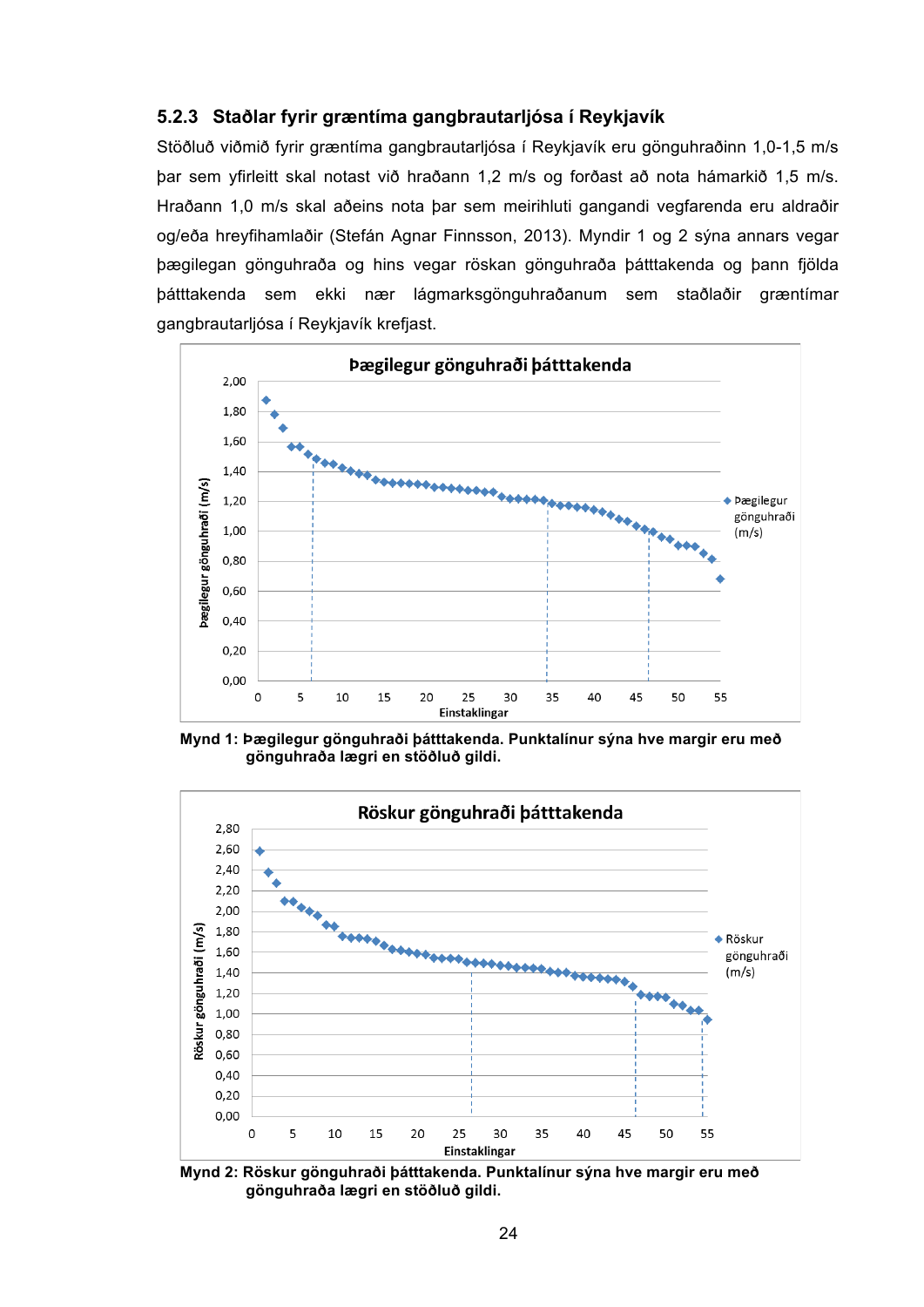## **5.3 Niðurstöður úr spurningalista**

Allir þátttakendur svöruðu spurningalistanum (n=55). 41,8% þátttakenda sögðust fara út að ganga fimm til sex sinnum í viku eða oftar og 61,8% sögðust ganga að jafnaði í 30 mínútur eða lengur í hverri ferð. 47,3% sögðust alltaf, oft eða sjaldan velja aðra leið til að komast hjá því að ganga yfir götu þar sem eru gangbrautarljós.

### **5.3.1 Spurning 3**

Þátttakendur voru spurðir hvort þeir ættu erfitt með að ná yfir götur á græntíma gangbrautarljósa og má sjá dreifingu svara þeirra í töflu 3.

| Att þú erfitt með að ganga yfir götu á<br>beim tíma sem grænt gönguljós logar? | Fjöldi | <b>Hlutfall</b> |
|--------------------------------------------------------------------------------|--------|-----------------|
| Alltaf                                                                         |        | 1,8%            |
| Oft                                                                            | 11     | 20%             |
| Sjaldan                                                                        | 22     | 40%             |
| Aldrei                                                                         | -21    | 38,2%           |

**Tafla 3: Niðurstöður úr spurningu 3 á spurningalistanum.**

Skoðaður var munur á gönguhraða milli þeirra sem sögðust alltaf, oft eða sjaldan lenda í erfiðleikum annars vegar og þeirra sem lentu aldrei í erfiðleikum hins vegar. Óparað t-próf sýndi að ekki var marktækur munur á þægilegum gönguhraða hópanna tveggja (p = 0,0861) en marktækur munur var hins vegar á röskum gönguhraða hópanna tveggja (p = 0,001).

## **5.3.2 Spurning 4**

Þeir þátttakendur sem lentu alltaf, oft eða sjaldan í erfiðleikum með að ná yfir götur á græntíma gangbrautarljósa merktu við eina eða fleiri ástæður fyrir erfiðleikum sínum. Sjá töflu 4.

| Hver er ástæða fyrir því að þú átt erfitt með að ganga<br>yfir götu á þeim tíma sem grænt gönguljós logar? | Fjöldi | <b>Hlutfall</b> |
|------------------------------------------------------------------------------------------------------------|--------|-----------------|
| Á ekki við                                                                                                 | 25     | 45,5%           |
| Ég get ekki gengið nógu hratt                                                                              | 19     | 34,5%           |
| Hræðsla við að detta                                                                                       | 4      | 7,3%            |
| Utanaðkomandi<br>truflun, t.d. frá bílum<br>öðrum<br>eða<br>vegfarendum                                    | 15     | 27,3%           |
| Sjúkdómar                                                                                                  | 7      | 12,7%           |
| Annað                                                                                                      | 0      | 0%              |

**Tafla 4: Niðurstöður úr spurningu 4 á spurningalistanum.**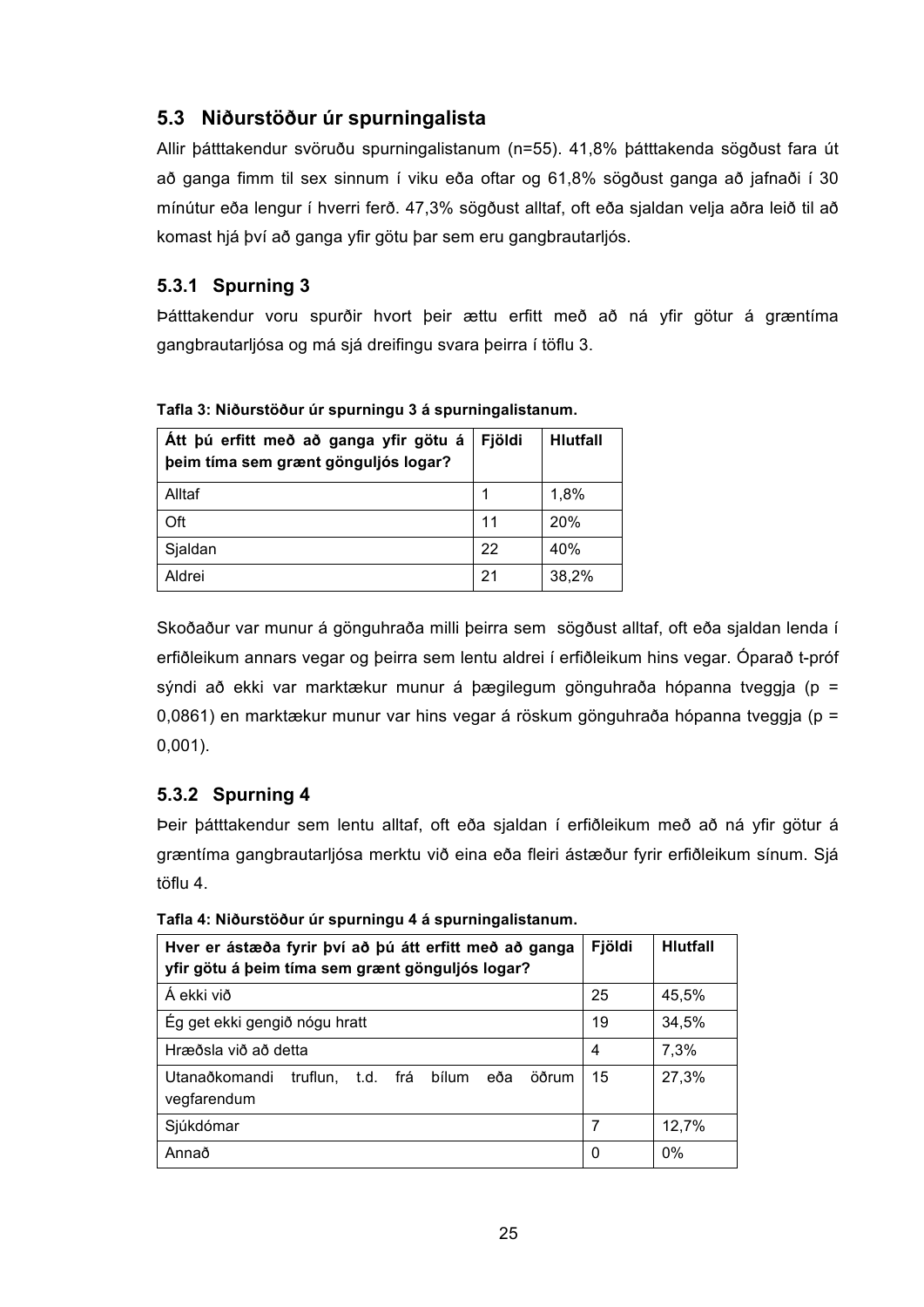## **6 Umræður**

Tilgangur þessarar rannsóknar var annars vegar að kanna gönguhraða hjá eldra fólki og meta hvort að hann sé nægilegur til að komast yfir götu á græntíma umferðaljósa í Reykjavík. Hins vegar var tilgangurinn að athuga hvort eldri einstaklingar eigi að eigin mati í vandræðum með að fara yfir götu á gangbrautarljósum í Reykjavík og hvað þeir telji að valdi því. Rannsóknartilgátan var sú að græntími gangbrautarljósa við algengar umferðargötur í Reykjavík væri ekki hæfilegur fyrir eldra fólk til að ganga yfir á sínum valda gönguhraða. Niðurstöður studdu rannsóknartilgátuna um að stórt hlutfall eldra fólks gengur ekki nógu hratt til þess að ná yfir götur á græntíma umferðaljósa í Reykjavík, hvort sem miðað er við gangbrautarljós í nánasta umhverfi við fjölbýlishús aldraða á Sléttuvegi, valdar götur í Reykjavík eða reglur um stöðluð viðmiðunargildi græntíma gangbrautarljósa á Íslandi. Af þeim sem töldu sig eiga í erfiðleikum með að komast yfir götu á gangbrautarljósi, nefndu sumir of hæga göngu sem ástæðu en einnig truflun frá umferð, sjúkdóm eða hræðslu við að detta. Athugun á gangbrautarljósum leiddi í ljós að þau gera þó nokkuð mismunandi miklar kröfur til gönguhraða eftir götum og við sumar götur er að minnsta kosti tvenns konar græntími.

### **6.1 Gönguhraði**

Þægilegur meðalgönguhraði þátttakenda mældist 1,24 m/s og röskur meðalgönguhraði var 1,55 m/s. Meðalaldur þeirra er 77,9 ár. Fyrri rannsóknir hafa sýnt fram á að þægilegur gönguhraði fólks á áttræðisaldri sé 1,07 - 1,33 m/s og lendir þægilegur meðalgönguhraði þátttakenda á því bili. Hvað varðar röska gönguhraðann er hann á bilinu 1,75 – 2,08 samkvæmt fyrri rannsóknum og er því nokkuð lægri meðal þátttakenda þessarar rannsóknar (Bohannon, 1997; Bohannon og Andrews, 2011). Einnig reyndist vera minni munur á þægilegum og röskum gönguhraða en í öðrum rannsóknum. Skýringin gæti verið sú að oftast er miðað við hámarkshraða en í þessari rannsókn var fólk beðið um að ganga eins rösklega og það treysti sér til. Í þessari rannsókn mældist lakasti gönguhraðinn í röskri göngu 0,94 m/s og er töluvert utan við það bil sem fyrri rannsóknir sýna. Mestur gönguhraði í röskri göngu mældist 2,58 m/s sem verður að teljast nokkuð hratt miðað við meðaltöl annarra rannsókna. Þessar niðurstöður undirstrika því þann mun sem getur verið meðal eldra fólks. Karlar gengu að meðaltali hraðar en konur sem er í samræmi við fyrri niðurstöður (Bohannon og Andrews, 2011).

Það skal tekið fram að mælingar á gönguhraða í fyrri rannsóknum hafa ekki allar farið eins fram. Mismunandi aðferðir, vegalengdir og aðstæður hafa verið notaðar við mat og mælingar á gönguhraða eins og kemur fram í yfirlitsgrein Bohannon og Andrews (2011). Hafa ber í huga þegar gönguhraði er metinn út frá getunni til að komast yfir götu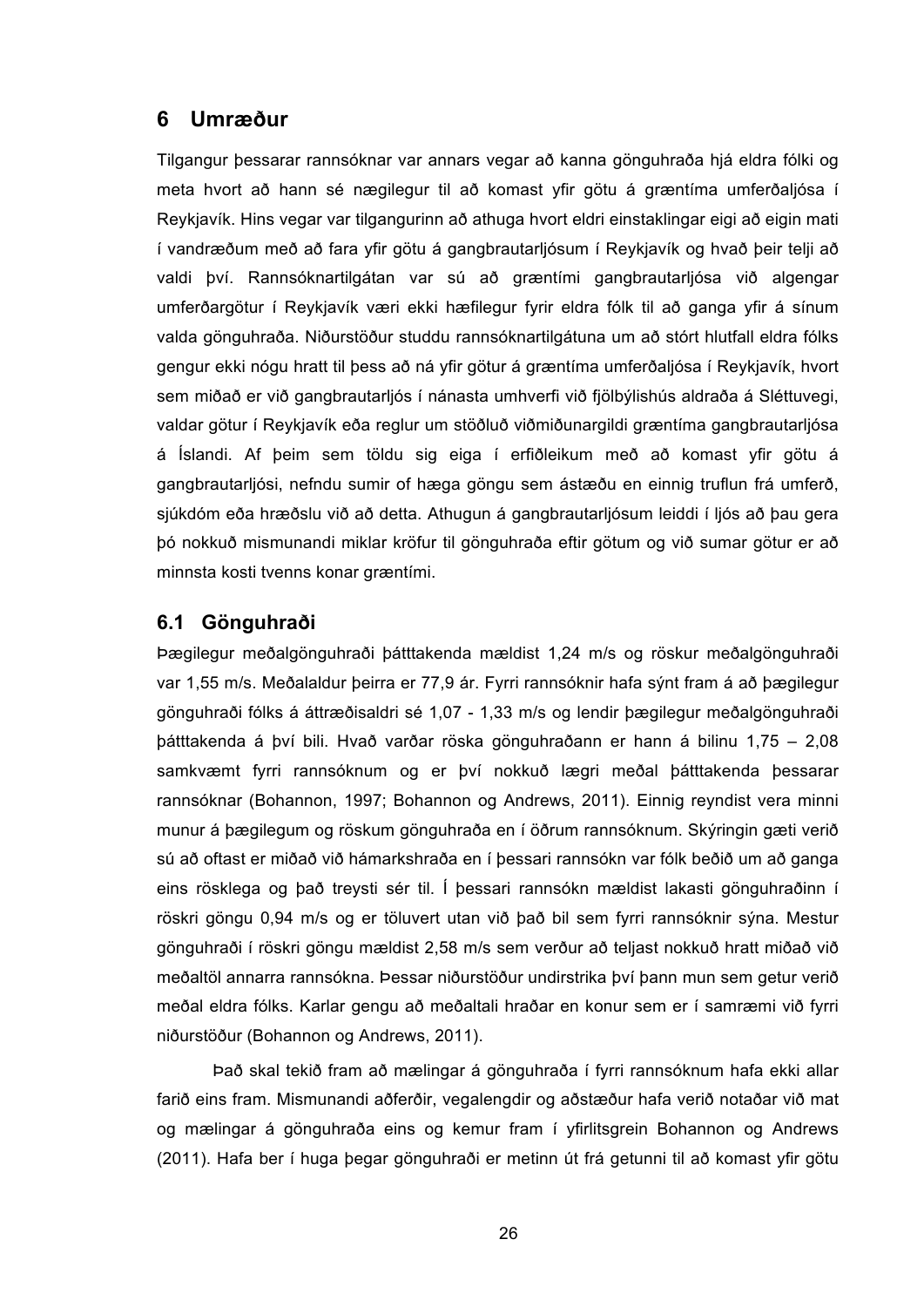að reiknað er með að gönguhraði sé hægari utandyra og ekki síst í krefjandi aðstæðum sem skapast af umferð eins og rætt verður um síðar. Gönguhraði innandyra gefur þó sterkar vísbendingar um getu því ef hann er ófullnægjandi má nokkuð örugglega reikna með að hann dugi enn síður utandyra.

#### **6.2 Að ná yfir götu á græntíma**

Meðalhraði sem þarf til að ná yfir götur í nánasta umhverfi við fjölbýlishús aldraða á Sléttuvegi er að meðaltali 2,14 m/s miðað við styttri græntíma þeirra en 1,22 m/s miðað við lengri græntíma þeirra. Þegar miðað er við meðaltal þægilegs gönguhraða þátttakenda sést að það er langt frá kröfunum þegar um styttri græntímaviðmiðið er að ræða, og enginn þátttakenda gekk nægilega hratt til að ná yfir götu við þær kröfur. Jafnvel þegar fólk gekk eins rösklega og það treysti sér, voru 94,5% of hægir til þess að svara þessum kröfum. Eins og kemur fram síðar er meðaltal styttri græntímaviðmiðs töluvert hærra en stöðluð viðmið um hraða og sérstaklega er ein gata með mjög stuttan græntíma. Þetta ber því að skoða í því ljósi þegar miðað er við meðaltal margra gatna sem þýðir að fólk getur ef til vill náð yfir sumar götur en alls ekki aðrar á styttri græntímanum. Þegar hins vegar er miðað við meðaltal lengri græntímans sem gefinn var upp náðu 52,7% þátttakenda viðmiðunarhraðanum á þægilegum gönguhraða og 83,6% á röskum gönguhraða.

Þegar litið er á aðrar valdar götur í Reykjavík í nágrenni við bústaði eldra fólks, sundlaugar og aðra þjónustu þá sést að fólk þarf að ganga að jafnaði á 1,35 m/s miðað við styttri græntíma þeirra en 1,17 m/s miðað við lengri græntíma þeirra til að ná yfir þær og í þessum flokki var græntími nokkuð jafnari en í nágrenni Sléttuvegar. Gönguhraði 76,4% þátttakenda var þó of hægur til þess að ná yfir götu á þægilegum hraða á styttri græntímaviðmiðum og 32,7% á lengri græntímaviðmiðum. Þegar röskur gönguhraði var skoðaður kom fram að gönguhraði 25,5% þátttakenda var of hægur til þess að ná yfir götu á styttri græntímaviðmiðum og 12,7% þátttakenda á lengri græntímaviðmiðum.

Þessar niðurstöður benda því til þess að um töluverðan vanda sé að ræða fyrir eldri borgara í Reykjavík því enda þótt munur sé á kröfum eftir götum virðast gangbrautarljós loga of stutt fyrir alltof marga. Einnig ber að geta þess að aðeins var horft til meðaltals af lágmarkshraða gangbrautarljósa, en einstaka gangbrautarljós í Reykjavík gera kröfur um mun meiri gönguhraða. Það gefur til kynna að vandinn geti verið viðfangsmeiri og sömuleiðis að ekki sé alltaf farið eftir reglum um græntíma umferðarljósa í Reykjavík en sambærilegar niðurstöður komu fram við rannsókn í Höfðaborg í Suður Afríku (Amosun o.fl., 2007). Hér á eftir verður fjallað nánar um stöðluð viðmiðunargildi og samræmi þeirra og gönguhraða eldri borgara.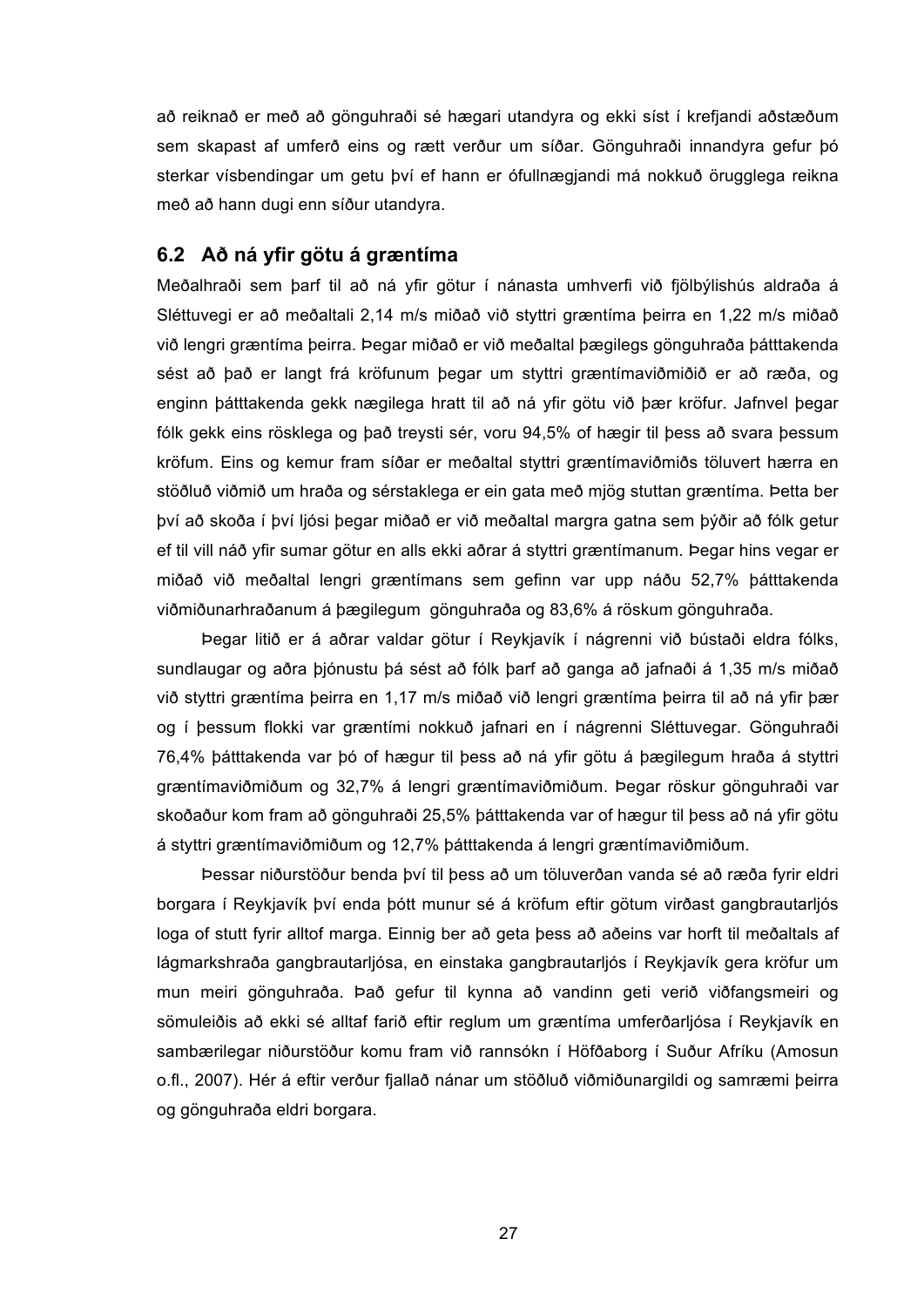#### **6.3 Reglur um stöðluð viðmiðunargildi græntíma á Íslandi og sambærilegar rannsóknir**

Við hönnun umferðarljósa á Íslandi er stuðst við þýskar reglur og er notast við þrjú viðmið á gönguhraða til að ákvarða græntíma gangbrautarljósa. Viðmiðin eru 1,0 m/s, 1,2 m/s og 1,5 m/s. Viðmiðið 1,2 m/s er einnig alþjóðlegt viðmið til að ákvarða græntíma (Asher o.fl., 2012). Fram kemur í skýrslu Skipulags- og umhverfissviðs Reykjavíkurborgar varðandi samantekt á umferðarljósum að alls eru 34 ljós af 188 forrituð með stysta græntíma sem er 1,5 m/s (Stefán Agnar Finnsson, 2013). Þegar meðalgönguhraði þátttakenda er borinn saman við þessi viðmið kemur í ljós að meira en helmingur þátttakenda gengur hægar en 1,5 m/s jafnvel þegar þeir gengu eins rösklega og þeir treystu sér til. Þægilegur meðalgönguhraði 16,4% þátttakenda var minni en 1,0 m/s, 38,2% gengu hægar en 1,2 m/s og 89,1% gengu hægar en 1,5 m/s. Röskur meðalgönguhraði 1,8% þátttakenda var minni en 1,0 m/s, 16,4% gengu hægar en 1,2 m/s og 52,7% gengu hægar en 1,5 m/s. Það virðist því vera að eldri einstaklingar eigi margir erfitt með að hraða göngu sinni nægjanlega mikið til þess að ganga yfir götu á gangbrautarljósum jafnvel þótt farið sé eftir alþjóðlegum reglum um umferðarljós, hvað þá að komast yfir á þægilegum hraða.

Niðurstöður okkar rannsóknar eru í aðalatriðum í samræmi við niðurstöður sambærilegra rannsókna. Rannsóknirnar eiga það flestar sameiginlegt að niðurstöður þeirra sýna fram á að gönguhraði gangandi vegfarenda er ekki alltaf nægilegur til að ná yfir umferðargötur á græntíma þar sem miðað er við 1,2 m/s gönguhraða (Amosun o.fl., 2007; Asher o.fl., 2012; Hoxie og Rubenstein, 1994; Langlois o.fl., 1997; Romero-Ortuno o.fl., 2010). Aftur verður að taka fram að rannsóknir eru ólíkar, til dæmis hvað varðar val á þátttakendum. Í nýlegri rannsókn Asher og félaga (2012) þar sem stórt slembiúrtak 65 ára og eldri var skoðað kom fram að þægilegur gönguhraði 93% kvenna og 84% karla 65 ára og eldri var of hægur til þess að ná yfir hefðbundna umferðargötu á græntíma þar sem miðað var viðmiðunargildi 1,2 m/s. Í rannsókn Amosun og félaga (2007) sem voru með svipað úrtak og í okkar rannsókn gengu meira en 30% þátttakenda hægar en 1,2 m/s þó þeir væru beðnir um að ganga eins hratt og þeir gætu, en eingöngu sá hraði var mældur. Það er þó heldur stærra hlutfall en meðal þátttakenda þessarar rannsóknar.

Því verður að teljast að stuttur græntími gangbrautarljósa sé algengt álitamál sem vert er að endurskoða. Einnig þarf að íhuga hvort miða eigi við að fólk gangi á sínum þægilega hraða eða þurfi að ganga hratt. Ef litið er á hámarkshraða hjá eldra fólki og röska hraðann í þessari rannsókn nægir hann að meðaltali fyrir umrædd stöðluð viðmiðunargildi græntíma, en ekki fyrir alla. Spurningin er hvort réttmætt eða æskilegt sé að reikna með að eldra fólk eigi að þurfa að ganga á sínum mesta hraða yfir götu. Þetta hefur ekki verið rannsakað, en vísbendingar eru um að byltuhætta aukist við hraðari göngu (Quach o.fl., 2011). Benda má á að í rannsókn Amosun og félaga (2007) kom fram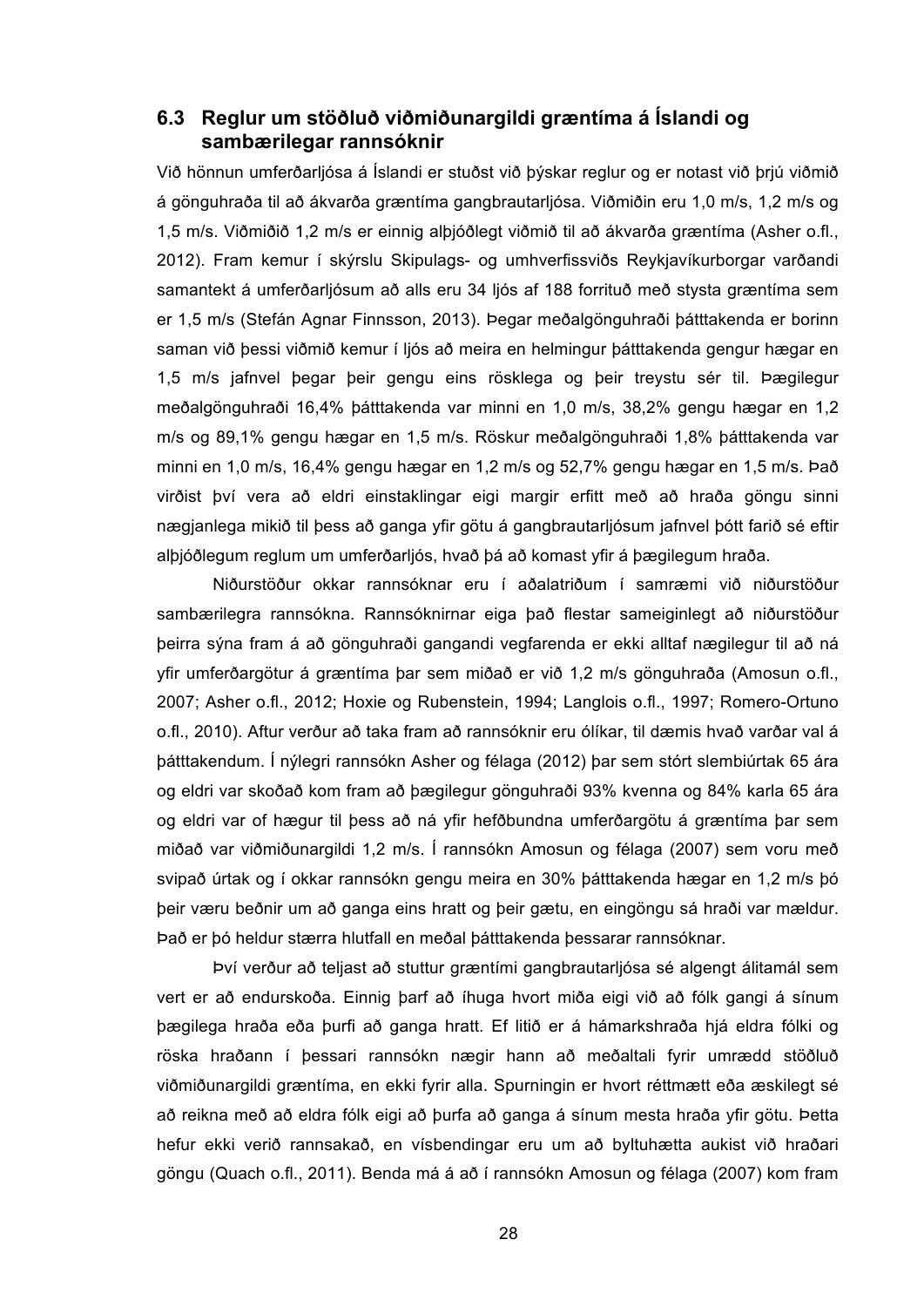að meira en helmingur þeirra sem gátu gengið hraðar en 1,2 m/s fann fyrir óöryggi og kvíða við að ganga yfir götu.

Í athugun okkar kom í ljós að græntími gatna í Reykjavík var ekki einungis oft of stuttur fyrir eldra fólk heldur einnig töluvert breytilegur og ekki endilega miðaður við ofangreinda staðla. Það er jákvætt ef reynt er að minnka kröfur til gangandi vegfarenda sums staðar, en um leið getur mikill breytileiki skapað óvissu um getu og heft val fólks á gönguleiðum auk þess sem sumar götur gera óyfirstíganlegar kröfur.

#### **6.4 Spurningalistinn**

Miðað við það sem áður hefur komið fram um að stórt hlutfall þátttakenda gangi ekki nægilega hratt til að ná yfir umferðargötur á græntíma er áhugavert að skoða niðurstöður úr spurningu þrjú á spurningalistanum. Þar er spurt um erfiðleika með að ganga yfir götu á græntíma en einungis 1,8% þátttakenda, eða einn af 55, segist alltaf eiga erfitt með það og 20% segjast oft eiga í erfiðleikum. Þægilegur gönguhraði 38,2% þátttakenda var þó ekki nægilegur til að ná yfir götu á græntíma sé miðað við að hraðinn sem þurfi sé 1,2 m/s. Eins og áður sagði er röskur gönguhraði 16,4% þátttakenda undir 1,2 m/s og er þetta sambærilegt við niðurstöður rannsóknar Langlois og félaga (1997). Í þeirri rannsókn voru færri einstaklingar sem töldu sig eiga í vandræðum með að ná yfir götu á græntíma heldur en þeir sem náðu ekki þeim gönguhraða sem þarf. Í okkar rannsókn segjast 40% þátttakenda sjaldan eiga í erfiðleikum með að fara yfir götu á græntíma og 38,2% segjast aldrei lenda í vandræðum eða samtals 43 einstaklingar af 55. Þrettán einstaklingar af þessum 43 ná þó ekki þægilegum gönguhraða 1,2 m/s og þrír ná ekki röskum gönguhraða 1,2 m/s. Af þeim 43 sem segjast sjaldan eða aldrei lenda í vandræðum eru 38 einstaklingar sem ná ekki þægilegum gönguhraða 1,5 m/s og 19 ná ekki röskum gönguhraða 1,5 m/s. Sé miðað við þann meðalhraða sem þarf til að komast yfir göturnar í nágrenni Sléttuvegar eru 15 af þeim 43 einstaklingum sem segjast sjaldan eða aldrei lenda í vandræðum sem ná ekki lægra gönguhraðaviðmiðinu 1,22 m/s á þægilegum gönguhraða og enginn af þeim nær hærra viðmiðinu 2,14 m/s. Á röskum gönguhraða eru þrír sem ná ekki lægra viðmiðinu og 40 ná ekki hærra viðmiðinu. Það er því auðsjáanlegt að nokkurt ósamræmi er á milli upplifunar einstaklinga í umferðinni og raunverulegrar getu þeirra til að ganga nægilega hratt til að komast yfir götur á græntíma. Þess ber þó að geta að einstaka götur í nágrenninu gera minni kröfur um hraða og er hugsanlegt að einstaklingar séu að vísa til þeirra gatna sem þeir ráða við.

Af þeim sem sögðust sjaldan eða aldrei lenda í vandræðum með að ná yfir götu á græntíma voru þó nokkrir sem tóku fram að þeir færu yfirleitt leiða sinna akandi. Einhverjir þessara einstaklinga myndu ef til vill lenda í vandræðum með að komast yfir götur á græntíma en upplifa ekki þann vanda þar sem þeir forðast aðstæðurnar. Það getur að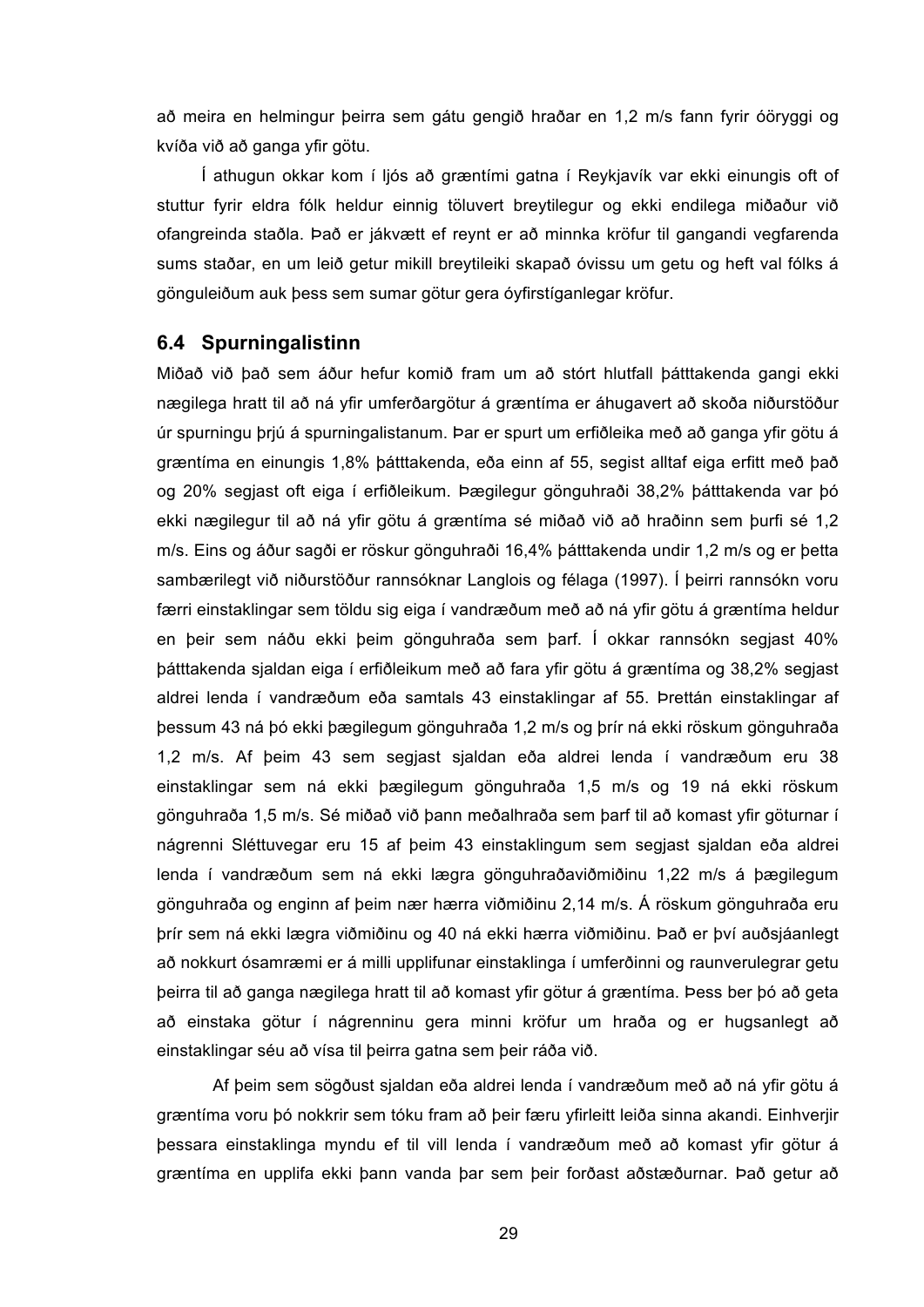einhverju leyti skýrt það ósamræmi sem kemur fram hér að ofan. Auk þess sagðist einn þátttakandi aldrei lenda í vandræðum en merkti þó við mismunandi ástæður þess að hann lenti í vandræðum við að ganga yfir götur á græntíma í næstu spurningu á eftir. Alls sögðust 20% þátttakenda alltaf eða oft velja gönguleiðir með það í huga að komast hjá því að fara yfir umferðargötu. Það voru því margir sem sáu það sem vandamál að komast um gangandi í umferðinni jafnvel þótt þeir mætu vandann á mismunandi vegu.

#### **6.5 Að fara um í samfélaginu**

Öryggi gangandi vegfarenda er stefnt í voða þegar umferðarljós eru skipulögð þannig að ekki er tekið tillit til breytilegs gönguhraða á meðal eldri einstaklinga. Það eykur líkur á óöryggi og kvíða á meðal gangandi vegfarenda og jafnframt eykst slysahætta. Þeir sem leggja ekki af stað yfir götu um leið og græna ljósið birtist eiga á hættu að ná ekki yfir götuna ef þeir ganga ekki nægilega hratt. Einnig er það oft þannig að akandi vegfarendur keyra yfir á umferðarljósi þó að ljósið sé orðið gult og jafnvel rautt eða taka ekki tillit til gangandi vegfarenda við beygjuljós. Fyrir vikið skerðist í raun sá tími sem gangandi vegfarendur hafa til að komast yfir götu þar sem þeir leggja ekki af stað um leið og græna ljósið birtist heldur bíða þar til bílaumferð er örugglega stöðvuð. Eins og komið hefur fram er viðbragðstími stundum lengri hjá eldra fólki auk þess sem kröfur um athygli á öðru en göngunni geta dregið úr gönguhraða. Því ætti að taka tillit til þessara þátta og þar að auki ætti ekki að reikna með að sá gönguhraði sem eldra fólk sýnir við bestu aðstæður innandyra sé fullnægjandi mælikvarði á hvort það treystir sér yfir götu með ákveðinn græntíma. Óvissa gagnvart umferðinni og umhverfisþáttum getur skapað viðbótarálag sem dregur úr getu eldri borgara og öryggi þeirra. Slíkt getur sett af stað vítahring minnkaðrar hreyfigetu og þátttöku í samfélaginu. Við uppbyggingu og skipulag þjónustukjarna ætluðum eldra fólki, til dæmis þar sem byggð eru upp hverfi með þjónustuíbúðum í nálægð við hjúkrunarheimili, er mikilvægt að hafa í huga nánasta umhverfi. Taka þarf tillit til algengra líkamlegra og vitrænna skerðinga eldri einstaklinga sem og umhverfisþátta á borð við nálægar umferðargötur, græntíma gangbrautarljósa, hönnun göngustíga og lýsingu til að lágmarka færniskerðingar eldra íbúa hverfisins.

Þátttakendur rannsóknarinnar búa allir við Sléttuveg í Reykjavík í íbúðarhúsum sérstaklega ætluðum eldra fólki. Í sama íbúðahverfi eru námsmannaíbúðir ætlaðar námsmönnum með börn, MS-setrið og SEM húsin sem eru ætluð einstaklingum með miklar líkamlegar skerðingar. Við þennan íbúðarkjarna er annars vegar Fossvogsdalur sem hentar vel til útivista en hins vegar eru þar í kring miklar umferðargötur eins og Bústaðavegur. Mikilvægt er að skoða umhverfisaðstæður í nágrenninu með mögulegar líkamlegar skerðingar þessara einstaklinga í huga en eins og niðurstöður rannsóknarinnar leiddu í ljós er viss hluti eldra fólks sem myndu mögulega ekki komast yfir á götu á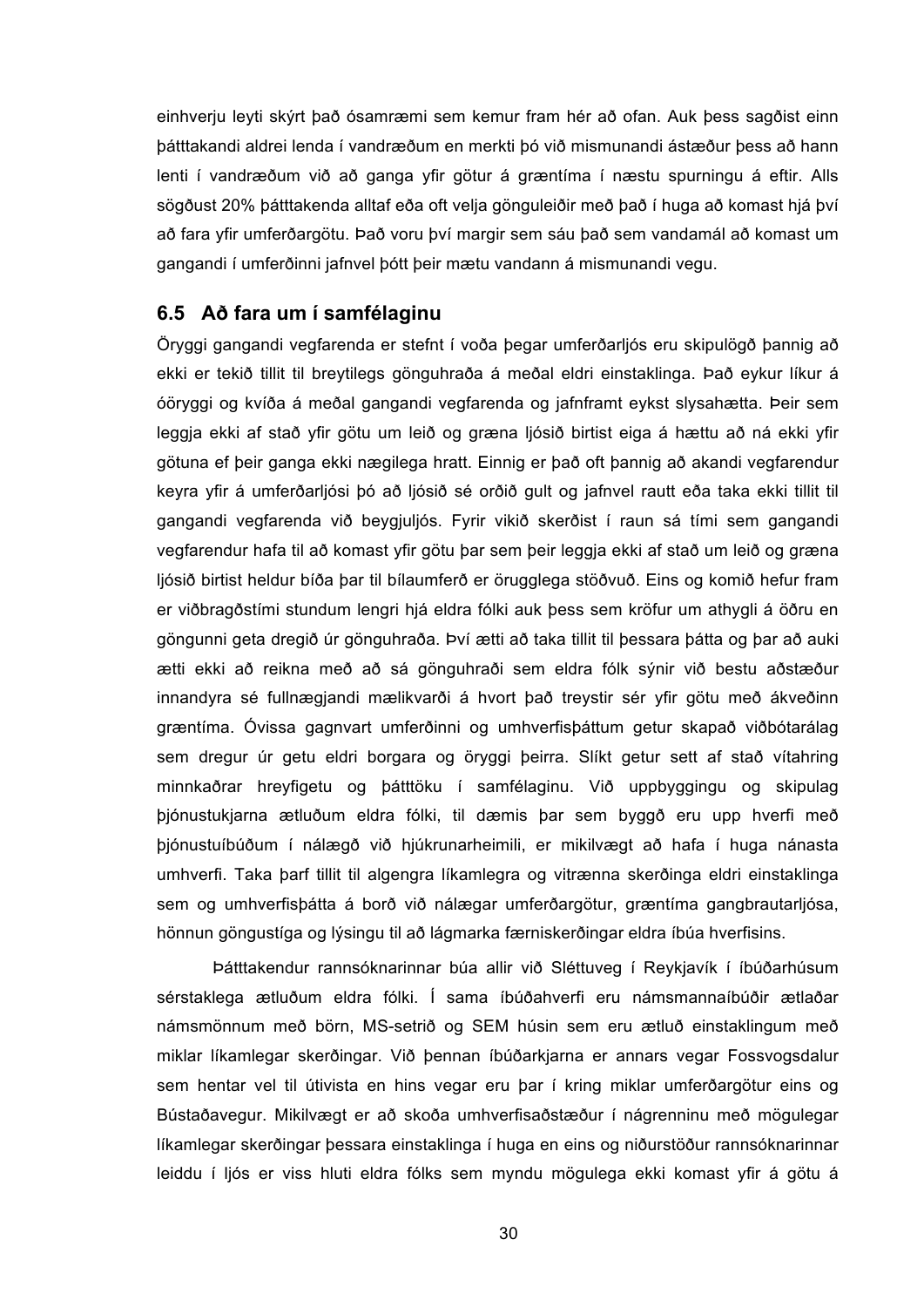meðalgræntíma gangbrautarljósa í hverfinu miðað við mældan gönguhraða. Einnig þarf að gera ráð fyrir að eldra fólk fari um í öðrum hverfum til að mynda í miðbænum svo taka þarf tillit til þessa aldurshóp víðar í samfélaginu.

#### **6.6 Gönguhraði og forspárgildi**

Eldri einstaklingar sem ganga hægar en 1,0 m/s á þægilegum gönguhraða teljast í mikilli hættu hvað varðar heilsutengd atvik auk þess sem tíðni sjúkrahúsinnlagna, bylta og meiðsla er hærri en hjá þeim sem ganga hraðar (Cesari o.fl., 2005; Montero-Odasso o.fl., 2005). Á meðal þátttakenda í rannsókninni voru níu einstaklingar sem gengu hægar en 1 m/s þegar þægilegur gönguhraði var mældur og teljast þeir þá í mikilli hættu á að þróa með sér heilsutengd vandamál eða lenda í heilsutengdum áföllum eins og sjúkrahúsinnlögn eða byltum. Sjö einstaklingar merktu við e-lið í spurningu fjögur á spurningalistanum og sögðu að sjúkdómar væru möguleg ástæða fyrir því að þeir næðu ekki yfir umferðargötu á græntíma. Þar af eru þrír með þægilegan gönguhraða minni en 1 m/s. Sjúkdómar eða heilsukvillar sem fólk gaf upp þegar þau voru spurð nánar voru gigt, svimi, lágur blóðþrýstingur, Parkinson's og hjartaöng. Þarna má því aftur sjá tengsl við niðurstöður fyrri rannsókna eins og hjá Cesari og félögum (2005).

Með þjálfun má auka gönguhraða en lagt hefur verið til að bæting á gönguhraða um 0,1 m/s hafi mikilsverða klíníska þýðingu (Studenski o.fl., 2011). Eins og komið hefur fram verða ýmsar líkamlegar breytingar með öldrun sem hafa áhrif á hreyfigetu og færni einstaklings í athöfnum daglegs lífs. Þetta eru meðal þeirra innri þátta sem vert er að hafa í huga þegar kemur að þjálfun og endurhæfingu eldra fólks með það að markmiði að viðhalda eða auka göngufærni. Mikilvægt er að horfa á þessa þætti heildrænt ekki síður en sértækt. Miðað við þær líkamlegu breytingar sem helst valda breyttu göngumynstri og gönguhraða er það liðleiki, þol, snerpa, jafnvægi, vöðvastyrkur og vöðvakraftur sem ætti að leggja áherslu á við þjálfun eldri einstaklinga. Þessa þætti er hægt að þjálfa sértækt, samanber styrkþjálfun fyrir neðri útlimi en skilvirkara er að vinna með þá færnimiðað, svo sem í göngu. Ekki er þó nóg að horfa eingöngu til líkamlegra þátta og vinna að þeim í sérhæfðum æfingum þegar bæta á hreyfigetu og göngufærni utandyra heldur verður einnig að huga að vitrænum þáttum eins og athygli, kvíða og hræðslu. Göngu er vissulega hægt að þjálfa og bæta innandyra en til að þjálfunin nýtist einstaklingnum sem best er mikilvægt að æfa við raunverulegar aðstæður. Þannig er ekki bara göngugeta þjálfuð heldur einnig viðbrögð við umhverfisáreiti og aðlögun göngu að aðstæðum eins og þegar þarf að fara yfir götu á umferðarljósum. Markviss þjálfun við slíkar aðstæður ætti einnig að geta bætt sjálfstraust og minnkað þann kvíða sem margir upplifa þegar þeir ganga úti þar sem er mikil umferð (Mitchell, 2006). Með bætingu í gönguhraða má reyna að koma í veg fyrir þann vítahring sem skapast við að finna til óöryggis við að komast um. Einnig er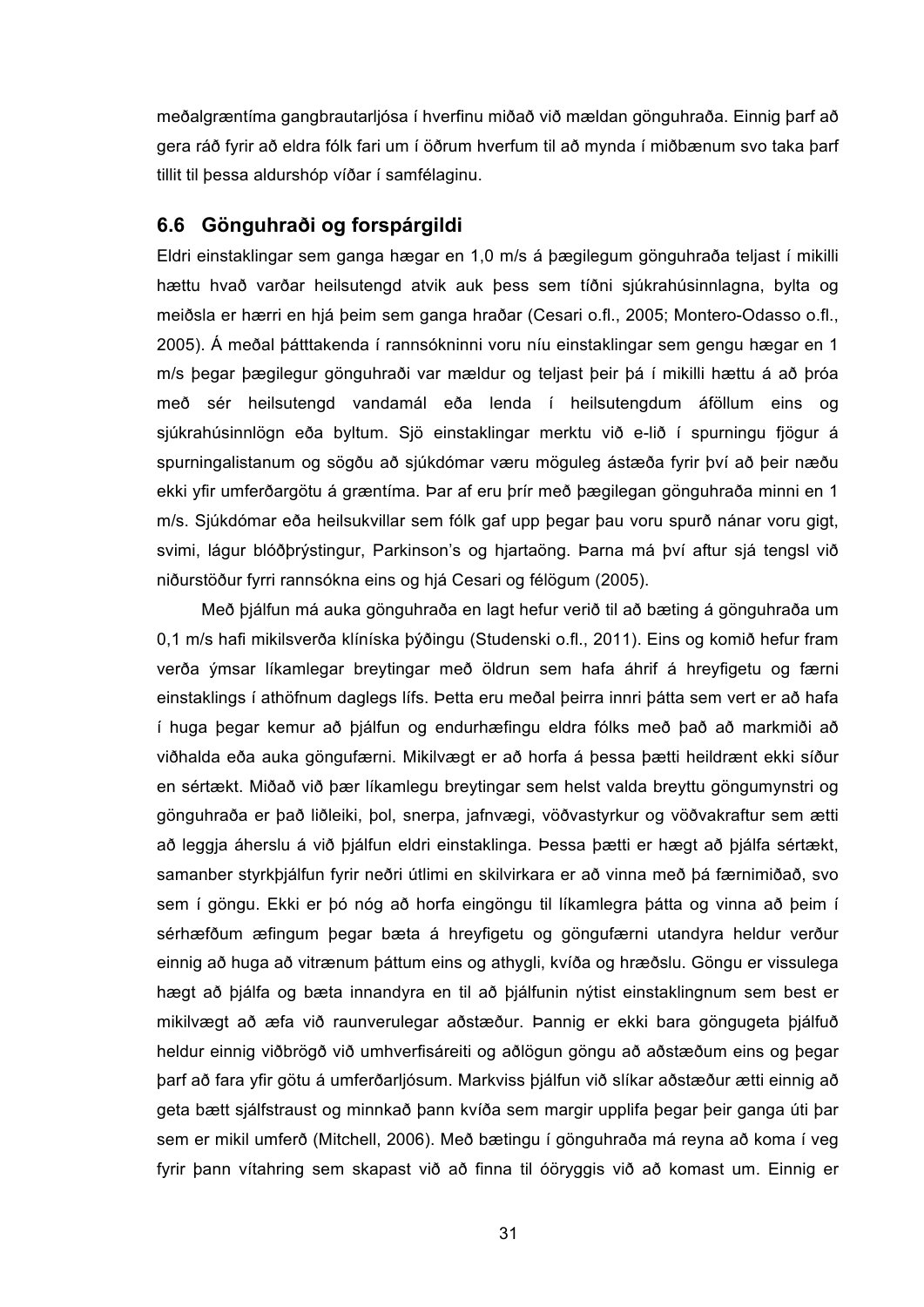mögulegt að nota gönguhraða sem mælikvarða á bætingar í hreyfigetu og færni í athöfnum daglegs lífs en eins og áður hefur komið fram hefur verið sýnt fram á að gönguhraði gefi ýmsar vísbendingar um heilsufar og færni eldra fólks.

#### **6.7 Takmarkanir**

Til að auka styrk rannsóknar var öllum einstaklingum 65 ára og eldri við Sléttuveg boðið að taka þátt ef þeir gætu gengið 20 metra af öryggi og gengju úti óháð því hvort þeir notist við hjálpartæki eða ekki. Líklegt er að þátttakendur búi yfir þokkalegri færni og fari um utandyra í ljósi þess að þeir búa enn heima hjá sér og eru þá nokkuð sjálfbjarga við daglegar athafnir. Í rannsóknina fékkst eldra fólk sem verður að teljast nokkuð líkamlega virkt en 74,5% sögðust fara út að ganga 2-3 sinnum í viku eða oftar. Aðeins einn þátttakandi gekk með göngugrind. Hugsanlegt er að úrtakið endurspegli ekki alla íbúa húsanna og að þeir sem eiga erfitt með gang hafi ekki gefið kost á sér, sem eins og áður kom fram getur skekkt niðurstöðurnar (Romero-Ortuno o.fl., 2010). Því er ekki hægt að yfirfæra niðurstöður á alla í viðkomandi aldurshópi. Til takmarkanna verður einnig að teljast að heildarfjöldi þátttakenda var lítill (n=55) og ekki var slembiniðurröðun í úrtakið en þátttakenda var einungis aflað í einu hverfi í Reykjavík sem ætlað er fyrir eldri borgara.

Mælingar við 10 metra gönguprófið fóru fram innandyra og ekki er þá tekið mið af veðuráhrifum, truflunum frá umferð og öðrum umhverfisáhrifum sem reyna á vitræna getu og skynjun sem draga úr gönguhraða. Styrkur þess að prófið sé framkvæmt innandyra felst þó í því að samræmi er við fyrri rannsóknir á mælingum gönguhraða og öryggi þátttakenda er tryggt. Brautin sem gengin var í 10 m gönguprófinu var með sléttu undirlagi, án hindrana og annarra skynáreita sem reyna á sjón og heyrn eins og ljósmerkja og umferðarhljóða. Það reyndi því lítið á athygli þátttakenda en vitræn verkefni við göngu eins og skapast við að ganga yfir umferðargötu draga úr gönguhraða og minnka skreflengd (Al-Yahaya o.fl., 2011). Líklegt er því að þátttakendur rannsóknarinnar gangi enn hægar við raunhæfar aðstæður utandyra, eins og á fjölförnum gatnamótum, sem gefur til kynna að enn stærra hlutfall aldraðra einstaklinga glími við vandamál í tengslum við gönguhraða á gangbrautarljósum. Þá gæti munur á þægilegum og röskum gönguhraða mælst minni við raunverulegar aðstæður þar sem það reynist öldruðum erfiðara að auka gönguhraðann utandyra (Carmeli o.fl., 2000).

Í gönguprófinu gengu þátttakendur 14 metra en mældur gönguhraði þátttakenda miðaðist við 10 metra miðju brautarinnar. Þannig var ætlunin að fá jafnan gönguhraða yfir 10 metra bil sem gefur raunhæfar upplýsingar um gönguhraða yfir lengri vegalengd sem líkja má við vegalengd ýmissa gatna í Reykjavík. Þetta er algeng og áreiðanleg aðferð við klínískar mælingar og var sama brautin notuð við allar mælingar þátttakenda. Þar með er þó ekki tekið tillit til þess tíma sem tekur einstaklinginn að ná upp hraða við göngu né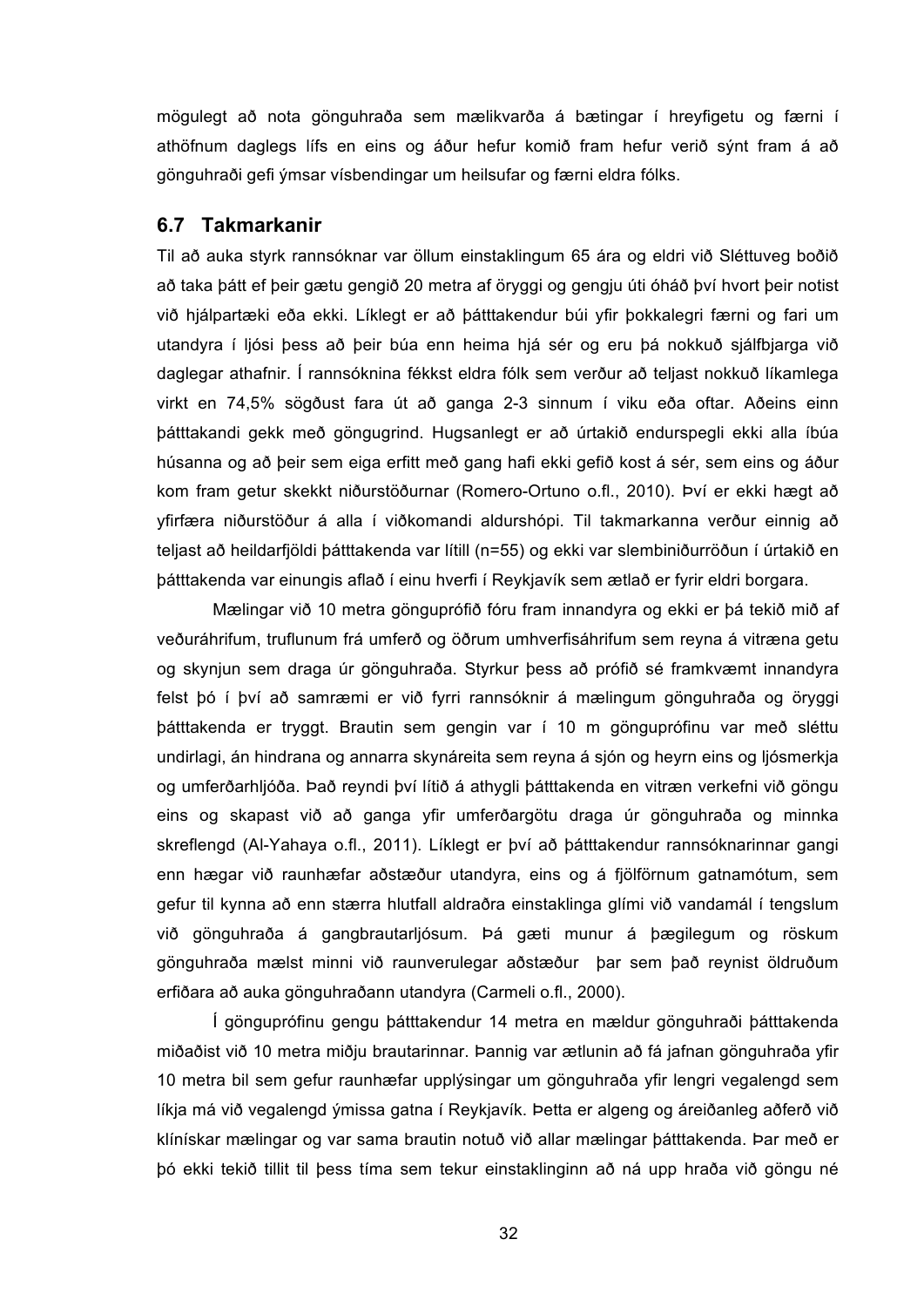viðbragðstíma sem er oft seinkaður hjá eldra fólki miðað við yngri einstaklinga (Sparrow o.fl., 2002). Ef til vill hefði verið æskilegra að mæla við aðstæður sem eru líkari því að hefja göngu yfir gangbraut og taka viðbragðstímann inn í myndina eins og gert var í rannsókn Carmeli og félaga (2000). En valið var að nota algengustu klínísku aðferðina og fá fram samanburð við sem flestar rannsóknir. Mögulegt er að þægilegur meðalgönguhraði þátttakenda hafi mælst hraðari en hann raunverulega er þrátt fyrir að hafa verið sambærilegur fyrri rannsóknum en skoðun rannsakenda er sú að margir þátttakenda hafi aukið gönguhraða sinn þegar tímataka hófst miðað við æfingatilraunina og kom fram hjá mörgum að þeir vildu standa sig vel í prófinu.

Spurningalistinn var saminn og hannaður af rannsakendum fyrir þessa rannsókn. Ekki var unnt að prófa gildi hans né áreiðanleika á þeim tíma sem rannsóknin var unnin. Mögulegt er að þátttakendur hafi misskilið eðli spurninga eða svarmöguleika og þar af leiðandi ekki fengist raunveruleg mynd af gönguvenjum þeirra eða umfangi vandans að ganga yfir götur á græntíma gangbrautarljósa. Mögulegt er að þeir einstaklingar sem ekki ganga reglulega yfir götur á gangbrautarljósum eigi erfitt með að átta sig á aðstæðum og því hvort þeir eigi í vandræðum með að ganga yfir á gefnum græntíma og þá hvers vegna.

#### **6.8 Framtíðarrannsóknir**

Þessi rannsókn er sú fyrsta sinnar tegundar á Íslandi og því bjóða framtíðarrannsóknir upp á mikla möguleika. Framtíðarrannsóknir gætu falið í sér aðrar útfærslur á mælingum á gönguhraða eins og að bæta sjón- og hljóðáreitum eða öðrum vitrænum verkefnum við gönguna. Einnig mætti breyta undirlagi göngubrautarinnar eða láta þátttakendur stíga niður af og upp á þrep við upphaf og lok göngunnar til að líkja eftir gangstéttarbrúnum. Kjörið væri að rannsaka gönguhraða gangandi vegfarenda við raunverulegar aðstæður í umferðinni þar sem umhverfisáhrifa gætir á göngufærni einstaklinganna. Þó er mikilvægt að hafa í huga þá hættu sem það hefur í för með sér gagnvart þátttakendum. Áhugavert væri að rannsaka tengsl á milli gönguhraða eldri einstaklinga yfir gangbrautarljós og getu þeirra til athafna daglegs lífs og/eða þátttöku ásamt áhættuþáttum fyrir byltum og sögu þátttakenda varðandi byltur og byltuhræðslu. Vert væri að hafa stærra og fjölbreyttara úrtak svo niðurstöður endurspegli þýði eldra fólks á Íslandi. Síðast en ekki síst þarf að hyggja að þjálfun og forvörnum sem stuðla að því að auka og viðhalda gönguhraða sem er mikilvægur þáttur í virkni og sjálfsstæði eldri borgara.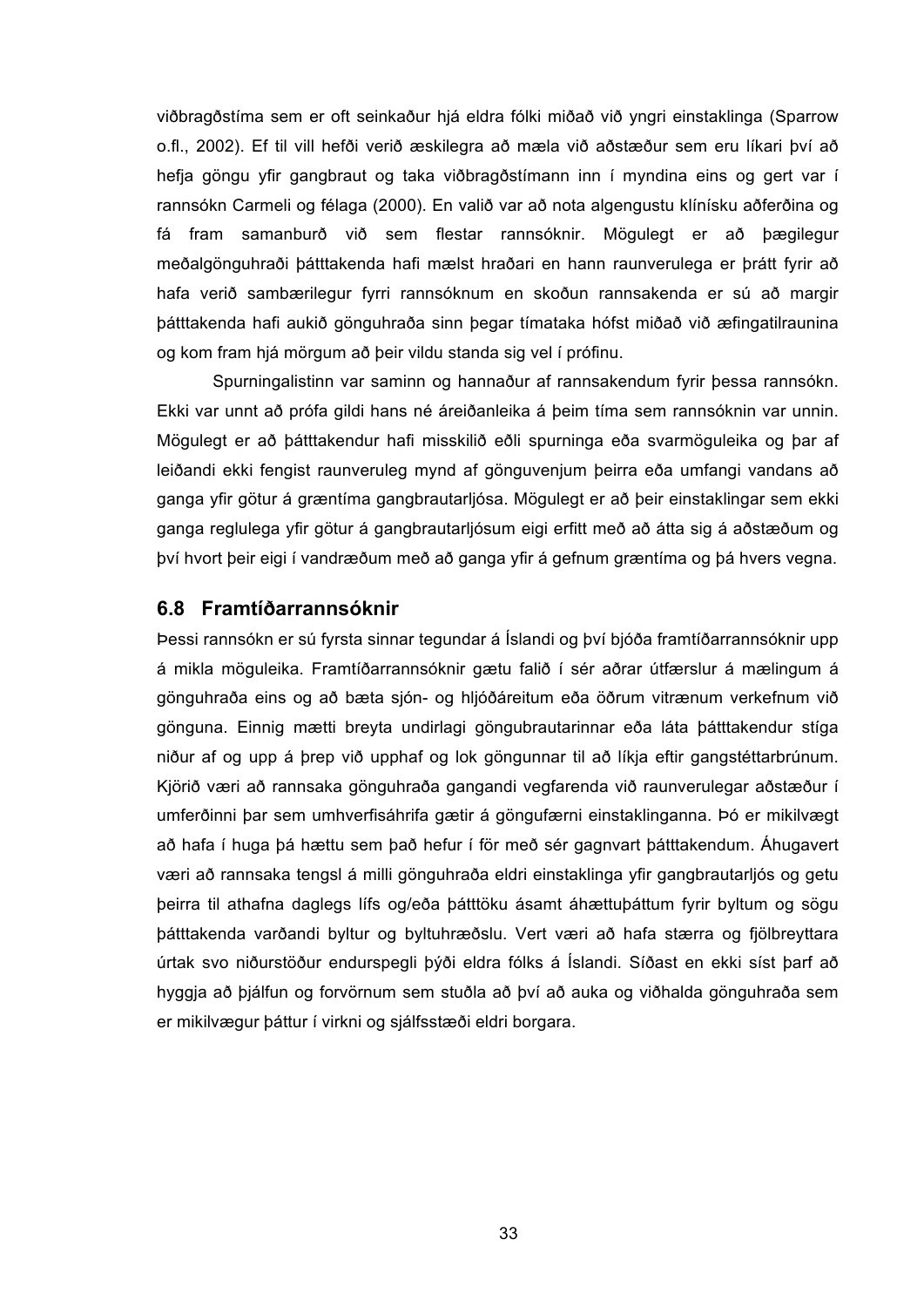# **7 Ályktun**

Niðurstöður þessarar rannsóknar eru vísbending um að nokkuð stórt hlutfall eldri borgara í Reykjavík eigi erfitt með að ganga yfir götur á græntíma gangbrautarljósa. Hlutfallið er breytilegt eftir því hvort miðað er við þægilegan eða röskan gönguhraða annars vegar og hinsvegar eftir því við hvaða græntíma gangbrautarljósa er miðað. Græntími gangbrautarljósa á höfuðborgarsvæðinu er mjög breytilegur og getur það skapað óvissu um getu og heft val fólks á gönguleiðum. Upplifun hluta þeirra þátttakenda sem ekki gengu nógu hratt virðist ekki í fullu samræmi við raunverulega getu þeirra. Það endurspeglast í því að færri þátttakendur töldu sig eiga í vandræðum með að ná yfir götur á græntíma heldur en sá fjöldi sem náði ekki tilætluðum gönguhraða. Hugsanlega væri gönguhraði enn minni og þar af leiðandi hlutfall þeirra sem eiga erfitt með að ganga yfir götur á græntíma enn stærra ef sambærileg rannsókn væri gerð við raunverulegar aðstæður þar sem umhverfisáhrifa gætir. Það að fólk eigi í vandræðum með að komast yfir götur á græntíma hefur áhrif á sjálfstæði þess og getu til þátttöku í daglegu lífi og því er mikilvægt að tekið sé tillit til mismunandi hreyfigetu gangandi vegfarenda við skipulag gangbrautarljósa og nánasta umhverfis.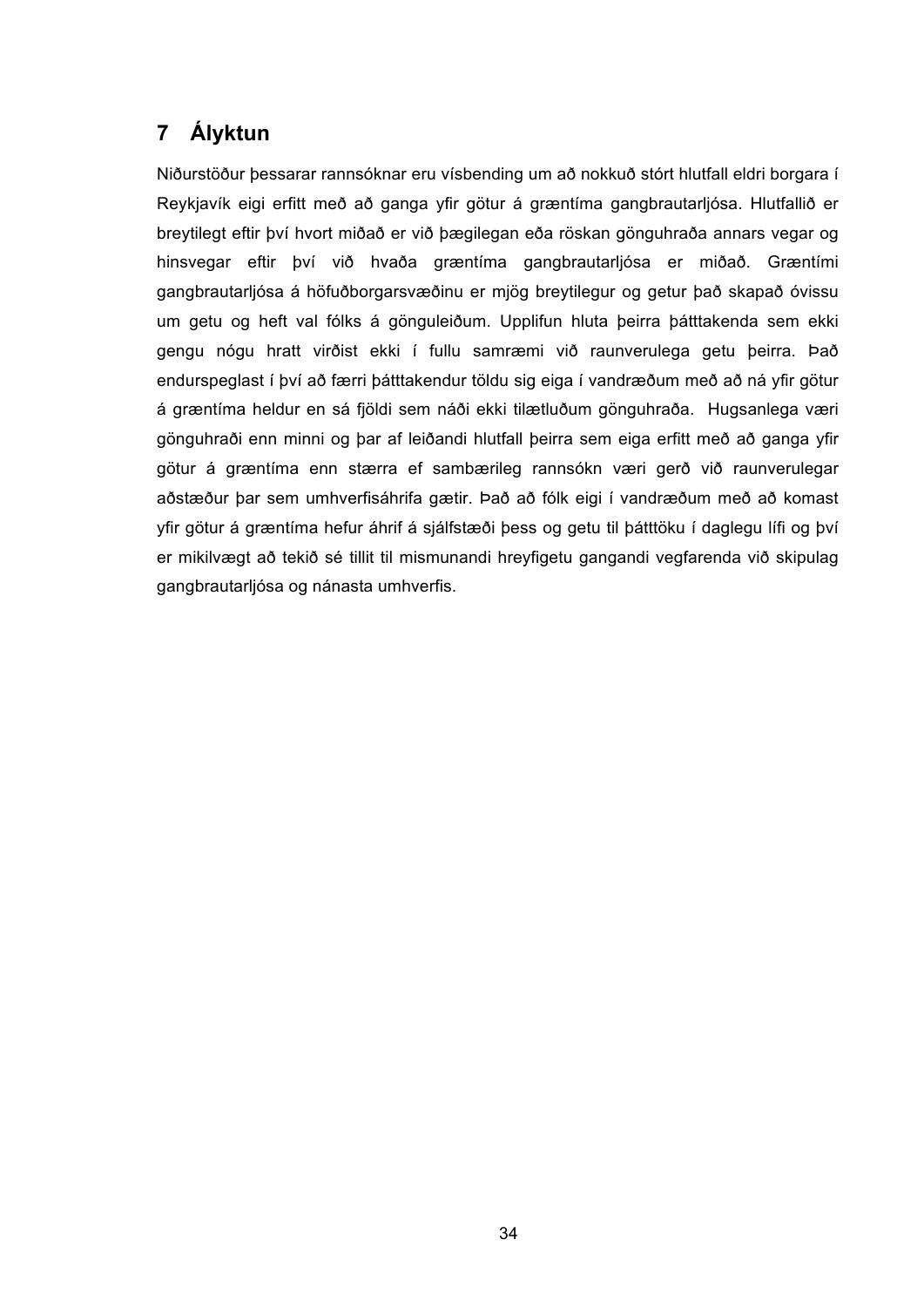#### **8 Heimildaskrá**

- Abellan van Kan, G., Rolland, Y., Andrieu, S., Bauer, J., Beauchet, O., Bonnefoy, M. o.fl. (2009). Gait speed at usual pace as a predictor of adverse outcomes in communitydwelling older people. An international academy on nutrition and aging (IANA) task force. *The Journal of Nutrition, Health and Aging, 13*(10), 881-889.
- Al-Yahya, E., Dawes, H., Smith, L., Dennis, A., Howells, K. og Cockburn, J. (2011). Cognitive motor interference while walking: A systematic review and meta-analysis. *Neuroscience & Biobehavioral Reviews, 35*(3), 715-728.
- Amosun, S. L., Burgess, T., Groeneveldt, L. og Hodgson, T. (2007). Are elderly pedestrians allowed enough time at pedestrian crossings in Cape Town, South Africa? *Physiotherapy Theory and Practice*, *23*(6), 325-332.
- Asher, L., Aresu, M., Falaschetti, E. og Mindell, J. (2012). Most older pedestrians are unable to cross the road in time: a cross-sectional study. *Age and Ageing*, *41*(5), 690- 694.
- Balfour, J. L. og Kaplan, G. A. (2002). Neighbourhood environment and loss of physical function in older adults: evidence from the Alameda county study. *American Journal of Epidemiology*, *155*(6), 507-515.
- Bohannon, R. W. (1997). Comfortable and maximum walking speed of adults aged 20-79 years: Reference values and determinants. *Age and Ageing, 26*(1), 15-19.
- Bohannon, R. W. og Andrews, A. W. (2011). Normal walking speed: a descriptive metaanalysis. *Physiotherapy, 97*(3), 182-189.
- Boss, G. R. og Seegmiller, J. E. (1981). Age-related physiological changes and their clinical significance. *Western Journal of Medicine, 135*(6), 434-440.
- Brouwer, B., Musselman, K. og Culham, E. (2004). Physical function and health status among seniors with and without a fear of falling. *Gerontology, 50,* 135-141.
- Callisaya, M. L., Blizzard, L., Schmidt, M. D., Martin, K. L., McGinley, J. L., Sanders, L. M. o.fl. (2011). Gait, gait variability and the risk of multiple incident falls in older people: a population-based study. *Age and Ageing, 40*(4), 481-487.
- Carmeli, E., Coleman, R., Omar, H. L. og Brown-Cross, D. (2000). Do we allow elderly pedestrians sufficient time to cross the street in safety? *Journal of Aging and Physical Activity*, *8*(1), 51-58.
- Cesari, M. (2011). Role of gait speed in the assessment of older patients. *The Journal of the American Medical Association, 305*(1), 93-94.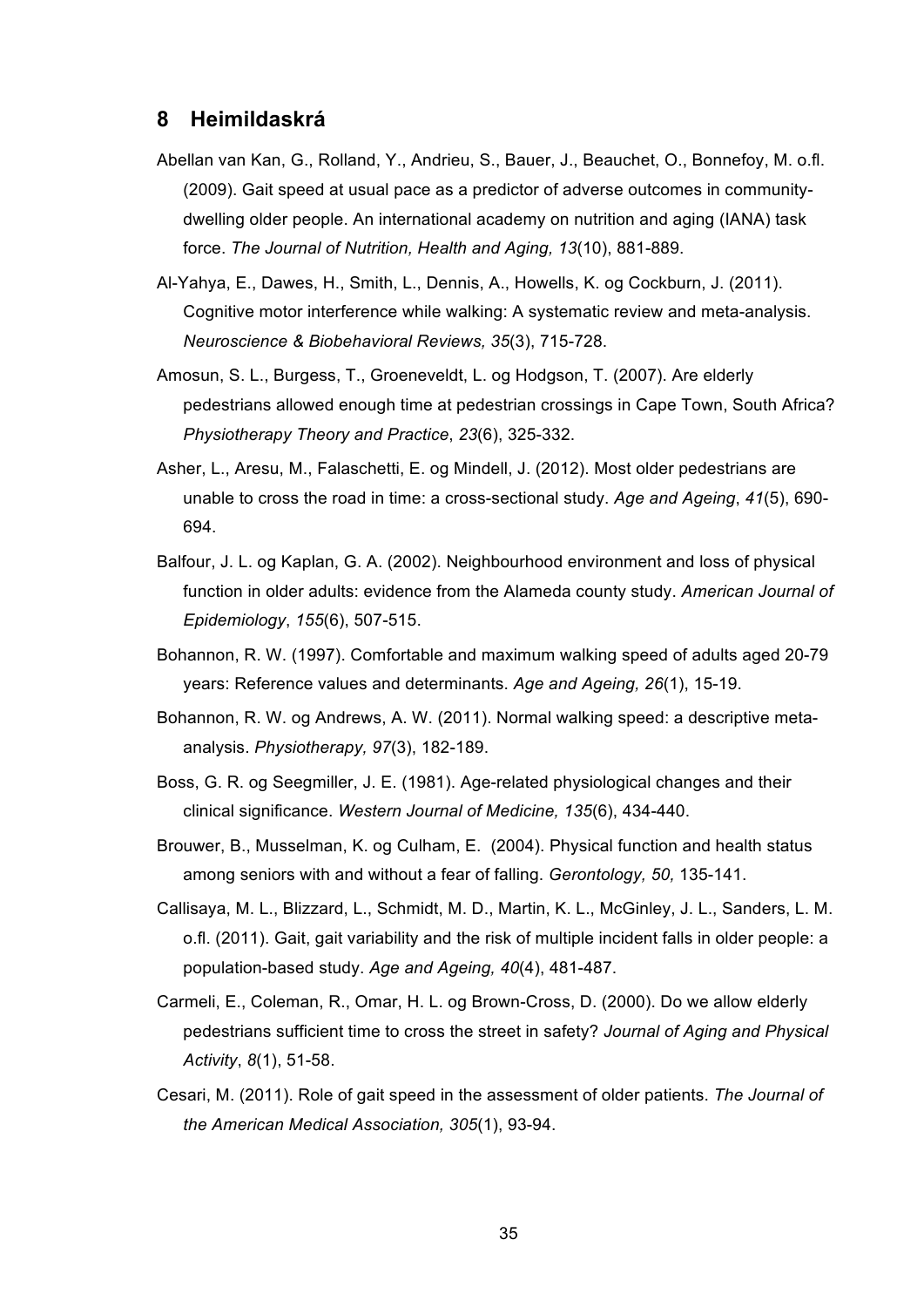- Cesari, M., Kritchevsky, S. B., Penninx, B. W., Nicklas, B. J., Simonsick, E. M., Newman, A. B. o.fl. (2005). Prognostic value of usual gait speed in well-functioning older people – results from the health, aging and body composition study. *Journal of the American Geriatrics Society, 53*(10), 1675-1680.
- Department for Transport. (2005). *The design of pedestrian crossings.* (Local transport note 2/95, 3. útg.). London: Department for Transport. Sótt þann 10. mars 2013 af http://assets.dft.gov.uk/publications/local-transport-notes/ltn-2-95.pdf
- Dunbar, G., Holland, C. A. og Maylor, E. A. (2004). *Older Pedestrians: A critical review of the literature.* (Road safety research report no. 37). London: Department for Transport. Sótt þann 9. október 2012 af http://wrap.warwick.ac.uk/35862/1/WRAP\_Maylor\_olderpedestriansacriticalrev.pdf
- Fildes, B. N., Lee, S. J., Kenny, D. og Foddy, W. (1994). *Survey of older road users: Behavioural and travel issues.* (Report no. 57). Victoria: Monash University Accident Research Centre. Sótt þann 4. nóvember 2012 af http://www.monash.edu.au/miri/research/reports/muarc057.html
- Guccione, A. A., Wong, R. A. og Avers, D. (2012). *Geriatric physical therapy* (3. útgáfa). St. Louis: Elsevier.
- Hardy, S. E., Perera, S., Roumani, Y. F., Chandler, J. M. og Studenski, S. A. (2007). Improvement in usual gait speed predicts better survival in older adults. *Journal of the American Geriatrics Society, 55*(11), 1727-1734.
- Himann, J. E., Cunningham, D. A., Rechnitzer, P. A. og Paterson, D. H. (1988). Agerelated changes in speed of walking. *Medicine and Science in Sports and Exercise, 20*(2), 161-166.
- Hoxie, R. E., Rubenstein, L. Z. (1994). Are older pedestrians allowed enough time to cross intersections safely? *Journal of the American Geriatrics Society*, *42*(3), 241-244.
- Kerrigan, D. C., Lee, L. W., Collins, J. J., Riley, P. O. og Lipsitz, L. A. (2001). Reduced hip extension during walking: Healthy elderly and fallers versus young adults. *Archives of Physical Medicine and Rehabilitation, 82*(1), 26-30.
- Kerrigan, D. C., Todd, M. K., Croce, U. D., Lipsitz, L. A. og Collins, J. J. (1998). Biomechanical gait alterations independent of speed in the healthy elderly: evidence for specific limiting impairments. *Archives of Physical Medicine and Rehabilitation, 79*(3), 317-322.
- Knoblauch, R. L., Pietrucha, M. T. og Nitzburg, M. (1996). *Field studies of pedestrian walking speed and start-up time*. (Transportation Research Record No. 1538).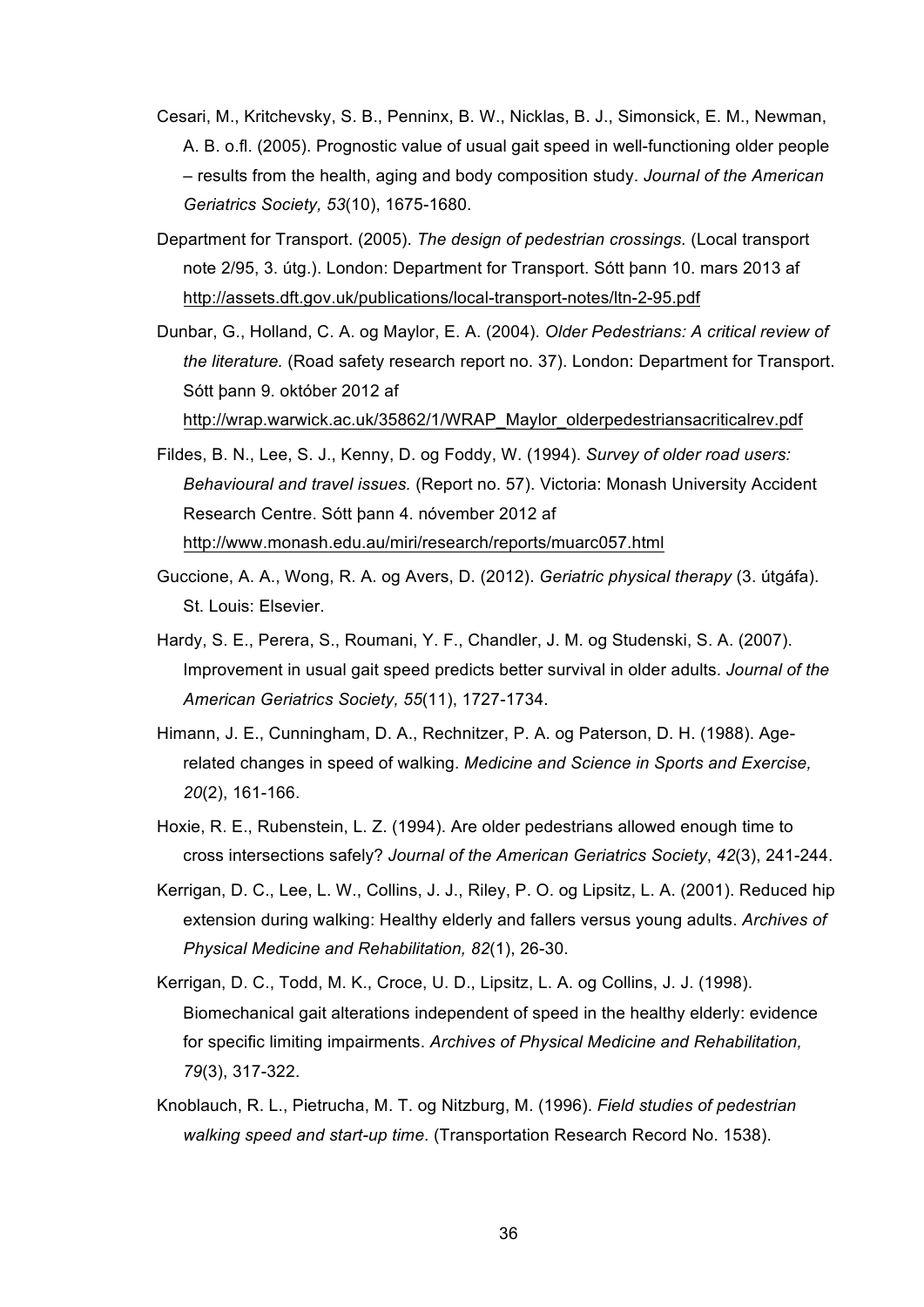Pennsylvania: Transportation Research Board. Sótt þann 10. október 2012 af http://www.enhancements.org/download/trb/1538-004.PDF

- Langlois, J. A., Keyl, P. M., Guralnik, J. M., Foley, D. J., Marottoli, R. A. og Wallace, R. B. (1997). Characteristics of older pedestrians who have difficulty crossing the street. *American Journal of Public Health*, *87*(3), 393-397.
- Lord, S. R. og Dayhew, J. (2001). Visual risk factors for falls in older people. *Journal of the American Geriatrics Society, 49*(5), 508-515.
- Lusardi, M. M. (2012). Is walking speed a vital sign? Absolutely! *Topics in Geriatric Rehabilitation, 28*(2), 67-76.
- Lögreglan á höfuðborgarsvæðinu. (2013). *Akstur á gangandi á höfuðborgarsvæðinu.*  Reykjavík: Lögreglan á höfuðborgarsvæðinu.
- Mitchell, C. (2006). Pedestrian mobility and safety: a key to independence for older people. *Topics in Geriatric Rehabilitation*, *22*(1), 45-52.
- Montero-Odasso, M., Schapira, M., Soriano, E. R., Varela, M., Kaplan, R., Camera, L. A. o.fl. (2005). Gait velocity as a single predictor of adverse events in healthy seniors aged 75 years and older. *The Journals of Gerontology, 60*(10), 1304-1309.
- Ostrosky, K. M., VanSwearingen, J. M, Burdett, R. G. og Gee, Z. (1994). A comparison of gait characteristics in young and old subjects. *Physical Therapy, 74*(7), 637-644.
- Patla, A. E. og Shumway-Cook, A. (1999). Dimension of mobility: defining the complexity and difficultly associated with community mobility. *Journal of Aging and Physical Activity*, 7(1), 7-19.
- Pilon, M. L., Thomas, K. J. og Hendrix, K. (2006). Improvements in walking speed experienced by elders participating in a cardiovascular exercise program. *Journal of Geriatric Physical Therapy, 29*(3), 87-91.
- Puthoff, M. L., Janz, K. F. og Nielsen, D. H. (2008). The relationship between lower extremity strength and power to everyday walking behaviors in older adults with functional limitations. *Journal of Geriatric Physical Therapy, 31*(1), 24-31.
- Quach, L., Galica, A. M., Jones, R. N., Procter-Gray, E., Manor, B., Hannan, M. T. o.fl. (2011). The nonlinear relationship between gait speed and falls: the maintenance of balance, independent living, intellect, and zest in the elderly of Boston study. *Journal of the American Geriatrics Society, 59*(6), 1069-1073.
- Rannsóknarnefnd umferðarslysa. (2012). *Skýrsla rannsóknarnefndar umferðarslysa 2011.*  Reykjavík: Rannsóknarnefnd umferðarslysa. Sótt 16. janúar af http://www.rnu.is/Files/Skra\_0058490.pdf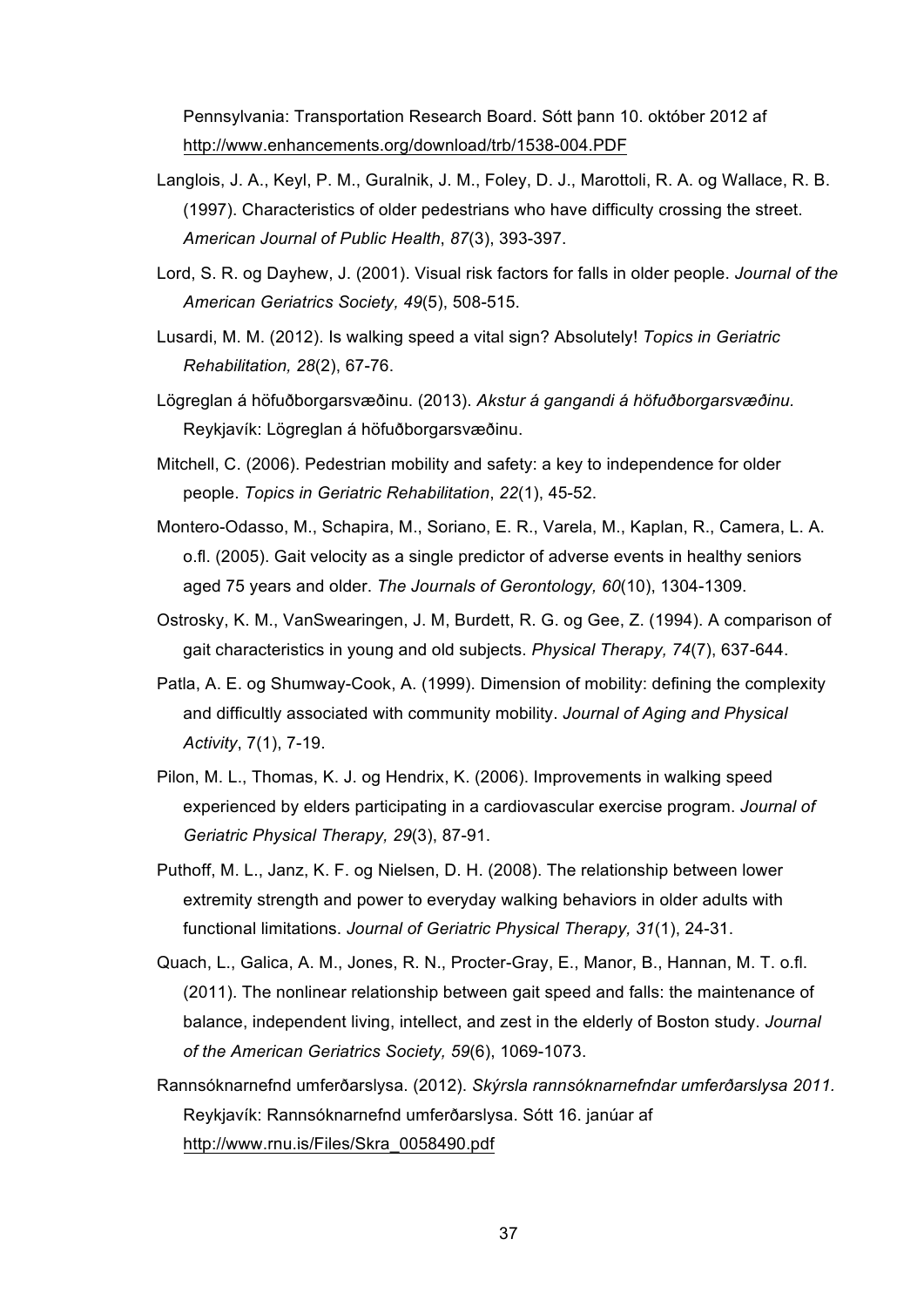- Rantakokko, M., Mänty, M., Iwarsson, S., Törmäkangas, T., Leinonen, R., Heikkinen, E. o.fl. (2009). Fear of moving outdoors and development of outdoor walking difficulty in older people. *Journal of the American Geriatrics Society, 57*(4), 634-640.
- Reelick, M. F., van Iersel, M. B., Kessels, R. P. C. og Rikkert, M. G. (2009). The influence of fear of falling on gait and balance in older people. *Age and Ageing, 38*(4), 435-440.
- Ritter, A. S., Straight, A. og Evans, E. (2002). *Understanding senior transportation: Report analysis of a survey of consumers age 50+*. Washington, DC: The AARP Public Policy Institute. Sótt þann 4. nóvember 2012 af http://assets.aarp.org/rgcenter/il/2002\_04\_transport.pdf.
- Romero-Ortuno, R., Cogan, L., Cunningham, C. U. og Kenny, R. A. (2010). Do older pedestrians have enough time to cross roads in Dublin? A critique of the traffic management guidelines based on clinical research findings. *Age and Ageing*, *39*(1), 80-86
- Rosano, C., Sigurðsson, S., Siggeirsdóttir, K., Phillips, C. L., Garcia, M. og Jónsson, P. V. o.fl. (2010). Magnetization transfer imaging, white matter hyperintensities, brain atrophy and slower gait in older men and women. *Neurobiology of Aging, 31*(7), 1197- 1204.
- Scivoletto, G., Tamburella, F., Laurenza, L., Foti, C., Ditunno, J. F. og Molinari, M. (2011). Validity and reliability of the 10-m walk test and the 6-min walk test in spinal cord injury patients. *Spinal Cord, 49*(6), 736-740.
- Shkuratova, N., Morris, M. E. og Huxham, F. (2004). Effects of age on balance control during walking. *Archives of Physical Medicine and Rehabilitation, 85*(4), 582-588.
- Shumway-Cook, A., Patla, A., Stewart, A., Ferrucci, L., Ciol, M. A. og Guralnik, J. M. (2003). Environmental components of mobility disability in community-living older persons. *Journal of the American Geriatrics Society,51*(3), 393-398.
- Siu, K., Chou, L., Mayr, U., van Donkelaar, P. og Woollacott, M. H. (2009). Attentional mechanisms contributing to balance constraints during gait: The effects of balance impairments. *Brain Research, 124*(8), 59-67.
- Skelton, D. A., Greig, C. A., Davies, J. M. og Young, A. (1994). Strength, power and related functional ability of healthy people aged 65-89 years. *Age and Ageing, 23*(5), 371-377.
- Sparrow, W. A., Bradshaw, E. J., Lamoureux, E. og Tirosh, O. (2002). Ageing effects on the attention demands of walking. *Human Movement Science 21*(5-6), 961-972.
- Stefán Agnar Finnsson. (2013). *Minnispunktar vegna græntíma fyrir fótgangendur á umferðarljósagatnamótum.* Reykjavík: Stefán Agnar Finnsson.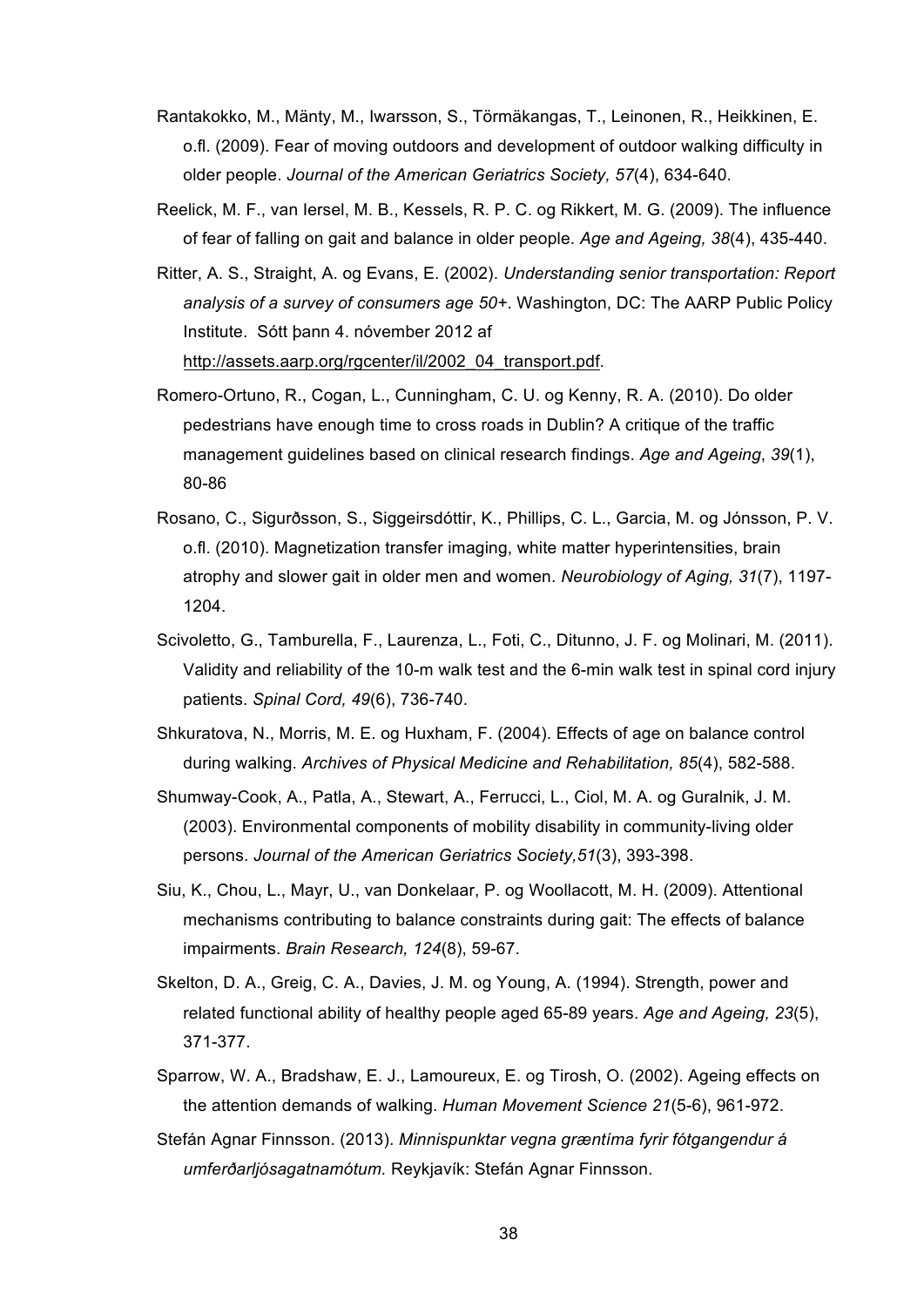- Studenski, S. A., Perera, S., Patel, K., Rosano, C., Faulkner, K., Inzitari, M. o.fl. (2011). Gait speed and survival in older adults. *The Journal of the American Medical Association, 305*(1), 50-58.
- Williams, G. N., Higgins, M. J. og Lewek, M. D. (2002). Aging skeletal muscle: Physiological changes and the effects of training. *Physical Therapy, 82*(1), 62-68.
- Winter, D. A., Patla, A. E., Frank, J. S. og Walt, S. E. (1990). Biomechanical walking pattern changes in the fit and healthy elderly. *Physical Therapy, 70*(6), 340-347.
- Wolf, S. L., Catlin, P. A., Gage, K., Gurucharri, K., Robertson, R. og Stephen, K. (1999). Establishing the reliability and validity of measurements of walking time using the emory functional ambulation profile. *Physical Therapy, 79*(12), 1122-1133.
- Woollacott, M. og Shumway-Cook, A. (2002). Attention and the control of posture and gait: a review of an emerging area of research. *Gait and Posture 16*(1), 1-14.
- Yeom, H. A., Keller, C. og Fleury, J. (2009). Interventions for promoting mobility in community-dwelling older adults. *Journal of the American Academy of Nurse Practitioners, 21*(2), 95-100.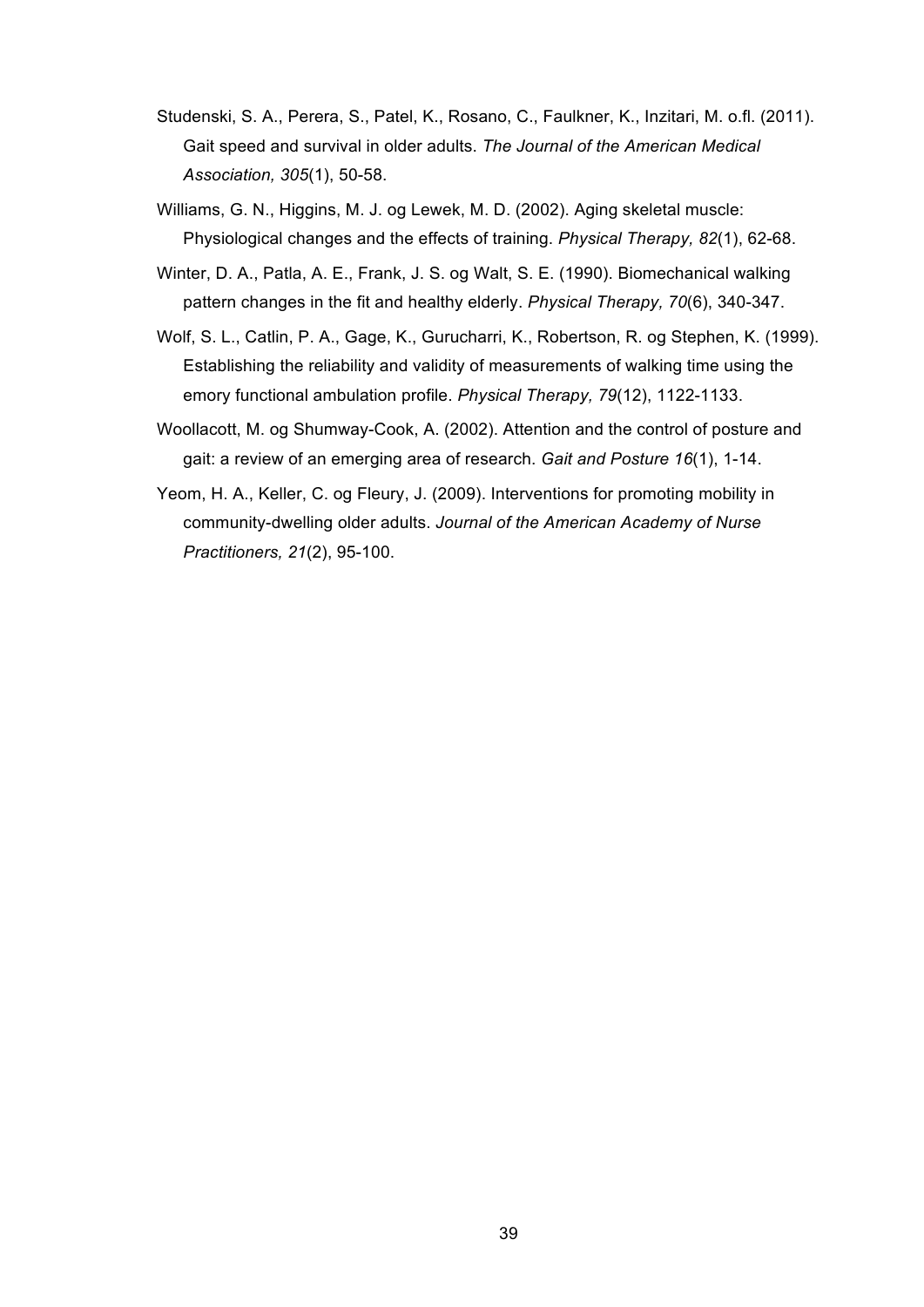# **Viðauki I**

**Kynningarbréf**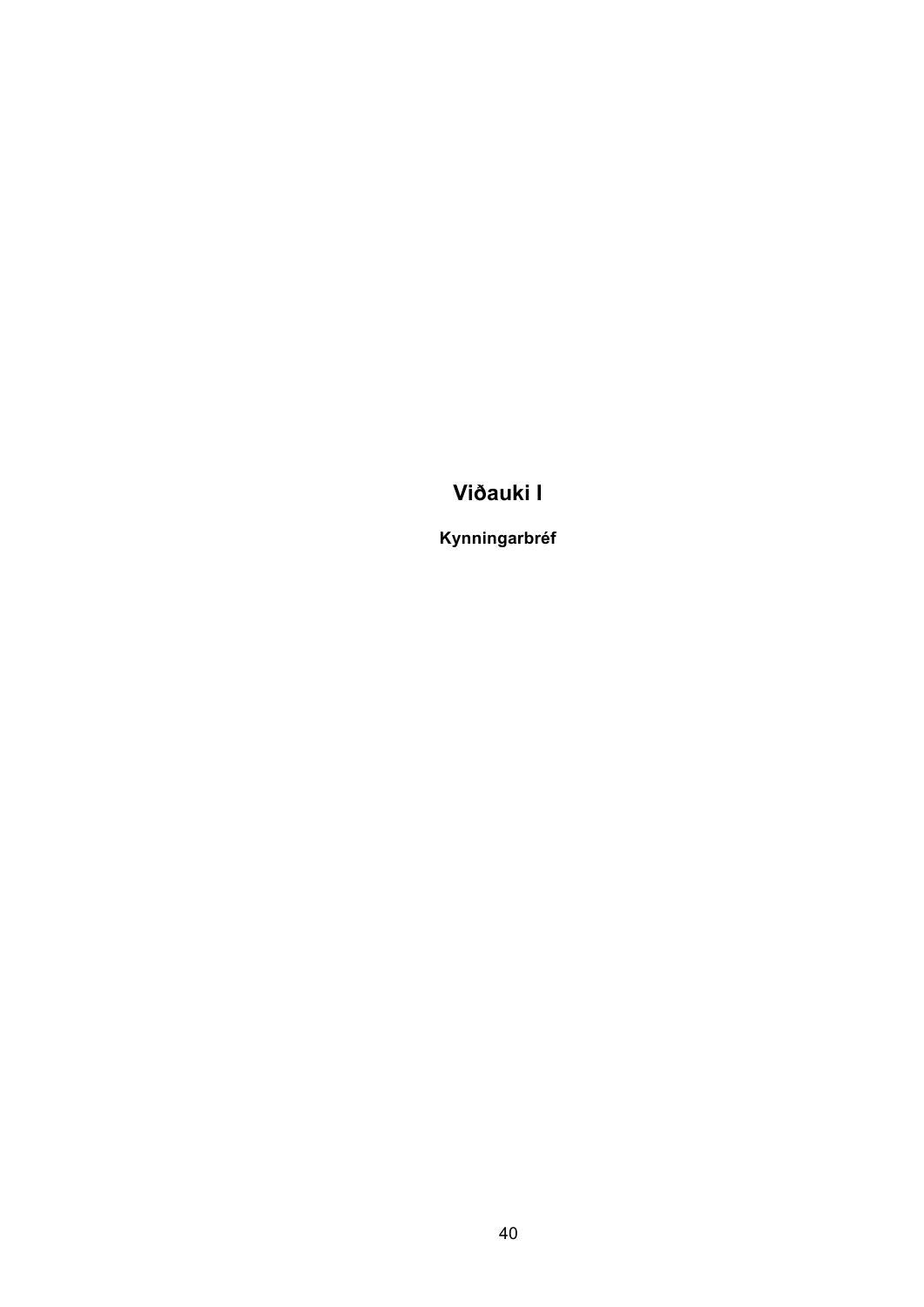

## **Kynning til væntanlegra þátttakenda í vísindarannsókn**

## **Gönguhraði eldra fólks og geta til að komast yfir götu á gangbrautarljósum**

Kæri viðtakandi,

Áætlað er að hefja ofangreinda rannsókn sem er lokaverkefni þriggja nema til BSc gráðu við námsbraut í sjúkraþjálfun í Háskóla Íslands.

| Ábyrgðarmaður og leiðbeinandi rannsóknar: | Sími:    | Netfang:    |
|-------------------------------------------|----------|-------------|
| María Þorsteinsdóttir, dósent.            | 525-4005 | mth@hi.is   |
|                                           | 551-5691 |             |
|                                           | 898-5621 |             |
| Rannsakendur:                             |          |             |
| Íris Rut Garðarsdóttir                    | 865-8178 | irq10@hi.is |
| Karen Sif Kristjánsdóttir                 | 847-3548 | ksk2@hi.is  |
| Valgerður Tryggvadóttir                   | 866-7408 | vat3@hi.is  |

#### **Markmið og tilgangur rannsóknar**

Til að einstaklingar geti lifað sjálfstæðu lífi er nauðsynlegt fyrir þá að komast ferða sinna á öruggan hátt. Í því felst m.a. að komast gangandi yfir umferðargötur. Tilgangur þessarar rannsóknar er annars vegar að athuga hvort einstaklingar upplifa hindrun í sínu nánasta umhverfi í tengslum við að komast yfir götu og hvað það er sem veldur því. Hins vegar er tilgangurinn að mæla gönguhraða hjá eldra fólki og meta hvort að hann sé nægilegur til að komast yfir umferðargötur á þeim tíma sem grænt gönguljós logar. Einnig er ætlunin að meta hvort einstaklingar geti hraðað göngu sinni ef þess þarf.

#### **Framkvæmd mælinga**

Í upphafi rannsóknar er spurningalisti lagður fyrir þátttakendur til að afla upplýsinga um kyn og aldur og svo upplýsinga um eigin upplifun á öryggi úti í nánasta umhverfi og þá einkum um getu til að komast yfir götu.

Að því loknu verður þú beðin/n um að taka þátt í mælingu á gönguhraða.

Notast verður við 10 metra göngupróf þar sem tekinn er tími meðan þú gengur 10 metra vegalengd, annars vegar á þægilegum gönguhraða og svo aðeins röskari göngu, treystir þú þér til að ganga rösklega. Þetta göngupróf er mikið notað af sjúkraþjálfurum og öðrum fagaðilum sem rannsaka gönguhraða og er viðurkennt mælitæki.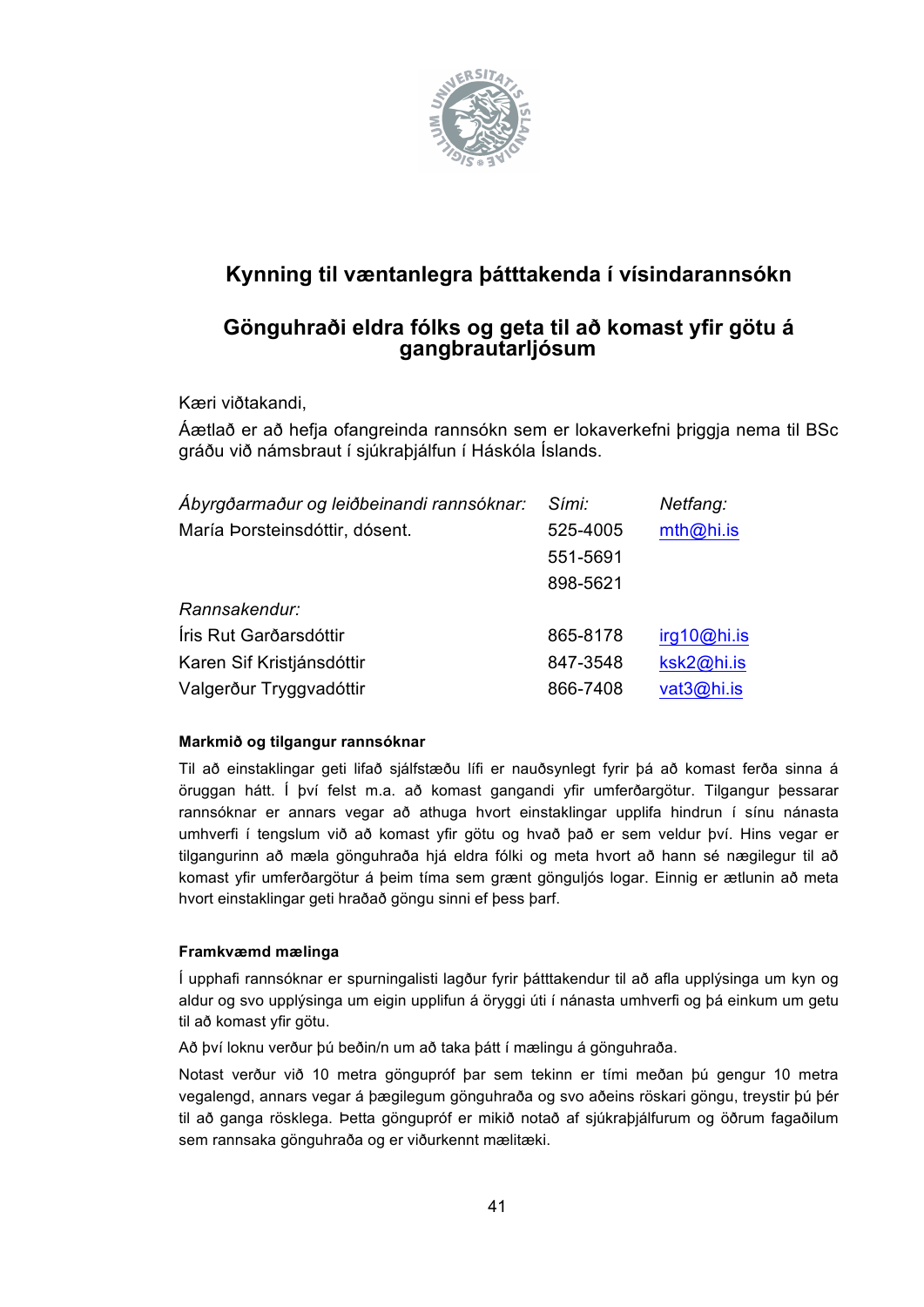Mælingar verða framkvæmdar á greiðfærum gangi innanhúss í nágrenni við íbúðir þátttakenda. Þátttakendur fá að æfa sig einu sinni áður en framkvæmd mælinga hefst. Síðan verða mældar tvær ferðir á hvorum hraða. Hvíld verður leyfð eftir þörfum á milli ferða. Þátttakendur mega nota þau hjálpartæki sem þeir nota vanalega og verða beðnir um að vera í þægilegum gönguskóm.

#### **Upplýsingar sem þátttakandi gefur í rannsókninni – trúnaður við þátttakendur**

Allar upplýsingar sem þátttakendur veita rannsakendum verða meðhöndlaðar sem trúnaðargögn og farið verður að íslenskum lögum varðandi persónuvernd, vinnslu og eyðingu frumgagna. Öll gögn verða nafnlaus og ópersónugreinanleg en kóðuð með númeri. Aðeins rannsakendur munu hafa aðgang að þessum gögnum og ekki verður mögulegt að rekja niðurstöður mælinga og spurningalista til einstakra þátttakenda. Öllum gögnum verður eytt að rannsókn lokinni.

#### **Ávinningur/áhætta af þátttöku í rannsókninni**:

Niðurstöður rannsóknarinnar geta gefið vísbendingu um hvort samræmi er á milli göngugetu eldri borgara og krafna um hraða sem þarf til að komast yfir götu á gangbrautarljósum. Þátttakendur fá einnig upplýsingar um eigin gönguhraða óski þeir eftir því.

Mælingin er einföld og tekur stuttan tíma. Öryggis verður gætt við allar mælingar og munu einn eða tveir rannsakenda ganga við hlið einstaklingsins á meðan mæling er gerð. Þá verður María Þorsteinsdóttir, sjúkraþjálfari, viðstödd allar mælingar.

Þátttakanda er frjálst að hafna þátttöku eða hætta í rannsókninni á hvaða stigi sem er án útskýringa eða eftirmála. Þeir geta krafist þess að gögnum um þá verði eytt og ekki notuð frekar í rannsókninni.

Ef þú hefur spurningar um rétt þinn sem þátttakandi í vísindarannsókn eða vilt hætta þátttöku í *rannsókninni# getur# þú# snúið# þér# til# Vísindasiðanefndar,# Hafnarhúsinu, Tryggvagötu 17, 101 Reykjavík.#Sími:#551G7100*

Með fyrirfram þökk,

| María Þorsteinsdóttir, dósent        | Íris Rut Garðarsdóttir, BSc. nemi  |
|--------------------------------------|------------------------------------|
| Karen Sif Kristjánsdóttir, BSc. nemi | Valgerður Tryggvadóttir, BSc. nemi |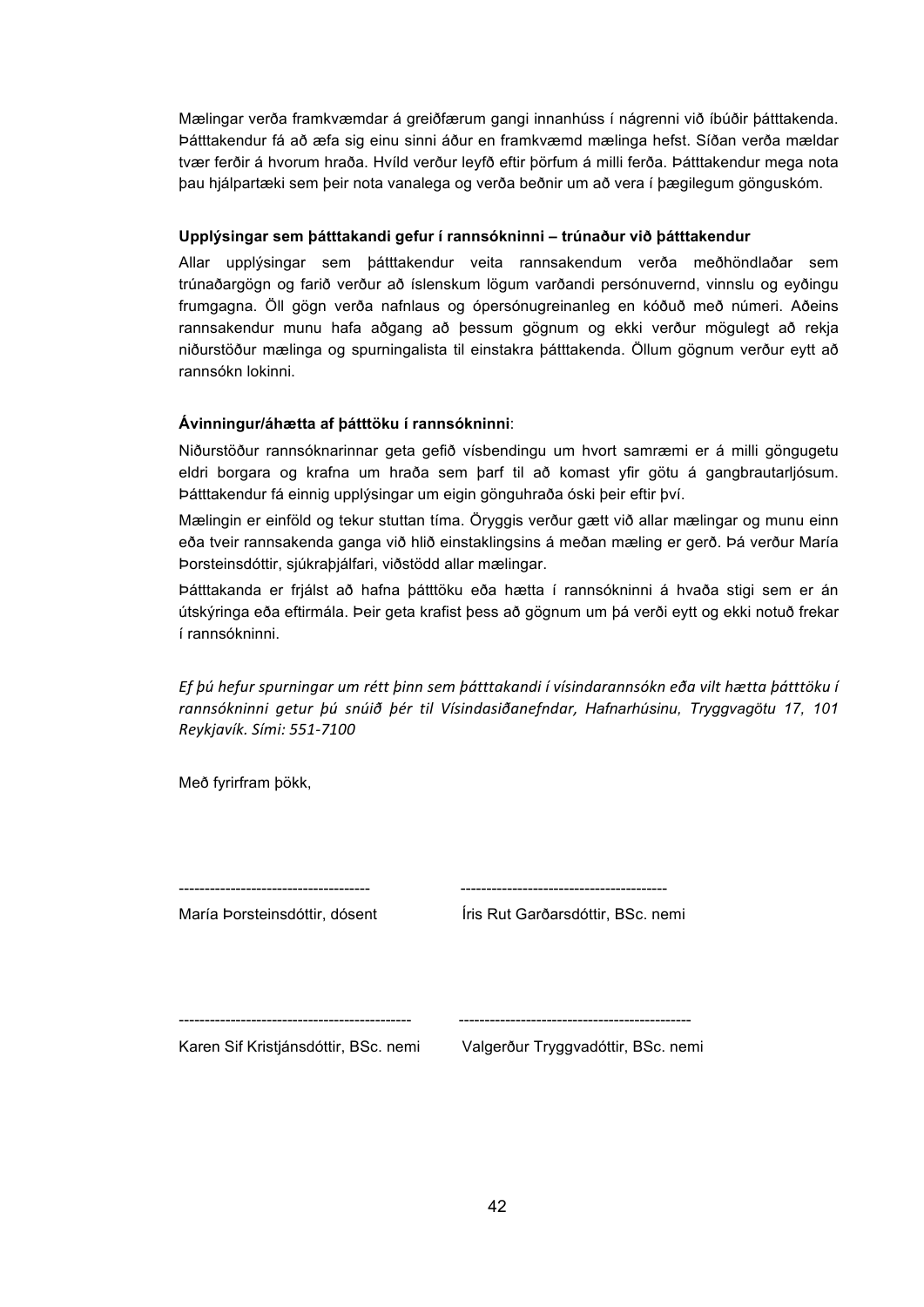# **Viðauki II**

**Upplýst samþykki**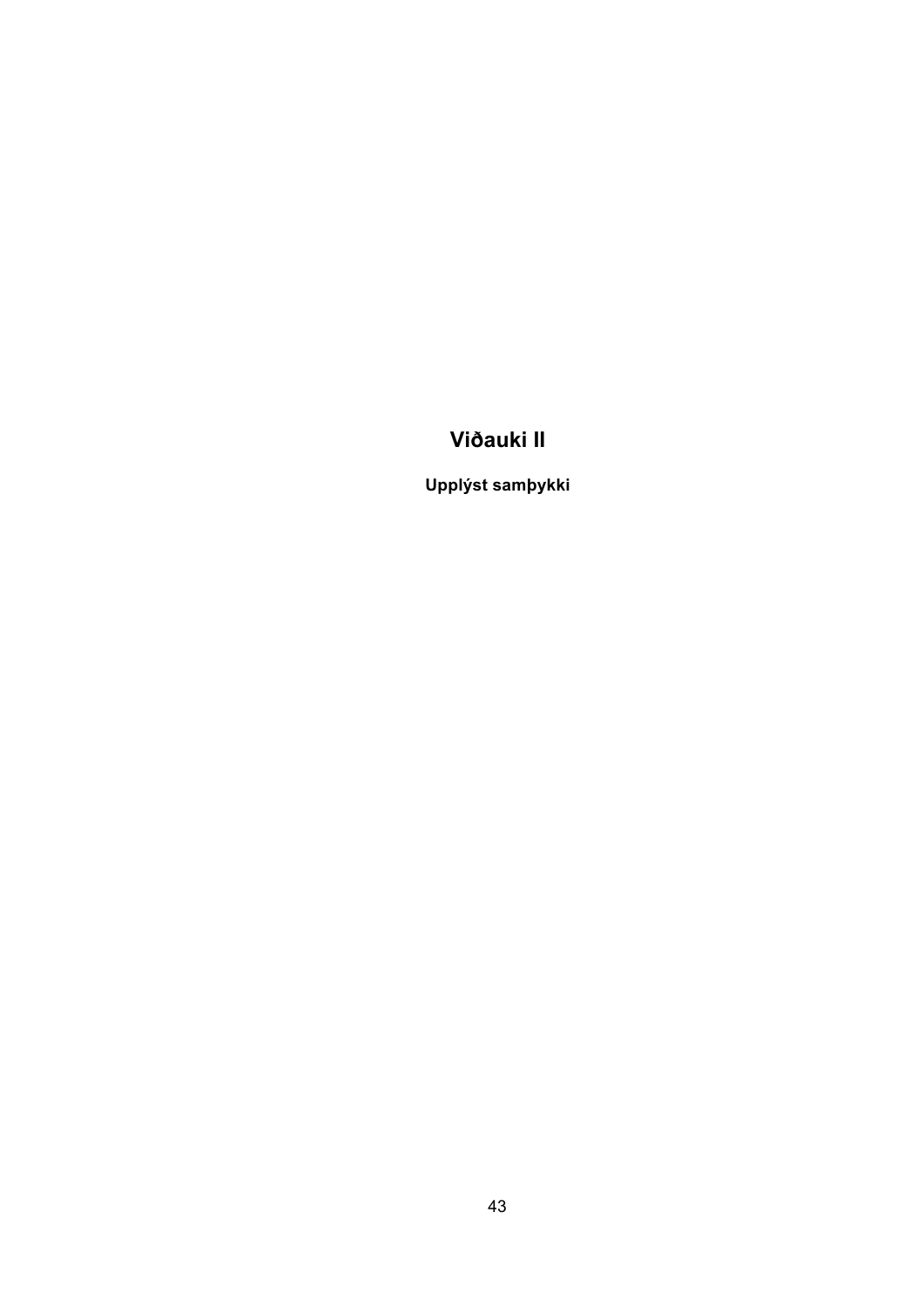

# **Upplýst samþykki**

#### **Gönguhraði eldra fólks og geta til að komast yfir götu á gangbrautarljósum**

Rannsóknin er lokaverkefni Írisar Rutar Garðarsdóttur, Karenar Sifjar Kristjánsdóttur og Valgerðar Tryggvadóttur, 4. árs nema við námsbraut í sjúkraþjálfun, læknadeild Háskóla Íslands. Ábyrgðarmaður er María H. Þorsteinsdóttir, dósent.

Tilgangur þessarar rannsóknar er annars vegar að athuga hvort einstaklingar upplifa sig óörugga úti í sínu nánasta umhverfi og hvað það er sem veldur því. Hins vegar er tilgangurinn að mæla gönguhraða hjá eldra fólki og meta hvort að hann sé nægilegur til að komast yfir umferðargötur á þeim tíma sem grænt gönguljós logar.

Þátttaka felur í sér að mæta einu sinni í mælingar á gönguhraða, sem mælt er sem tíminn sem tekur að ganga 10 metra, fyrst á þægilegum hraða og svo rösklega. Einnig að svara spurningalista. Mælingar fara fram innandyra, á sameignarsvæði þess fjölbýlishúss þar sem þátttakandi býr.

Ég staðfesti hér með undirskrift minni að ég hef lesið þær upplýsingar varðandi rannsóknina sem ég hef fengið afhentar. Ég hef fengið tækifæri til að spyrja spurninga um rannsóknina og fengið fullnægjandi svör og útskýringar á óljósum atriðum. Ég tek þátt í rannsókninni af fúsum og frjálsum vilja og mér er ljóst að ég get hætt þátttöku hvenær sem er án útskýringa eða afleiðinga. Mér er ljóst að öllum gögnum verður eytt að rannsókn lokinni og eigi síðar en 5 árum eftir að úrvinnslu þeirra lýkur.

Staður og dagssetning Vallam Undirskrift þátttakanda

Undirrituð, starfsmaður rannsóknarinnar, staðfestir að hafa veitt upplýsingar um eðli og tilgang rannsóknarinnar í samræmi vid lög og reglur um vísindarannsóknir.

\_\_\_\_\_\_\_\_\_\_\_\_\_\_\_\_\_\_\_\_\_\_\_\_ \_\_\_\_\_\_\_\_\_\_\_\_\_\_\_\_\_\_\_\_\_\_\_\_\_\_\_\_\_\_

Starfsmaður rannsóknar

\_\_\_\_\_\_\_\_\_\_\_\_\_\_\_\_\_\_\_\_\_\_\_\_\_\_\_\_\_\_\_\_\_\_\_\_\_\_\_\_\_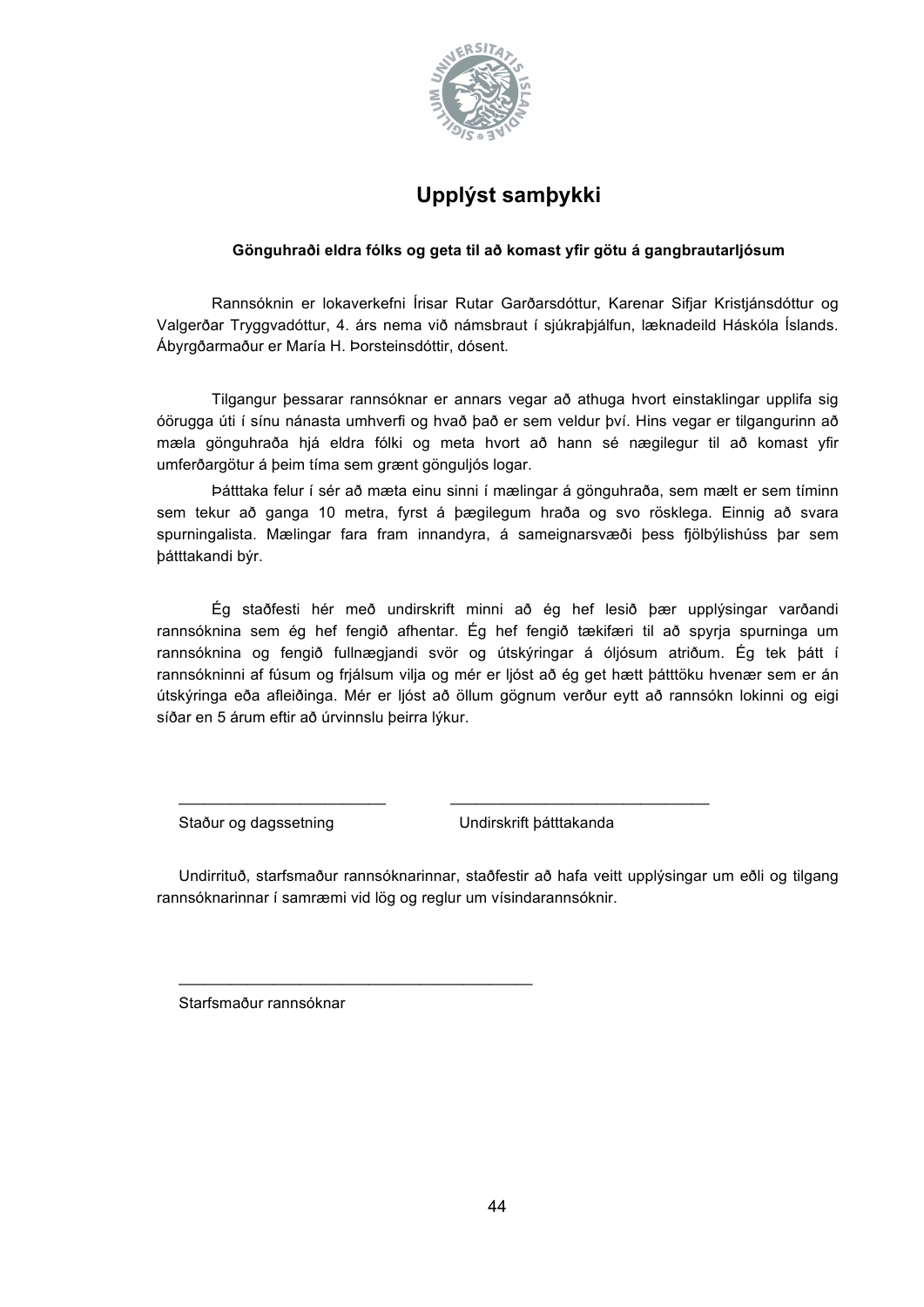# **Viðauki III**

**Spurningalisti**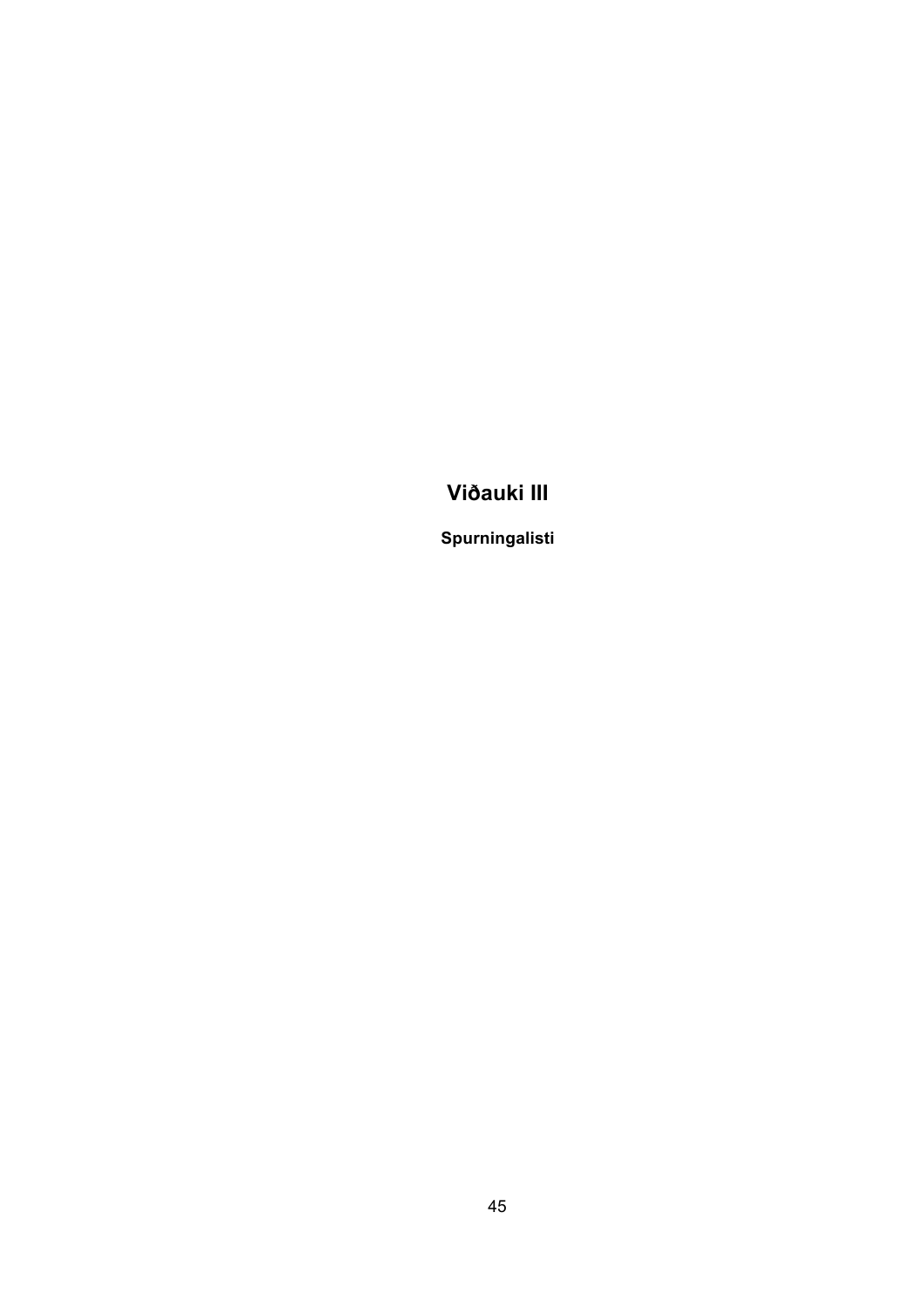# **Spurningalisti**

|     |      |                                                                        |  | Gönguhraði eldra fólks og geta til að komast yfir götu á gangbrautarljósum                     |  |
|-----|------|------------------------------------------------------------------------|--|------------------------------------------------------------------------------------------------|--|
| Kyn | karl | ] kona                                                                 |  |                                                                                                |  |
|     |      | Merkið við eitt svar í hverri spurningu, nema að annað sé tekið fram   |  |                                                                                                |  |
|     |      | 1. Hve oft ferð þú út að ganga að jafnaði?                             |  |                                                                                                |  |
|     |      | Einu sinni á dag eða oftar                                             |  |                                                                                                |  |
|     |      | 5-6 sinnum í viku                                                      |  |                                                                                                |  |
|     |      | 3-4 sinnum í viku                                                      |  |                                                                                                |  |
|     |      | Tvisvar í viku eða sjaldnar                                            |  |                                                                                                |  |
|     |      | 2. Hve lengi gengur þú að jafnaði í hverri ferð?<br>45 mín. eða lengur |  |                                                                                                |  |
|     |      | 30-45 mín.                                                             |  |                                                                                                |  |
|     |      | 15-30 mín.                                                             |  |                                                                                                |  |
|     |      | 15 mín. eða skemur                                                     |  |                                                                                                |  |
|     | Oft  | Alltaf<br>Sjaldan<br>Aldrei                                            |  | 3. Átt þú erfitt með að ganga yfir götu á þeim tíma sem grænt gönguljós logar?                 |  |
|     |      | gönguljós logar? (hér má merkja við fleiri en eitt svar)<br>Á ekki við |  | 4. Hver er ástæða fyrir því að þú átt erfitt með að ganga yfir götu á þeim tíma sem grænt      |  |
|     |      | □ Ég get ekki gengið nógu hratt                                        |  |                                                                                                |  |
|     |      | Hræðsla við að detta                                                   |  |                                                                                                |  |
|     |      | Utanaðkomandi truflun, t.d. frá bílum eða öðrum vegfarendum            |  |                                                                                                |  |
|     |      | Sjúkdómar                                                              |  |                                                                                                |  |
|     |      |                                                                        |  |                                                                                                |  |
|     | Oft  | með að ganga yfir sökum þess hve græna ljósið logar stutt?<br>Alltaf   |  | 5. Velur þú að ganga aðra leið til þess að komast hjá því að ganga yfir götu sem þú átt erfitt |  |
|     |      |                                                                        |  |                                                                                                |  |

- Sjaldan
- Aldrei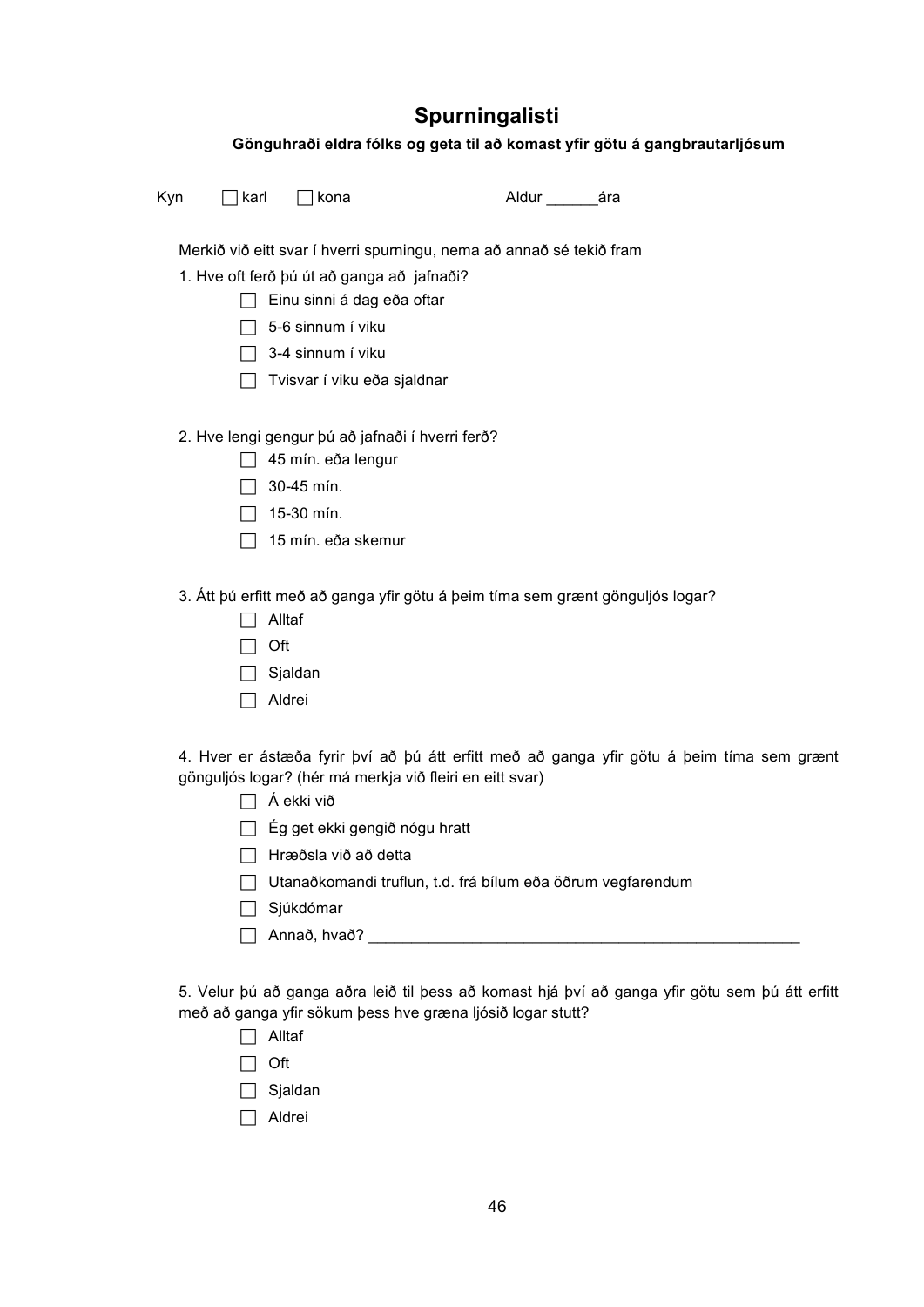## **Viðauki IV**

**Upplýsingar um græntíma og vegalengd yfir götur í Reykjavík**